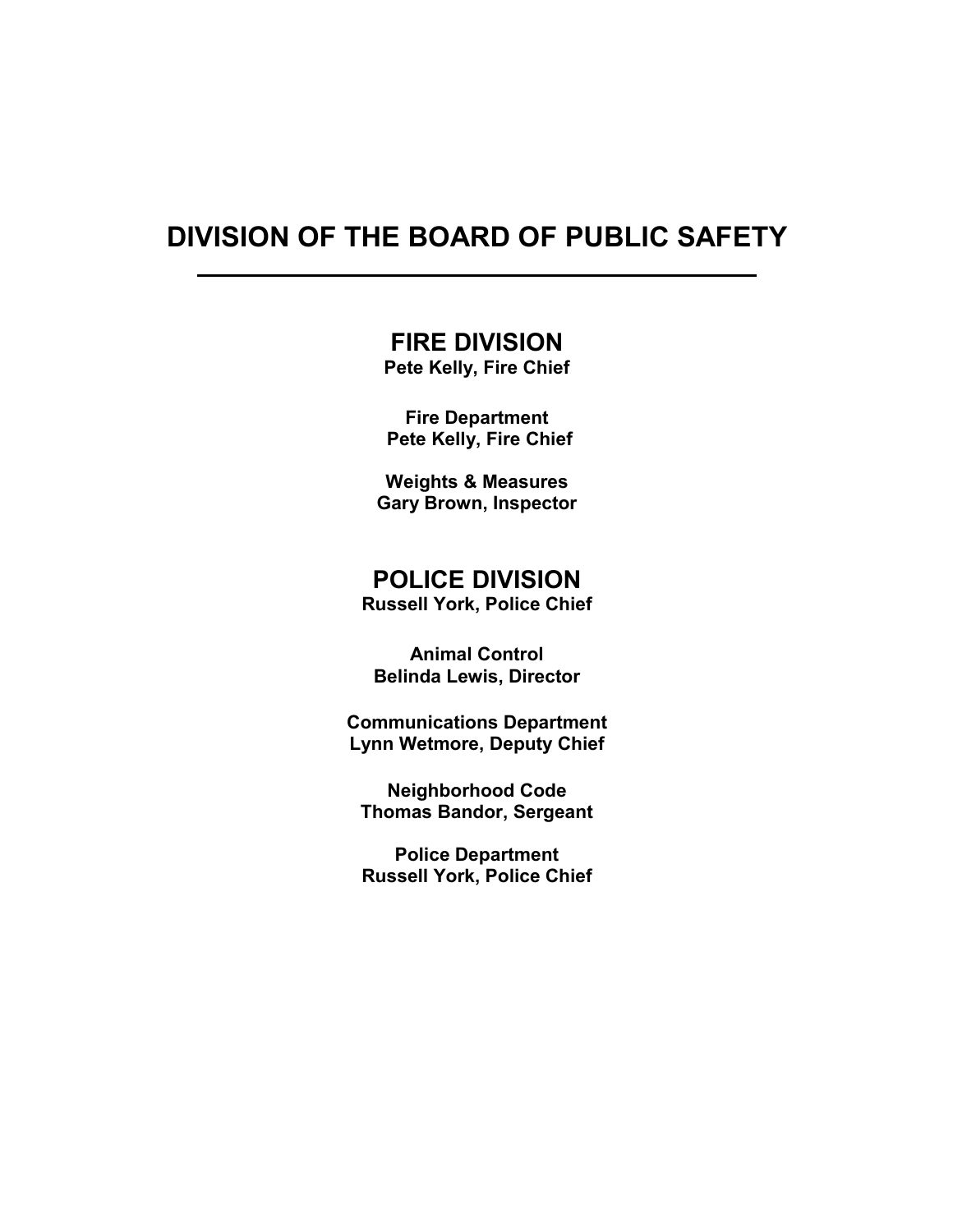# Division of the Board of Public Safety Index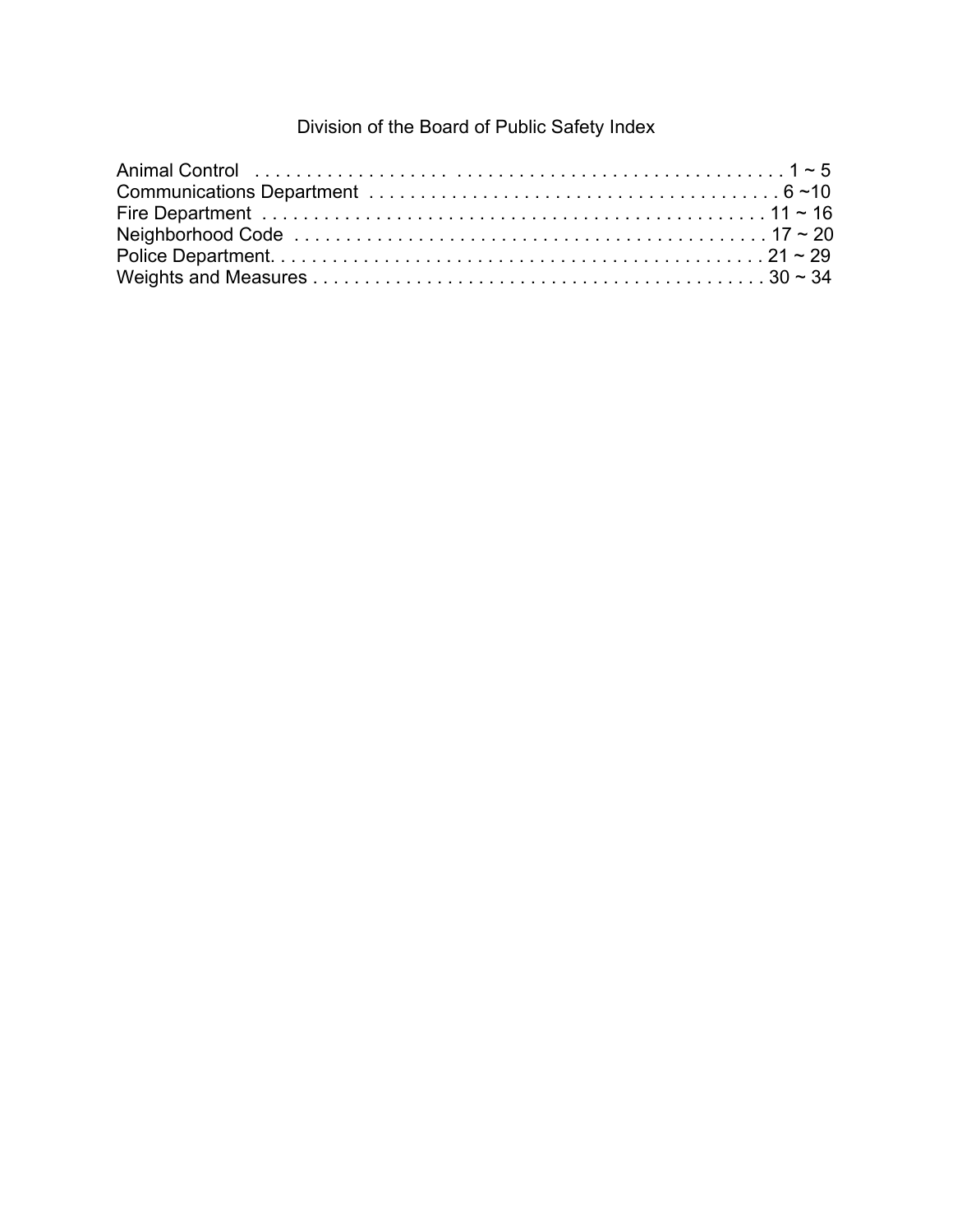# DEPARTMENT OF ANIMAL CARE & CONTROL

The Department of Animal Care and Control faces the public health and safety issues involving animals using a proactive approach. Protection of citizens and animals, animal rescue, and efforts to minimize euthanasia of unwanted animals through spay/neuter promotion all strongly reflect the neighborhood and community driven origins of this agency. Local and state legislation is used to address pet overpopulation, responsible pet ownership issues, and cruelty or violence issues involving animals. The success of the approach would not be possible without positive community outreach and education.

The ordinance, adopted by City Council in 1982 and amended as recently as 2004, delineates the laws to be enforced and the responsibilities of the department toward achieving an overall professional and quality program. This department has been recognized nationally as a leader in the field and employs multiple national instructors in specific areas of the profession.

The department will continue to provide high levels of service in all areas of animal care and control and continue enforcement aimed at the protection and assistance of both community residents and animals. We will strive to increase promotion of responsible animal ownership to combat pet overpopulation and it's resulting euthanasia of animals and negative impact to our neighborhoods caused by animal excesses.

### Programming and Initiatives

l

In review of 2006, we answered the call for the services to the largest annexation area ever taken in by the city. Theoretically, our animal populations should have increased minimally. We knew that some increase was anticipated as with any annexation due to the higher level of field response service provided by our agency to the Aboite area. With that reasoning, and noting the demographics of the area, we looked at the 10% increase to the city population and anticipated somewhat less impact than that to our intake and run volume. In review of the year, we increased our animals handled by 14% to nearly 16,000 animals, and our run volume went up 19%. Not all of these increases are necessarily attributable to Aboite, as we saw a smaller annexation in June with the Huegenard Road area.

This budget reflects a maintenance approach to our current programming with plans to work toward expansion of public involvement in animal issues in the community. We continue to advance our public safety responsibilities regarding dogs with efforts toward reaching compliance with owners by assisting them at their homes through a new grant that will allow an owner to become responsible with the animals they have and stop the replacement cycle we so often see here.

Fort Wayne Animal Care and Control has long been a national leader in the area of government based animal services. However, the City of Fort Wayne as a community is beginning to stand out as one of those failing in it's efforts toward the fight against pet overpopulation and in the prevention of euthanasia of healthy and treatable animals. What do other communities have that we do not? We do not have a non-profit agency in our community helping with outreach programming for area pets. The tax based funding and volunteering at a government shelter cannot meet all the programming needs for this community. We will make an effort in 2007 to work toward collaborative involvements with interested groups who may share some of those same conclusions to see what opportunities may lie ahead for our city.

We continue to watch animal handling volumes and their effects on the shelter, the city, and our neighborhoods. This year our concerns are have expanded with the increased numbers toward the struggle to maintain customer service during night and weekend hours.

### Goals and Objectives

The Department of Animal Care and Control carries out public safety and service tasks. Animal Care & Control staff protect citizens from threatening animals, enforce animal related laws, protect the city's animal population and educate the public regarding safety, the surplus animal problem and the humane care and treatment of animals.

- 1. To encourage responsible pet ownership and to reduce the number of unwanted domestic animals in Fort Wayne, subsequently reducing the number of animals currently being euthanized.
- 2. To increase the level of responsible pet ownership thus reducing animal related problems at the neighborhood level and indiscriminate breeding of animals in the city.
- 3. To increase education levels of both children and adults relative to safety, humane care and treatment of animals, responsible pet ownership and the plight of unwanted animals.
- 4. To continue promotion of the Spay Neuter Assistance Program (SNAP) for families unable to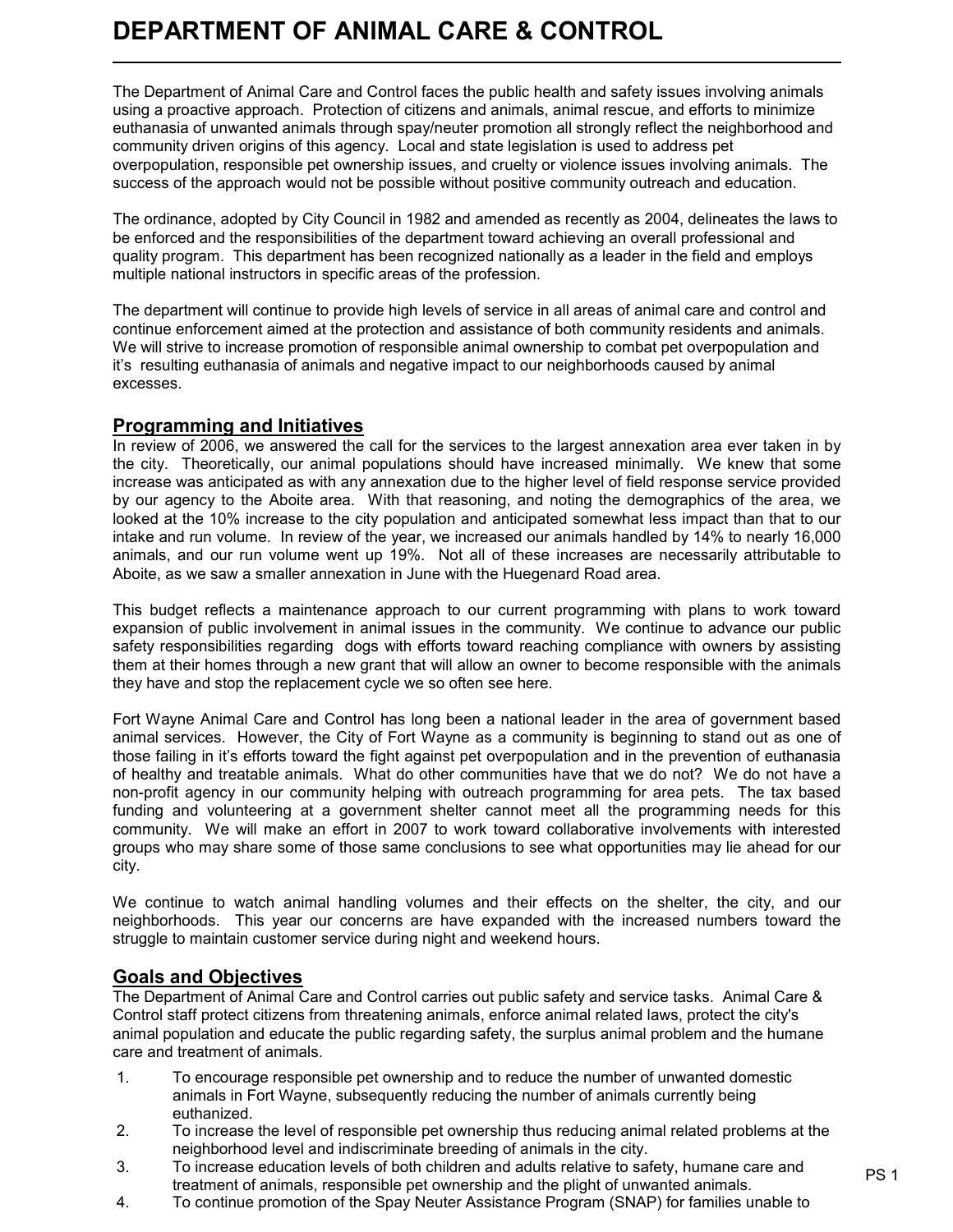afford the spay or neuter surgery for their pet.

- 5. To increase contacts with owners regarding proper licensing of their pets for safe return.
- 6. To protect both citizens and animals using modern ordinances and state laws to reach compliance when necessary.

### Services Provided

- 1. Enforcement of state and local laws relative to animals. Full investigation for both human and animal protection.
- 2. Administration of the State Health Codes, investigations, and prosecutions relative to animal bites, quarantines and specimen shipments for rabies examination.
- 3. Promotion and administration of all license and permit programs relative to animals. Monitor special events in the community involving animals.
- 4. Protection of citizens from health and safety threats involving animals regardless of species.
- 5. Administer Humane Education programs through advanced technology applications and in person in the Fort Wayne Community School System, for local scout troops, and adult groups regarding Animal Control and responsible care of animals.
- 6. Provide a pet adoption source for community residents.
- 7. Shelter animals of all species in need of safe haven until reclaim or abandonment by owners. Provide care, sanitation, medical attention, exercise and daily maintenance for all animals admitted to the Animal Care and Control Shelter.
- 8. Emergency pick up of sick and injured animals, wild and domestic.
- 9. Live trap rental program for nuisance cat problems.
- 10. Emergency impound of animals involved with owner tragedy.
- 11. Pick up of stray animals, both confined and unconfined with enforcement of animal at large laws.
- 12. Respond to neighbor complaints regarding nuisance violations.
- 13. Euthanasia of unwanted, unclaimed and surplus animals. Euthanasia of animals by owners request due to illness, injury and age.

### ANIMAL CARE AND CONTROL: ACTIVITY INDICATORS

|                                   | 2005    | 2006    | $2007(1^{st} 6 months)$ |
|-----------------------------------|---------|---------|-------------------------|
| Animals Handled (total)           | 14,023  | 15,919  | 8,019                   |
| Domestic Animals Handled          | 12,351  | 14,919  | 7,276                   |
| County Animals Handled (known)    | 1,297   | 1,134   | 457                     |
| New Haven Animals Handled (known) | 151     | 234     | 111                     |
| Animals Adopted                   | 1,733   | 1,920   | 1,038                   |
| Animals Returned to Owner         | 1,574   | 1,692   | 833                     |
| Dogs Euthanized                   | 2,781   | 3,052   | 1,430                   |
| <b>Cats Euthanized</b>            | 6,381   | 7,446   | 3,256                   |
| Animals Euthanized (total)        | 10,164  | 11,508  | 5,322                   |
| <b>Field Service Activities</b>   | 17,973  | 20,658  | 10,643                  |
| <b>Field Service Results</b>      | 24,601  | 31,124  | 17,094                  |
| <b>Bite Cases</b>                 | 659     | 915     | 422                     |
| <b>Registrations Sold</b>         | 12,757  | 14,176  | 7,047                   |
| <b>Tickets Issued</b>             | 3,435   | 3,673   | 1,220                   |
| <b>Court Cases Filed</b>          | 852     | 641     | 271                     |
| Volunteers (active, yr end)       | 79      | 83      | 109                     |
| Outreach and Education            |         |         |                         |
| <b>Media Contacts</b>             | 424     | 1,129   | 609                     |
| <b>Website Hits</b>               | n/a     | 293,047 | 218,678                 |
| <b>Cable Broadcast Hours</b>      | 126.5   | 178     | 130.5                   |
| Program Attendance                | 145,994 | 166,553 | 93,023                  |
| Fund Raisers by the dept.         | 6       | 5       | 3                       |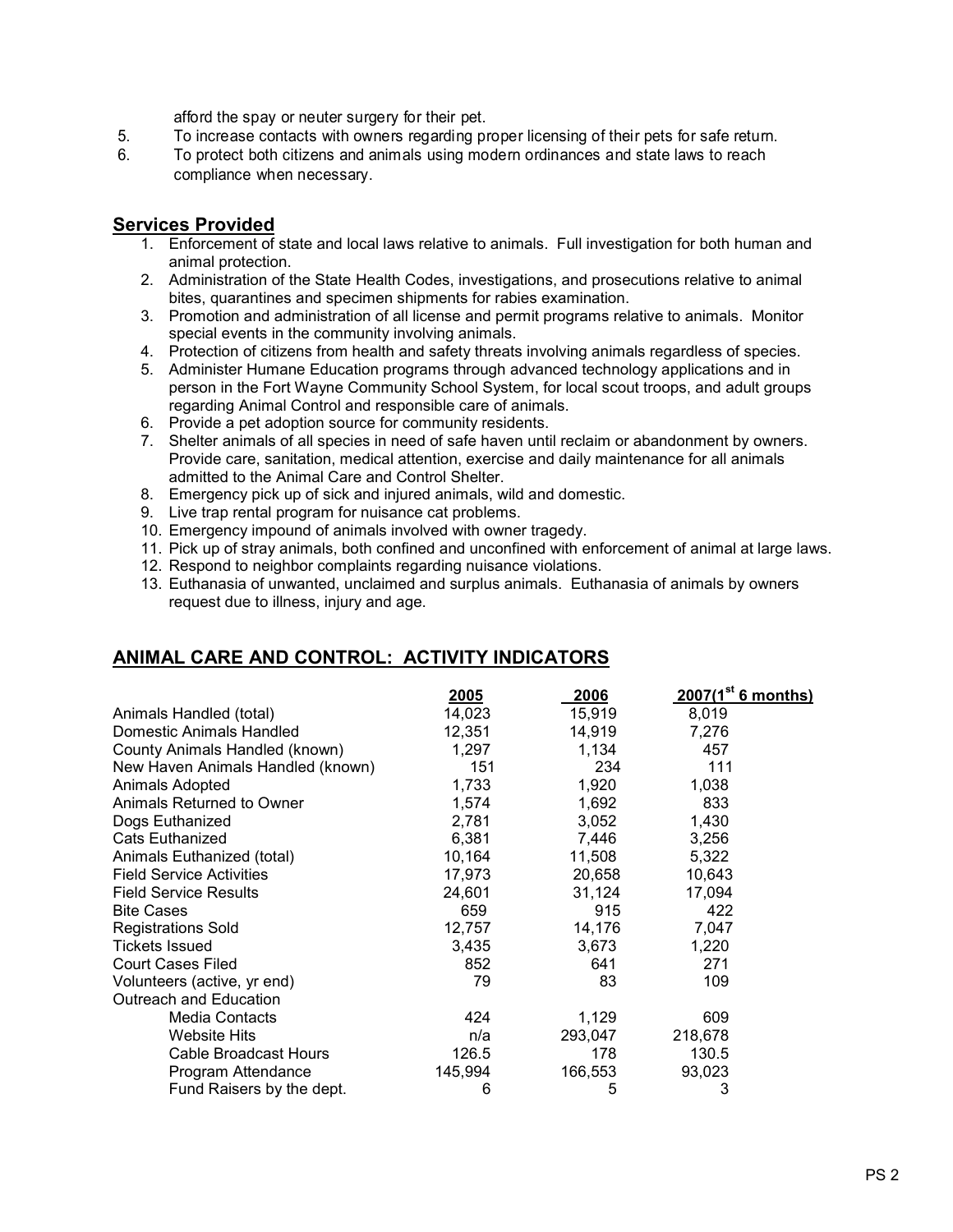# ANIMAL CARE AND CONTROL Dept # 010-017-OFFC

|                   | <b>2008 BUDGET COMPARISON</b> |                       |      |                                         |                          |     | \$ INCREASE               |                           |
|-------------------|-------------------------------|-----------------------|------|-----------------------------------------|--------------------------|-----|---------------------------|---------------------------|
|                   |                               |                       |      | 2007                                    |                          |     | (DECREASE)                | <b>% CHANGE</b>           |
|                   |                               | 2006<br><b>ACTUAL</b> |      | <b>APPROVED</b><br><b>THRU 06/30/07</b> | 2008<br><b>SUBMITTED</b> |     | FROM 2007 APPR<br>TO 2008 | FROM 2007 APPR<br>TO 2008 |
|                   |                               |                       |      |                                         |                          |     |                           |                           |
| 4111              | WAGES-REG                     | \$<br>1,123,709 \$    |      | 1,232,268 \$                            | 1,313,137 \$             |     | 80,869                    |                           |
| 4115              | <b>PARTTIME</b>               | 64,307                |      | 77,598                                  | 102,588                  |     | 24,990                    |                           |
| 4125              | <b>OVERTIME</b>               | 17,802                |      | 20,022                                  | 28,400                   |     | 8,378                     |                           |
| 412L              | LONGEVITY                     | 1,155                 |      | 2,498                                   | 2,620                    |     | 122                       |                           |
|                   | <b>TOTAL WAGES</b>            | \$<br>1,206,973 \$    |      | 1,332,386 \$                            | 1,446,745 \$             |     | 114,359                   | 8.58%                     |
| 4131              | <b>PERF</b>                   | 62,539                |      | 78,424                                  | 94,091                   |     | 15,667                    |                           |
| 4132              | <b>FICA</b>                   | 89,562                |      | 101,928                                 | 110,676                  |     | 8,748                     |                           |
| 4134              | <b>GROUP HEALTH INSUR</b>     | 251,200               |      | 272,000                                 | 297,000                  |     | 25,000                    |                           |
| 4135              | <b>EMPLOYEE MEDICAL</b>       | 3,749                 |      | 2,859                                   | 2,243                    |     | (616)                     |                           |
| 4136              | <b>UNEMPLOYMENT</b>           | 640                   |      | 1,332                                   | 1,447                    |     | 114                       |                           |
| 4137              | <b>WORKERS COMP</b>           | 10,275                |      | 10,596                                  | 12,876                   |     | 2,280                     |                           |
| 4138              | <b>CLTHNG ALLOW</b>           | 14,572                |      | 13,800                                  | 13,800                   |     |                           |                           |
| 413A              | <b>PERF/FRINGE</b>            | 34,112                |      | 37,645                                  | 40,325                   |     | 2,679                     |                           |
| 413R              | RETIREE HEALTH INSR           | 15,700                |      | 17,000                                  | 9,000                    |     | (8,000)                   |                           |
| <b>TOTAL 4100</b> |                               | \$<br>1,689,322       | - \$ | 1,867,970                               | \$<br>2,028,203          | \$  | 160,232                   | 8.58%                     |
|                   |                               |                       |      |                                         |                          |     |                           |                           |
| 4213              | <b>COMPUTER SUPPL</b>         | \$<br>398             | -\$  | 300S                                    | 550                      | \$  | 250                       |                           |
| 4219              | OTHR OFFC SUPPL               | 6,301                 |      | 5,000                                   | 5,000                    |     |                           |                           |
| 4231              | <b>GASOLINE</b>               | 38,508                |      | 63,678                                  | 66,904                   |     | 3,226                     |                           |
| 4241              | <b>MEDICAL SUPPL</b>          | 12,530                |      | 12,000                                  | 12,500                   |     | 500                       |                           |
| 4242              | <b>ANIMAL SUPPL</b>           | 3,698                 |      | 4,085                                   | 4,350                    |     | 265                       |                           |
| 4246              | <b>HSHLD SUPPL</b>            | 16,098                |      | 9,900                                   | 12,100                   |     | 2,200                     |                           |
| 424M              | <b>MICROCHIPS</b>             | 12,870                |      | 13,000                                  | 13,000                   |     |                           |                           |
| 4299              | <b>OTHER MATLS</b>            | 2,836                 |      | 5,000                                   | 3,735                    |     | (1, 265)                  |                           |
| <b>TOTAL 4200</b> |                               | \$<br>$93,239$ \$     |      | $112,963$ \$                            | 118,139                  | \$  | 5,176                     | 4.58%                     |
|                   |                               |                       |      |                                         |                          |     |                           |                           |
| 4312              | <b>MEDIC SERVICES</b>         | \$<br>17,023 \$       |      | 25,000 \$                               | 25,000                   | -\$ |                           |                           |
| 4319              | <b>VET SERVICES</b>           | 50,735                |      | 37,000                                  | 44,300                   |     | 7,300                     |                           |
| 431N              | <b>PUBLIC EDUCATION</b>       | 7,446                 |      | 7,501                                   | 7,500                    |     | (1)                       |                           |
| 431S              | SOFTWARE TRNING               |                       |      |                                         | 2,000                    |     | 2,000                     |                           |
| 4321              | <b>FREIGHT</b>                | 7,440                 |      | 6,500                                   | 6,500                    |     |                           |                           |
| 4322              | <b>POSTAGE</b>                | 5,552                 |      | 6,000                                   | 6,300                    |     | 300                       |                           |
| 4323              | <b>TELEPHONE</b>              | 7,540                 |      | 7,440                                   | 7,440                    |     |                           |                           |
| 432C              | <b>CELL PHONE</b>             | 1,178                 |      | 1,320                                   | 1,320                    |     |                           |                           |
| 432L              | LONG DISTANCE                 | 345                   |      | 600                                     | 600                      |     |                           |                           |
| 4331              | <b>PRINTING</b>               | 5,556                 |      | 3,300                                   | 3,300                    |     |                           |                           |
| 4333              | PHOTO/BLPRNT                  | 85                    |      | 50                                      | $\overline{\phantom{a}}$ |     | (50)                      |                           |
| 4341              | PROPERTY INSUR                | 2,400                 |      | 2,479                                   | 2,338                    |     | (141)                     |                           |
| 4342              | LIABILITY INSUR               | 1,380                 |      | 1,560                                   | 2,339                    |     | 779                       |                           |
| 4343              | OFCL/CRIME BOND               | 193                   |      | 201                                     | 209                      |     | 8                         |                           |
|                   | 4344 OTHER CASUALTY INSUR     | 859                   |      | 414                                     | 413                      |     | (1)                       |                           |
|                   | 4345 AUTO INSUR               | 2,667                 |      | 2,630                                   | 2,751                    |     | 121                       |                           |
|                   | 4351 ELECTRICITY              | 26,934                |      | 28,820                                  | 28,820                   |     |                           |                           |
| 4352              | <b>NATURAL GAS</b>            | 29,051                |      | 41,721                                  | 41,721                   |     |                           |                           |
| 4353              | WATER                         | 5,683                 |      | 7,776                                   | 7,776                    |     |                           |                           |
|                   | 4356 SOL WASTE DISPOSAL       | 38,605                |      | 38,605                                  | 40,527                   |     | 1,922                     |                           |
| 4361              | CONT BLD REP                  | 14,772                |      | 10,013                                  | 10,013                   |     |                           |                           |
| 4363              | CONT OTH REP                  | 1,296                 |      | 880                                     | 880                      |     |                           |                           |
| 4369              | <b>CONT SERVICE</b>           | 17,040                |      | 20,640                                  | 21,764                   |     | 1,124                     |                           |
| 436A              | MT HARD WARE                  | 2,057                 |      | 2,052                                   | 2,064                    |     | 12                        |                           |
|                   | 436N GARAGE-NON TARGET        | 9,783                 |      | 3,589                                   | 3,589                    |     |                           |                           |
|                   | 436T GARAGE-TARGET            | 29,364                |      | 27,828                                  | 30,570                   |     | 2,742                     |                           |
| 4377              | CC BLD PKG                    | 117                   |      | 100                                     | 150                      |     | 50                        |                           |
|                   | 4390 PERMIT REIM              | 11,624                |      | 14,800                                  | 13,150                   |     | (1,650)                   |                           |
| 4391              | <b>SUBS &amp; DUES</b>        | 147                   |      | 270                                     | 270                      |     |                           |                           |
| 4399              | OTHR SRVCS                    | 86                    |      | 475                                     | 475                      |     |                           |                           |
|                   | 439B MASTER LEASE             | 43,269                |      | 68,654                                  | 79,193                   |     | 10,539                    |                           |
| <b>TOTAL 4300</b> |                               | \$<br>340,227 \$      |      | 368,218 \$                              | 393,272 \$               |     | 25,054                    | 6.80%                     |
|                   |                               |                       |      |                                         |                          |     |                           |                           |
|                   | 4453 CAPT REPLAC              | \$                    | \$   | $2,100$ \$                              | $2,200$ \$               |     | 100                       |                           |
| <b>TOTAL 4400</b> |                               | \$<br>$\sim$          | \$   | $2,100$ \$                              | $2,200$ \$               |     | 100                       | 4.76%                     |
|                   |                               |                       |      |                                         |                          |     |                           |                           |
|                   | <b>TOTAL EXPENSES</b>         | \$<br>2,122,788 \$    |      | 2,351,252 \$                            | 2,541,814 \$             |     | 190,562                   | 8.10%                     |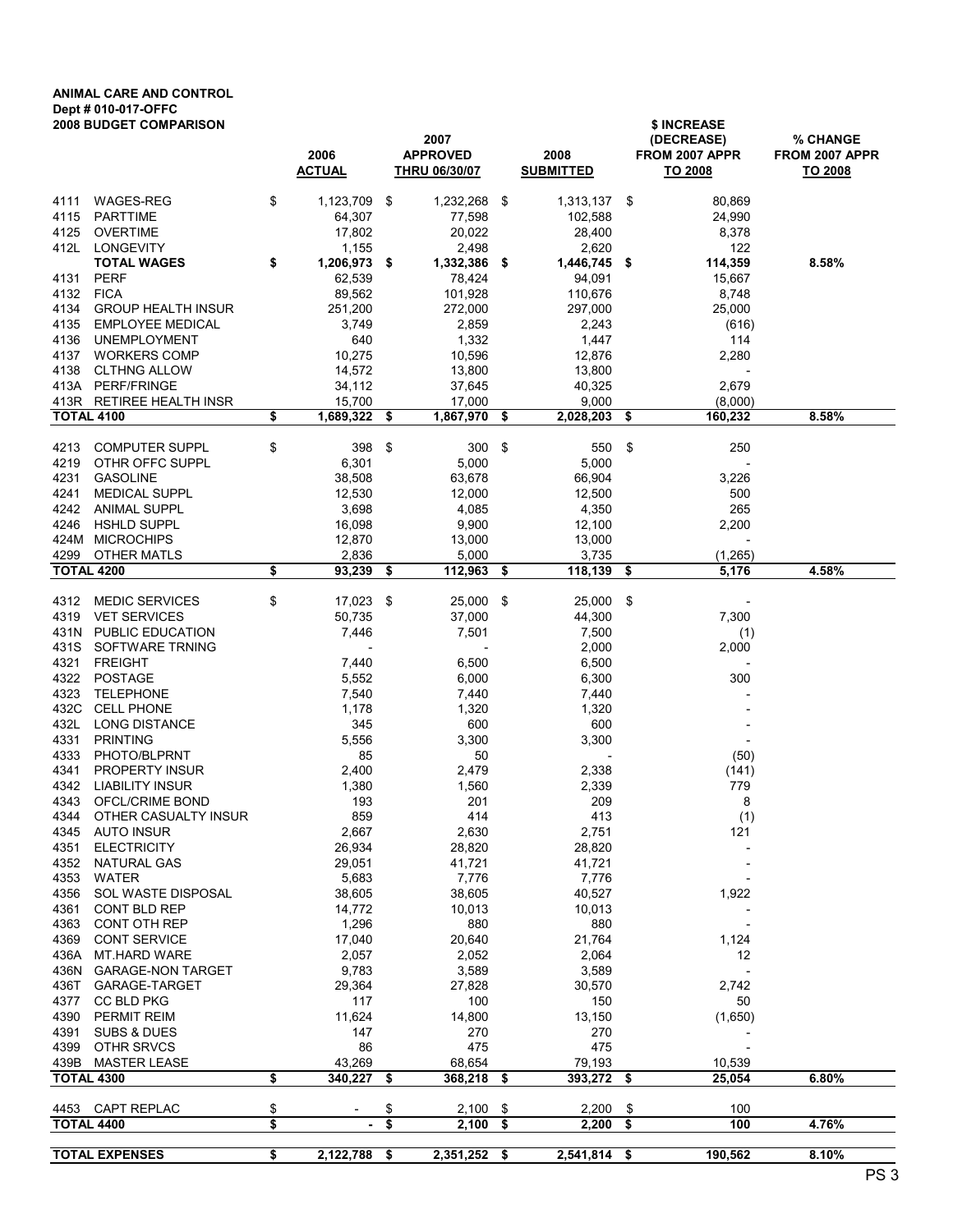|                | Animal Care and Control 2008-2012 Capital Improvement Program    |                          |                                 |        |                             |        |        |  |  |  |  |  |  |  |
|----------------|------------------------------------------------------------------|--------------------------|---------------------------------|--------|-----------------------------|--------|--------|--|--|--|--|--|--|--|
|                | <b>FUNDING SOURCE CODE:</b>                                      | <b>GRP-Grant Pending</b> |                                 |        | PT-Property Tax             |        |        |  |  |  |  |  |  |  |
|                | CC-Cumulative Capital Fund                                       | LE-Lease                 |                                 |        | RB-Revenue Bond             |        |        |  |  |  |  |  |  |  |
|                | <b>CDBG-Community Development Block Grant</b>                    |                          | InfraBd-Infrastructure Bond     |        | ST-State Source             |        |        |  |  |  |  |  |  |  |
|                | CEDIT-Co. Economic Development Income Tax                        |                          | LRS-Local Roads & Streets       |        | <b>SU-Sewer Utility</b>     |        |        |  |  |  |  |  |  |  |
|                | <b>CO-County Source</b>                                          | MISC-Miscellaneous       |                                 |        | SWU-Stormwater Utility      |        |        |  |  |  |  |  |  |  |
|                | FED-Federal Source                                               |                          | MVH-Motor Vehicle Highway       |        | TIF-Tax Increment Financing |        |        |  |  |  |  |  |  |  |
|                | <b>GOB-General Obligation Bond</b>                               |                          | PCBF-Park Cumulative Bldg. Fund |        | UF-User Fee                 |        |        |  |  |  |  |  |  |  |
|                | <b>GRA-Grant Approved</b>                                        | <b>PS-Private Source</b> |                                 |        | <b>WU-Water Utility</b>     |        |        |  |  |  |  |  |  |  |
| Item#          |                                                                  | <b>Funding</b>           |                                 |        | <b>Expenditure</b>          |        |        |  |  |  |  |  |  |  |
|                | <b>Project Title &amp; Description</b>                           | <b>Source</b>            | 2008                            | 2009   | 2010                        | 2011   | 2012   |  |  |  |  |  |  |  |
| 1              | Vehicle Fleet Rotation - Equipment includes: cage banks/install, |                          | 62,290                          | 24,000 | 67,374                      | 70,068 | 72,100 |  |  |  |  |  |  |  |
| 439B           | radio, emerg.lighting, handling equip.                           |                          |                                 |        |                             |        |        |  |  |  |  |  |  |  |
|                | a. Vans: including all equipment (4% inflation/yr)               | LE                       | 62,290                          |        | 67,374                      | 70,068 | 72,100 |  |  |  |  |  |  |  |
|                | 2008 (2); 2010 (2), 2011 (2), 2012 (2)                           |                          |                                 |        |                             |        |        |  |  |  |  |  |  |  |
|                | b. Sedans - 2009 (1)                                             | LE                       |                                 | 24,000 |                             | ۰      |        |  |  |  |  |  |  |  |
| $\overline{2}$ | North IV Annexation Vehicle                                      |                          | $\overline{a}$                  |        | 43,735                      | ٠      |        |  |  |  |  |  |  |  |
| 439B           | Van (1): including all equipment                                 | LE                       |                                 |        | 43,735                      |        |        |  |  |  |  |  |  |  |
| 3              | Capital Replacements                                             |                          | 2,200                           | 2,200  | 2,200                       | 2,300  | 2,400  |  |  |  |  |  |  |  |
| 4453           | a. Animal Handling Equipment Replacements internal/external      | PT                       | 1,600                           | 1,600  | 1,600                       | 1,600  | 1,700  |  |  |  |  |  |  |  |
|                | b. Chair/desk repair replacement                                 | PT                       | 600                             | 600    | 600                         | 700    | 700    |  |  |  |  |  |  |  |
| 4              | Computer Replacements                                            |                          | ٠                               |        |                             | ٠      |        |  |  |  |  |  |  |  |
| 4445           | a. Estimate three computer failure/yr.                           | PT                       | ٠                               | ٠      |                             | ۰      |        |  |  |  |  |  |  |  |
|                | b. Software upgrade                                              | PT                       | ÷,                              |        | $\overline{a}$              | ٠      |        |  |  |  |  |  |  |  |
| <b>TOTAL</b>   |                                                                  |                          | 64,490                          | 26.200 | 113,309                     | 72,368 | 74,500 |  |  |  |  |  |  |  |

Vehicle Replacements: The vehicles will be replaced according to Fleet Management replacements guidelines.

#### Capital Replacements:

Animal Handling Equipment: This equipment is safety and care related. These items are purchased annually to replace worn and broken equipment used by Animal Control Officers in the field and by Animal Care Specialists in the building.

#### Raccoon rabies:

The Animal Care & Control Department continues to monitor the movement of raccoon rabies from the east. The epidemic has reached the Cleveland area of Ohio but it is currently contained to a three county area. There is a multi-million dollar oral vaccine baiting program now being conducted by Ohio, West Virginia, Kentucky, and Tennessee. We are not currently threatened by the arrival of raccoon rabies but it is difficult to estimate it's movement as there are so many variables, including the baiting program. The potential financial impact on the city has not been addressed in this CIP or proposed operating budgets as original time-frame estimates of the arrival of the disease have come and gone. Rabies has proven to be an extremely expensive disease to combat from both the animal and human health perspectives.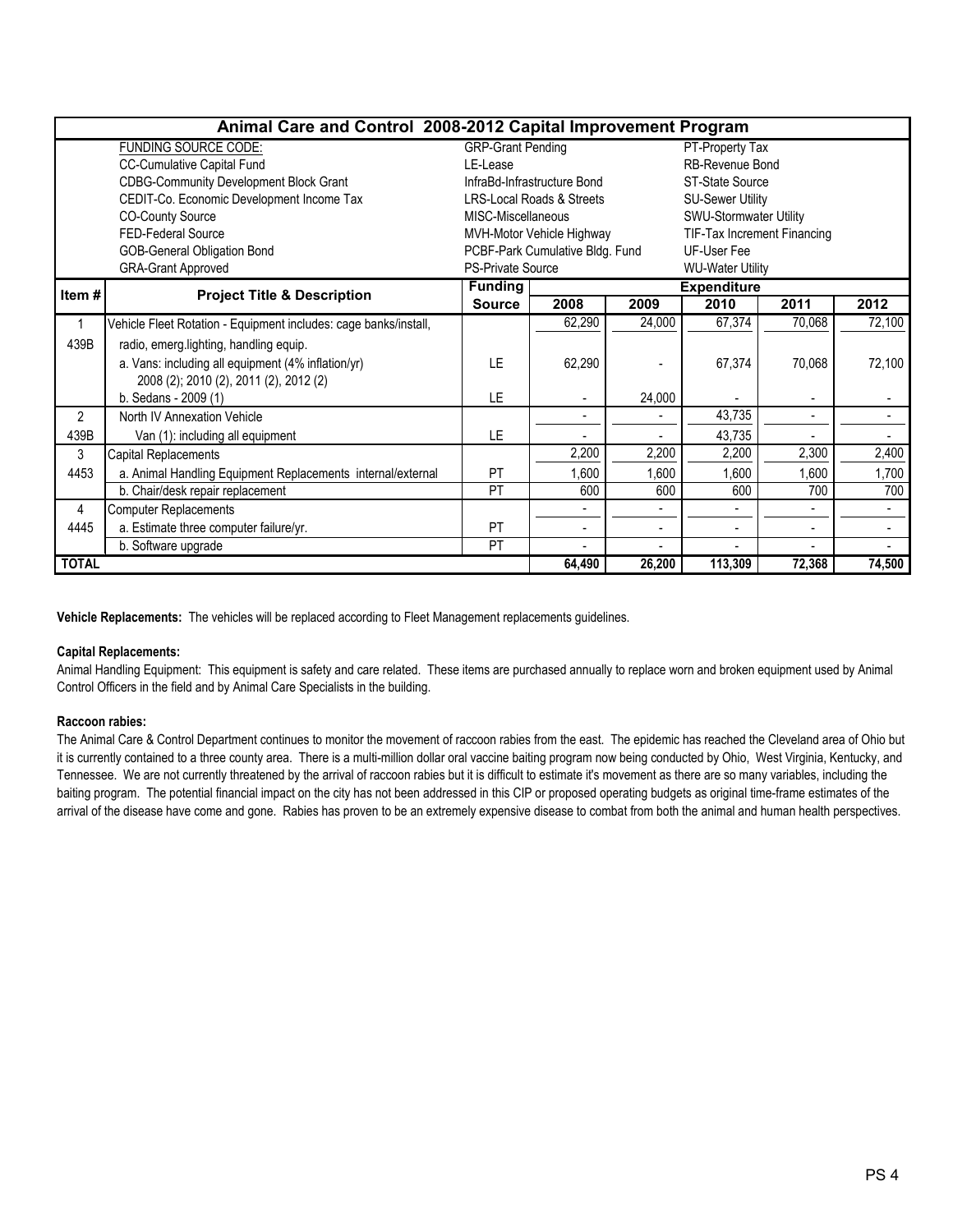## STAFFING LEVELS **BUDGETED** ANIMAL CONTROL

|                                               | <b>EXEMPT</b><br>GRID/ |       |                 |               |             |                 |                    |             |                   |       |       |       |       |       |
|-----------------------------------------------|------------------------|-------|-----------------|---------------|-------------|-----------------|--------------------|-------------|-------------------|-------|-------|-------|-------|-------|
| <b>CLASSIFICATION TITLE</b>                   | <b>UNION</b>           | 2000  | 2001            | 2002          | 2003        | 2004            | 2005               | 2006        | 2007              | 2008  | 2009  | 2010  | 2011  | 2012  |
| Director of Animal Control                    | н                      |       |                 |               |             |                 |                    |             |                   |       |       |       |       |       |
| Office Supervisor                             | F                      |       |                 |               |             |                 |                    |             |                   |       |       |       |       |       |
| Animal Care Supervisor                        |                        |       | 2               |               |             |                 |                    |             |                   |       |       |       |       |       |
| <b>Enforcement Supervisor</b>                 |                        |       |                 |               |             |                 |                    |             |                   |       |       |       |       |       |
| Lead Officer                                  | Е                      |       | $\Omega$        | $\Omega$      |             | $\Omega$        |                    |             |                   |       |       |       |       |       |
| Community Relations & Education<br>Specialist | E                      |       |                 |               |             |                 |                    |             |                   |       |       |       |       |       |
| Volunteer Coordinator (grant)                 | E                      |       |                 |               |             |                 |                    |             |                   |       |       |       |       |       |
| Animal Control Officer                        | <b>IAM</b>             | 8     | 9               | 9             |             | 10 <sup>1</sup> | 10                 | 11          | 11                |       |       | 11    |       | ×     |
| Animal Care Specialist                        | <b>IAM</b>             |       | 6               |               |             |                 |                    | 8           | 8l                |       |       |       |       |       |
| <b>Clerk Typist</b>                           | <b>IAM</b>             | 5     | 5               | 5             |             | 5               |                    |             |                   |       |       |       |       |       |
| Maintenance                                   | <b>IAM</b>             |       |                 |               |             |                 |                    |             |                   |       |       |       |       |       |
| Part time employees (fte's)                   | X                      | 2.02  | 3.02            | 3.02          | 3.65        | 3.65            | 3.65               | 3.65        | 3.65              |       |       |       |       |       |
| <b>TOTAL</b>                                  |                        | 29.02 | 31.02<br>grants | 32.02<br>NE V | 32.65<br>ΝI | 33.65<br>$N$ II | 34.65<br><b>SW</b> | 36.65<br>SW | 36.65<br>$B.P. +$ | 37.00 | 37.00 | 37.00 | 37.00 | 37.00 |

All staffing changes driven by the listed annexations other than the 2001 grants

Note: The Volunteer Coordinator is fully grant funded, no tax dollar expenditure

Note: 1.5 part-time employees are grant funded, no tax dollar expenditure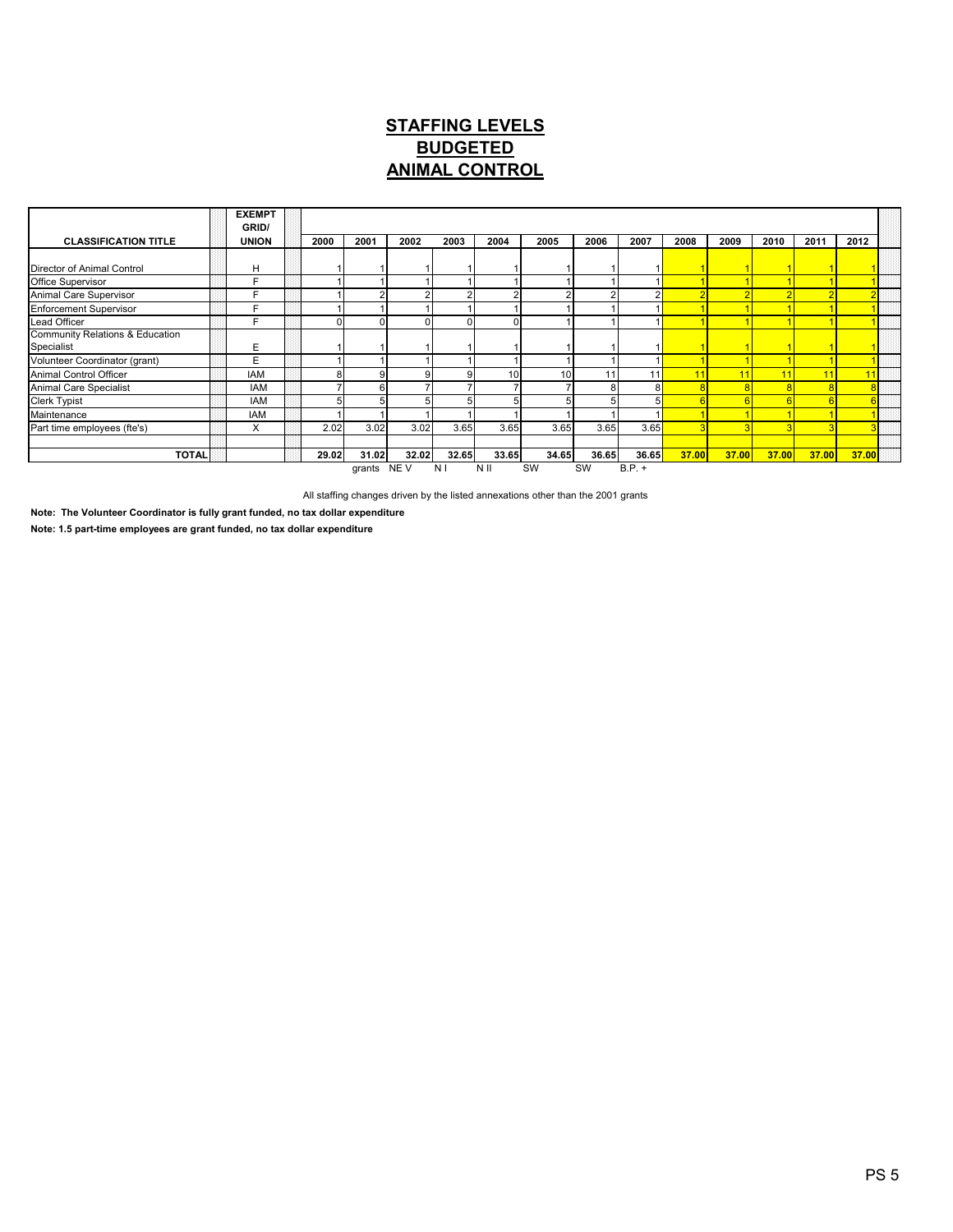# COMMUNICATIONS AND INFORMATION SERVICES DIVISION

The INFORMATION SERVICES DIVISION consists of the 911 Center, the Police Records Department and the Radio Shop. Our customers include all of the citizens of Fort Wayne, numerous other City departments, Federal, State and local government agencies, attorneys and insurance companies.

## 911 CENTER GOALS

l

- 1. To provide accurate, immediate and professional service in Police, Fire, and Medical emergencies to the citizens of Fort Wayne requesting assistance through 911.
- 2. To provide accurate, efficient and professional service in all non-emergency services available to the citizens of Fort Wayne through 911 and the Police Desk Sergeant.
- 3. To provide accurate, efficient and professional assistance to Public Safety and Public Service personnel so that they may deliver the most effective responses to the needs of the citizens of Fort Wayne.
- 4. To maintain first-class working conditions and state-of-the-art equipment for our employees so that they may continue to provide the highest possible standard of service to the citizens of Fort Wayne.

Each of these goals is not only important, but they collectively are the very reason for our existence. If we fail to achieve any of the four goals, we will fail as one of the major players in providing services to the citizens of Fort Wayne. We have no intention of failing. We monitor the activity of both emergency and non-emergency requests for service to insure that we maintain the highest level of response. Nearly constant interaction with our employees concerning complaints and regular meetings with the staff of the departments we serve helps us to keep focused on our endeavor to maintain an acceptable level of performance.

## POLICE RECORDS GOALS

- 1. Continue upgrades in equipment and technology.
- 2. Continue to improve the inventory, indexing and storage of old records.
- 3. Continue to improve the security of Records Storage and Employees.
- 4. Continue to provide training to enhance employee skills and customer service.
- 5. Provide an environment where any citizen can obtain records checks at one location.

Working closely with ACS and other outside contractors to ensure that we are using the most current and best technology available to maintain proper storage and inventory of police records. We are using the Communications Department Training Coordinator to facilitate the training program in Records.

Collaborating with the Sheriffs department to ensure obtaining criminal history checks, police reports, and handgun permits etc. are done as efficiently and consumer friendly as possible.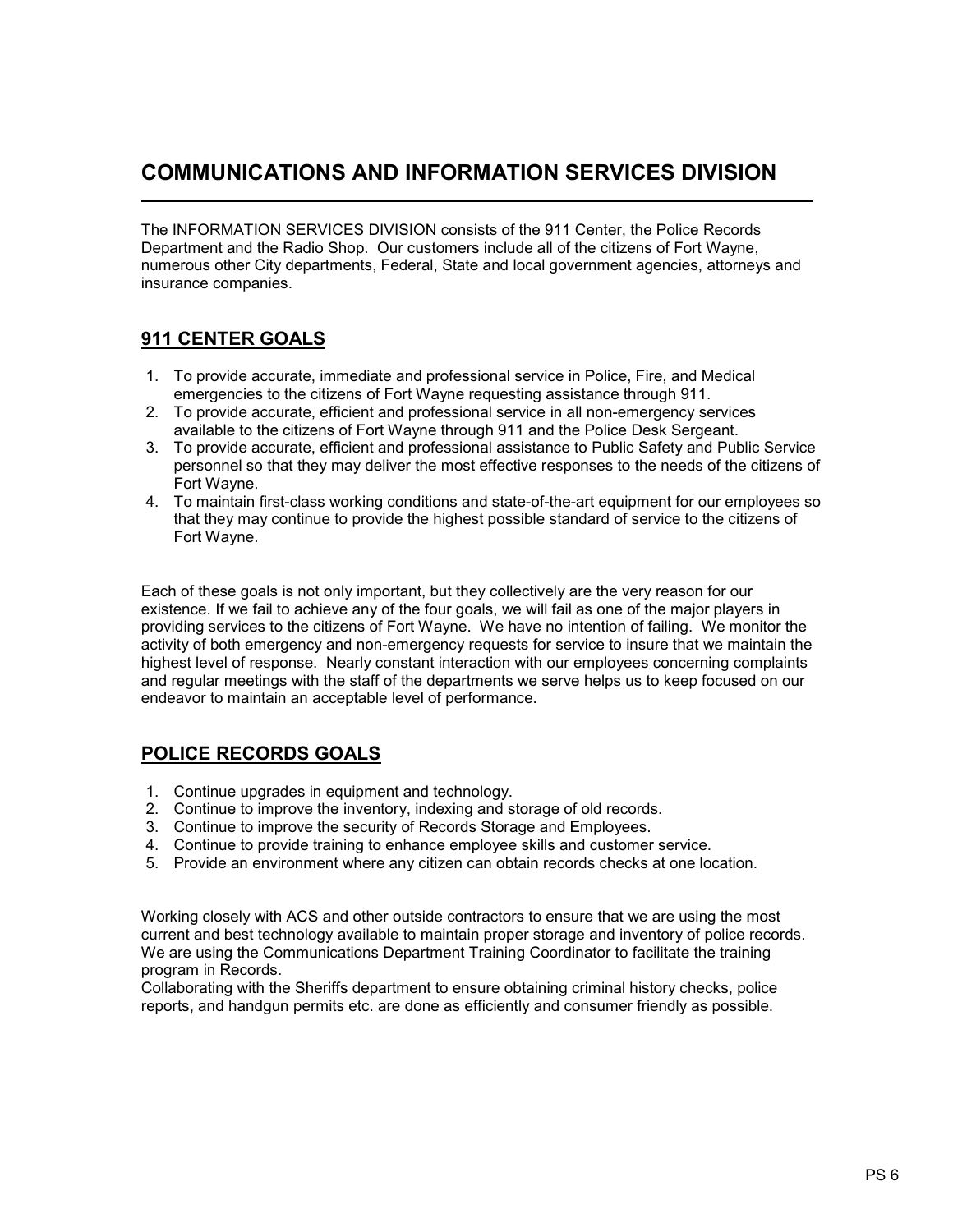# COMMUNICATIONS AND INFORMATION SERVICES DIVISION - (Continued)

# RADIO SHOP GOALS

- 1. To provide and maintain a first class and state of the art communications system for all Public Safety and Public Service personnel in the City of Fort Wayne and the County of Allen so that they may provide the quickest response and the highest possible service to the citizens of Fort Wayne and Allen County.
- 2. Begin to assess upgrade to 800 MHz radio system for 2010.
- 3. Continue technical training to reduce maintenance costs.
- 4. Move Public Service departments from the old radio system to the 800 MHz radio system.

We are proud to have a first class Radio Shop that all City departments depend on for two-way radio communications as well as technical advice and assistance for all different types of projects. Also the Radio Shop is contacted quite regularly by other departments in the county as well as agencies outside of Allen County for communications recommendations.

We are starting to work with Motorola to put together a plan and a budgetary quote for an upgrade to the 800 MHz backbone. The cost of such a plan is not yet available, but would require support for funding.

Our technicians continue to attend training that reduces maintenance costs.

Three departments including Street Department, Water Department and Sewer Department have yet to migrate to the 800 MHz radio system. Funding needs to be secured by these departments to complete the change so that all City Departments have complete interoperability with each other for two-way communications.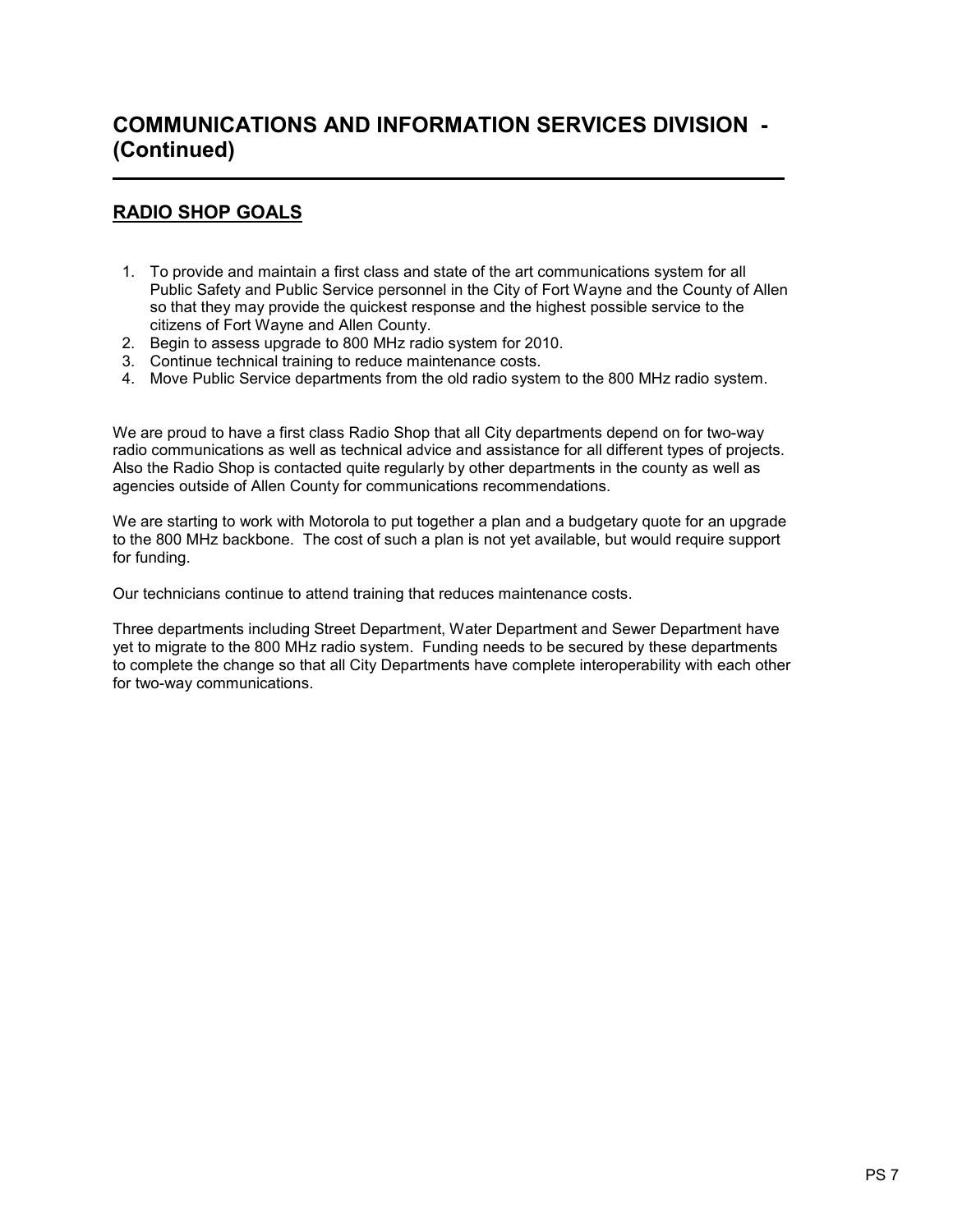#### COMMUNICATIONS Dept #010-018

|                           | <b>2008 BUDGET COMPARISON</b>         | 2006<br><b>ACTUAL</b>           | 2007<br><b>APPROVED</b><br><b>THRU 06/30/07</b> | 2008<br><b>SUBMITTED</b> | \$ INCREASE<br>(DECREASE)<br>FROM 2007 APPR<br>TO 2008 | % CHANGE<br>FROM 2007 APPR<br>TO 2008 |      |
|---------------------------|---------------------------------------|---------------------------------|-------------------------------------------------|--------------------------|--------------------------------------------------------|---------------------------------------|------|
| 4111                      | WAGES-REG                             | \$<br>3,379,616 \$              | 4,032,538 \$                                    | 4,054,124 \$             | 21,586                                                 |                                       |      |
| 4111                      | PAY ADJUSTMENT                        |                                 | 24,000                                          | 24,000                   |                                                        |                                       |      |
| 4111                      | <b>SHIFT BONUS</b>                    |                                 | 75,000                                          | 75,000                   |                                                        |                                       |      |
| 4115                      | <b>PARTTIME</b>                       | 6,764                           |                                                 |                          |                                                        |                                       |      |
| 4118                      | CALL IN                               | 27,317                          | 20,400                                          | 30,800                   | 10,400                                                 |                                       |      |
| 4122                      | <b>HOLIDAY</b>                        | 68,275                          | 85,500                                          | 84,500                   | (1,000)                                                |                                       |      |
| 4125                      | <b>OVERTIME</b>                       | 78,307                          | 72,150                                          | 69,900                   | (2, 250)                                               |                                       |      |
| 412L                      | <b>LONGEVITY</b>                      | 804                             | 425                                             | 500                      | 75                                                     |                                       |      |
| 4131                      | <b>TOTAL WAGES</b><br>PERF            | \$<br>$3,561,083$ \$<br>195,008 | 4,310,013 \$<br>269,739                         | 4,338,824 \$<br>303,718  | 28,811<br>33,979                                       | 0.67%                                 |      |
| 4132                      | <b>FICA</b>                           | 265,270                         | 326,830                                         | 331,920                  | 5,090                                                  |                                       |      |
| 4134                      | <b>GROUP HEALTH INSUR</b>             | 698,650                         | 824,500                                         | 864,000                  | 39,500                                                 |                                       |      |
| 4135                      | EMP MED EXP                           | 28                              |                                                 |                          | $\overline{\phantom{a}}$                               |                                       |      |
| 4136                      | <b>UNEMPLOYMENT</b>                   | 1,830                           | 4,273                                           | 4,339                    | 66                                                     |                                       |      |
| 4137                      | <b>WORKERS COMP</b>                   | 11,664                          | 10,968                                          | 12,095                   | 1,127                                                  |                                       |      |
| 4138                      | <b>CLOTHING ALLOW</b>                 | 1,836                           | 6,500                                           | 7,500                    | 1,000                                                  |                                       |      |
| 413A                      | PERF/FRINGE                           | 107,449                         | 128,168                                         | 130,165                  | 1,997                                                  |                                       |      |
| 413R                      | <b>RETIREE HEALTH INSUR</b>           | 47,106                          | 51,000                                          | 54,000                   | 3,000                                                  |                                       |      |
| 4161                      | STLMT/SERVRNC                         | 336                             | 21,000                                          |                          | (21,000)                                               |                                       |      |
| <b>TOTAL 4100</b>         |                                       | \$<br>4,890,260                 | \$<br>5,952,991 \$                              | 6,046,561                | \$<br>93,570                                           | 1.57%                                 |      |
| 4219                      | OTHR OFFC SUPPL                       | \$<br>16,496 \$                 |                                                 | 24,000 \$                | 2,100                                                  |                                       |      |
| 4231                      | <b>GASOLINE</b>                       | 3,553                           | 21,900 \$<br>4,800                              | 5,100                    | 300                                                    |                                       |      |
| 4232                      | <b>DIESEL FUEL</b>                    | 575                             | 1,800                                           | 1,200                    | (600)                                                  |                                       |      |
| 4235                      | PROPANE FUEL                          | 248                             | 1,000                                           | 1,000                    | $\overline{\phantom{a}}$                               |                                       |      |
| 4246                      | <b>HSHLD SUPPL</b>                    | 2,521                           | 2,800                                           | 2,300                    | (500)                                                  |                                       |      |
| 4263                      | OTHER REPAIR PARTS                    | 29,544                          | 35,100                                          | 48,000                   | 12,900                                                 |                                       |      |
| 4291                      | <b>SMALL TOOLS</b>                    | 2,856                           | 3,000                                           | 3,000                    |                                                        |                                       |      |
| 4299                      | OTHER MTLS                            | 25,073                          | 29,920                                          | 46,000                   | 16,080                                                 |                                       |      |
| <b>TOTAL 4200</b>         |                                       | \$<br>80,866 \$                 | 100,320 \$                                      | 130,600 \$               | 30,280                                                 | 30.18%                                |      |
|                           |                                       |                                 |                                                 |                          |                                                        |                                       |      |
| 4317                      | <b>INSTRCT SRVC</b>                   | \$<br>$12,125$ \$               | 46,000 \$                                       | 41,000 \$                | (5,000)                                                |                                       |      |
| 431E                      | RANDOM DRUG TESTING<br><b>POSTAGE</b> | 398                             | 1,200                                           | 600                      | (600)                                                  |                                       |      |
| 4322<br>4323              | <b>TELEPHONE</b>                      | 2,302<br>26,452                 | 2,880<br>27,900                                 | 3,480<br>33,300          | 600<br>5,400                                           |                                       |      |
| 4324                      | TRAVEL                                | 3,054                           | 12,000                                          | 6,000                    | (6,000)                                                |                                       |      |
| 432C                      | <b>CELL PHONE</b>                     |                                 |                                                 | 720                      | 720                                                    |                                       |      |
| 432L                      | <b>LONG DISTANCE</b>                  | 446                             | 876                                             | 780                      | (96)                                                   |                                       |      |
| 4331                      | <b>PRINTING</b>                       | 1,316                           | 3,250                                           | 3,250                    |                                                        |                                       |      |
| 4341                      | PROPERTY INSUR                        | 32,591                          | 35,791                                          | 37,137                   | 1,346                                                  |                                       |      |
| 4342                      | <b>LIABILITY INSUR</b>                | 3.240                           | 3,156                                           | 5,403                    | 2,247                                                  |                                       |      |
| 4343                      | OFCL/CRIME BOND                       | 453                             | 406                                             | 481                      | 75                                                     |                                       |      |
| 4344                      | OTH CASUALTY INSUR                    | 8,734                           | 90                                              | 91                       | $\mathbf{1}$                                           |                                       |      |
| 4345                      | <b>AUTO INSUR</b>                     |                                 |                                                 | 695                      | 695                                                    |                                       |      |
| 4351                      | <b>ELECTRICITY</b>                    |                                 | 8,100                                           | 8,500                    | 400                                                    |                                       |      |
| 4352                      | NATURAL GAS                           | 4,326                           | 11,760                                          | 10,100                   | (1,660)                                                |                                       |      |
| 4353                      | WATER                                 | 228                             | 384                                             | 600                      | 216                                                    |                                       |      |
| 4354                      | SEWAGE                                | 539                             | 684                                             | 900                      | 216                                                    |                                       |      |
| 4363                      | <b>CONT REPAIRS</b>                   | 7,718                           | 11,150                                          | 13,150                   | 2,000                                                  |                                       |      |
| 4367                      | MAINT. SOFTWARE<br><b>CONT SRVCS</b>  | 1,932                           |                                                 | 3,000                    |                                                        |                                       |      |
| 4369<br>436A              | <b>MAINT AGREE</b>                    | 2,225<br>84,912                 | 3,980<br>91,140                                 | 19,200                   | 15,220<br>11,325                                       |                                       |      |
| 436N                      | <b>GARAGE-NON TARGET</b>              | 107                             |                                                 | 102,465                  |                                                        |                                       |      |
| 4377                      | CC BLD PKG                            | 372                             | 500                                             | 500                      |                                                        |                                       |      |
| 4391                      | SUBS & DUES                           | 500                             | 550                                             | 800                      | 250                                                    |                                       |      |
| 4399                      | OTHER SRVCS                           | 231                             |                                                 |                          |                                                        |                                       |      |
| 439B                      | <b>MASTER LEASE</b>                   | 14,541                          | 29,083                                          | 29,083                   |                                                        |                                       |      |
| <b>TOTAL 4300</b>         |                                       | \$<br>208,742 \$                | 290,880 \$                                      | 321,235 \$               | 30,355                                                 | 10.44%                                |      |
|                           |                                       |                                 |                                                 |                          |                                                        |                                       |      |
| 4444                      | PUR OFFICE EQUIP                      | \$<br>16,135 \$                 | 64,500 \$                                       | 39,000 \$                | (25, 500)                                              |                                       |      |
| 4445                      | PUR COMPUTER                          |                                 | 1,400                                           | 1,500                    | 100                                                    |                                       |      |
| 4454<br><b>TOTAL 4400</b> | <b>BETTERMENTS</b>                    | \$                              | 65,900 \$                                       | 3,000<br>43,500 \$       | 3,000<br>(22, 400)                                     | -33.99%                               |      |
|                           |                                       | 16,135 \$                       |                                                 |                          |                                                        |                                       |      |
|                           | <b>GRAND TOTAL</b>                    | \$<br>5,196,003 \$              | 6,410,091 \$                                    | 6,541,896 \$             | 131,805                                                | 2.06%                                 | PS 8 |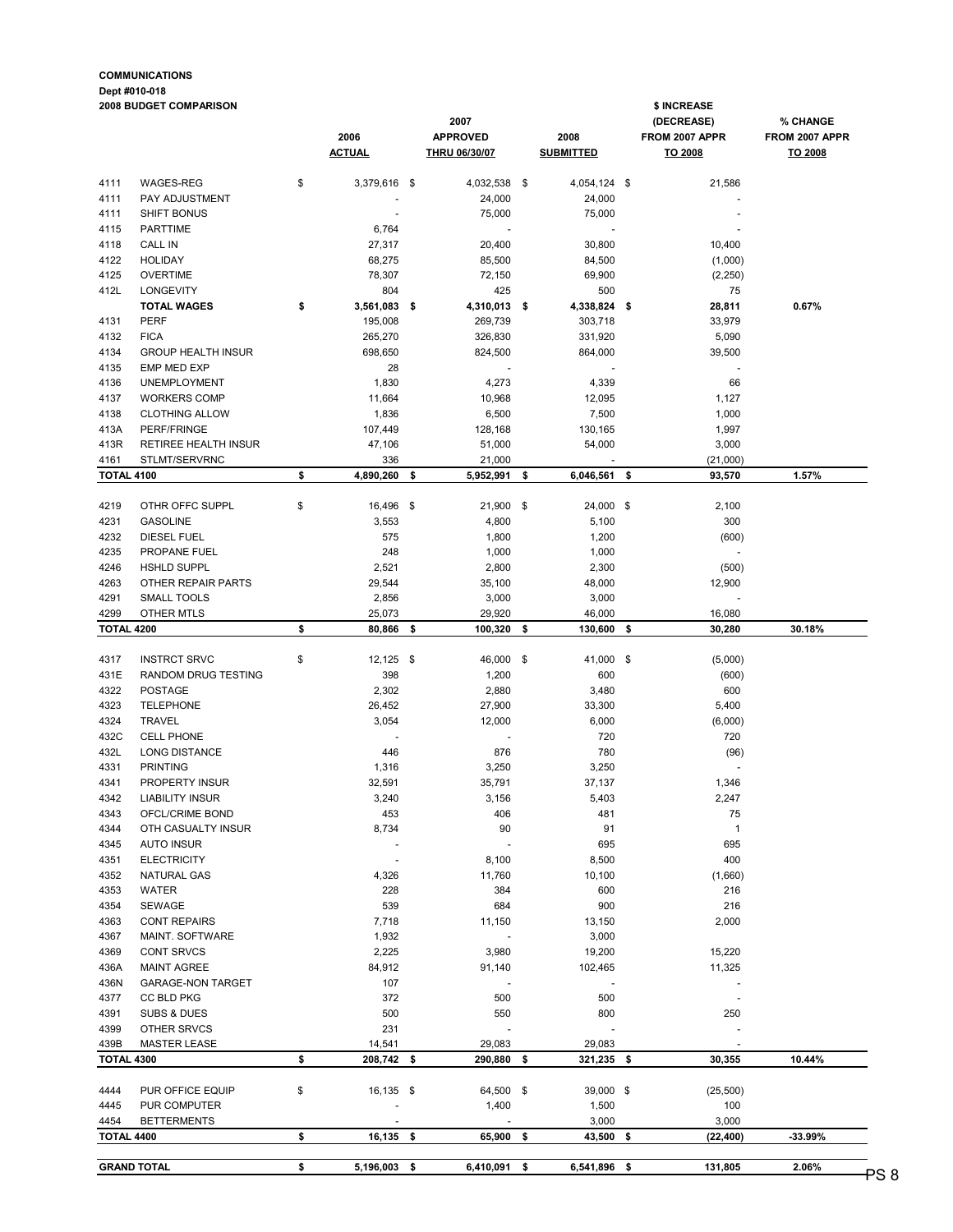|              | <b>Communications - Combined 2008-2012 Capital Improvement Program</b> |                          |                                      |            |                          |                                    |                          |  |
|--------------|------------------------------------------------------------------------|--------------------------|--------------------------------------|------------|--------------------------|------------------------------------|--------------------------|--|
|              | FUNDING SOURCE CODE:                                                   | <b>GRP-Grant Pending</b> |                                      |            | PT-Property Tax          |                                    |                          |  |
|              | <b>CC-Cumulative Capital Fund</b>                                      | LE-Lease                 |                                      |            | <b>RB-Revenue Bond</b>   |                                    |                          |  |
|              | <b>CDBG-Community Development Block Grant</b>                          |                          | InfraBd-Infrastructure Bond          |            | ST-State Source          |                                    |                          |  |
|              | CEDIT-Co. Economic Development Income Tax                              |                          | <b>LRS-Local Roads &amp; Streets</b> |            | <b>SU-Sewer Utility</b>  |                                    |                          |  |
|              | <b>CO-County Source</b>                                                | MISC-Miscellaneous       |                                      |            | SWU-Stormwater Utility   |                                    |                          |  |
|              | <b>FED-Federal Source</b>                                              |                          | MVH-Motor Vehicle Highway            |            |                          | <b>TIF-Tax Increment Financing</b> |                          |  |
|              | <b>GOB-General Obligation Bond</b>                                     |                          | PCBF-Park Cumulative Bldg. Fund      |            | UF-User Fee              |                                    |                          |  |
|              | <b>GRA-Grant Approved</b>                                              | <b>PS-Private Source</b> |                                      |            | <b>WU-Water Utility</b>  |                                    |                          |  |
| Item#        | <b>Project Title &amp; Description</b>                                 | <b>Funding</b>           |                                      |            |                          |                                    |                          |  |
|              |                                                                        | <b>Source</b>            | 2008                                 | 2009       | 2010                     | 2011                               | 2012                     |  |
|              | Shelving                                                               | PT                       | ۰                                    | 3,000      |                          |                                    |                          |  |
| 2            | Inside Door Security Sytem                                             | PT                       | 3,000                                |            |                          |                                    |                          |  |
| 3            | Batteries 800 MHz radios (Radio Shop)                                  | PT                       | 20,000                               | 20,000     | 20,000                   | 20,000                             | 20,000                   |  |
| 4            | 800MHz backbone                                                        | <b>GOB</b>               | $\blacksquare$                       | 14,000,000 | $\overline{\phantom{a}}$ | $\overline{\phantom{a}}$           | $\sim$                   |  |
| 5            | Backup Battery replacement 911 Center                                  | PT                       | ۰                                    | 75,000     | ٠                        |                                    | $\sim$                   |  |
| 6            | Headsets (Dispatch)                                                    | PT                       | 4,000                                | 2,000      | 4,000                    | 2,000                              | 4,000                    |  |
| 7            | <b>RF Monitors</b>                                                     | PT                       | 11,000                               |            |                          |                                    |                          |  |
| 8            | Chairs (Dispatch)                                                      | PT                       | 4,000                                |            | 4,000                    | $\blacksquare$                     | 4,000                    |  |
| 9            | Computer Purchase                                                      | PT                       | 1,500                                |            | $\blacksquare$           |                                    | $\overline{\phantom{0}}$ |  |
| <b>TOTAL</b> |                                                                        |                          | 43,500                               | 14,100,000 | 28,000                   | 22,000                             | 28,000                   |  |

1. Storage for archived Police Records

2. Door Security System for Records

3. Replacement of 800 MHz Portable Radio batteries as needed

4. Upgrade to 800MHz System backbone

5. Replacement of Backup Batteries for the 911 Center

6. Replacement and upgrade of telephone headsets for 911 Call Takers and Dispatchers

7. RF Monitors required by Risk Management

8. Replacement of chairs in dispatch center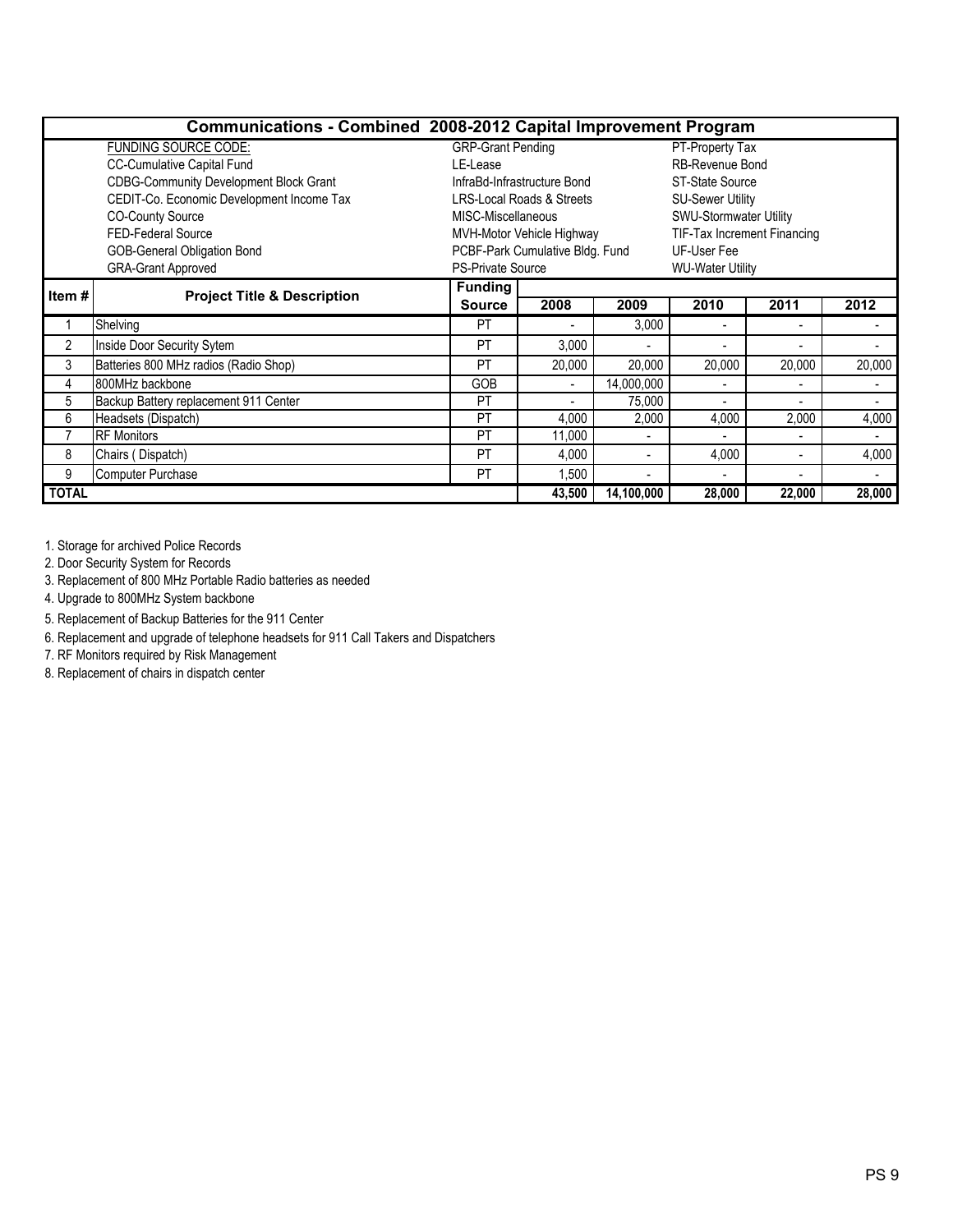## **STAFFING LEVELS BUDGETED COMMUNICATIONS & INFORMATION SERVICES**

|                                            |  | <b>EXEMPT</b> |  |          |              |          |                |                 |                |                |                |                         |                 |              |                 |                |  |
|--------------------------------------------|--|---------------|--|----------|--------------|----------|----------------|-----------------|----------------|----------------|----------------|-------------------------|-----------------|--------------|-----------------|----------------|--|
|                                            |  | GRID/         |  |          |              |          |                |                 |                |                |                |                         |                 |              |                 |                |  |
| <b>CLASSIFICATION TITLE</b>                |  | <b>UNION</b>  |  | 2000     | 2001         | 2002     | 2003           | 2004            | 2005           | 2006           | 2007           | 2008                    | 2009            | 2010         | 2011            | 2012           |  |
| <b>COMMUNICATIONS-911 CENTER</b>           |  |               |  |          |              |          |                |                 |                |                |                |                         |                 |              |                 |                |  |
| Director of Communications & Info Services |  | н             |  | $\Omega$ |              |          |                |                 |                |                |                |                         | $\Omega$        |              |                 | $\overline{0}$ |  |
| Operations Supervisor                      |  | E             |  | $\Omega$ | $\Omega$     | 0        | $\Omega$       | 0               | $\Omega$       |                |                |                         |                 |              |                 | 4              |  |
| Administrative Assistant                   |  | Α             |  |          |              |          |                |                 |                |                |                |                         |                 |              |                 |                |  |
| Shift Supervisor of Dispatchers            |  | F             |  | 3        | 3            | 3        | 3              |                 | 3 <sup>1</sup> | 3              | 3              | 3                       | 3               |              |                 | 3              |  |
| <b>Training Coordinator</b>                |  | E             |  |          |              |          |                |                 |                |                |                |                         | $\overline{0}$  |              |                 | $\overline{0}$ |  |
| Supervisor of Training                     |  | E             |  | $\Omega$ | $\Omega$     | $\Omega$ | $\Omega$       | 0               | $\Omega$       | 0              | $\Omega$       |                         |                 |              |                 |                |  |
| Dispatcher                                 |  | C             |  | 26       | 24           | 24       | 28             | 28              | 29             | 38             | 53             | 53                      | 53              | 53           | 53              | 53             |  |
| Total 911 Center:                          |  |               |  | 51       | 51           | 51       | 51             | 51              | 51             | 60             | 60             | 59                      | 59              | 59           | 59              | 59             |  |
|                                            |  |               |  |          |              |          |                |                 |                |                |                |                         |                 |              |                 |                |  |
| <b>RADIO SHOP</b>                          |  |               |  |          |              |          |                |                 |                |                |                |                         |                 |              |                 |                |  |
| Supervisor of Radio Shop                   |  | F             |  |          |              |          |                |                 |                |                |                |                         |                 |              |                 |                |  |
| Two Way Radio/Electronics Technician       |  | D             |  | 5        | 5            | 5        | 5              | 5               | 5 <sub>5</sub> | 5              | 6              | 6                       | 6               | 6            |                 | $6\phantom{1}$ |  |
| Electronics / Radio Installer              |  | D             |  |          |              |          |                |                 | 1              |                |                |                         | $\overline{A}$  |              |                 | $\mathbf{1}$   |  |
| <b>Total Radio Shop:</b>                   |  |               |  | 7        |              |          | $\overline{ }$ |                 | 7              |                | 8              | 8                       | 8               | $\mathbf{8}$ | $\overline{8}$  | 8              |  |
|                                            |  |               |  |          |              |          |                |                 |                |                |                |                         |                 |              |                 |                |  |
| <b>RECORDS DEPARTMENT</b>                  |  |               |  |          |              |          |                |                 |                |                |                |                         |                 |              |                 |                |  |
| Supervisor of Records                      |  | F             |  | $\Omega$ | <sup>n</sup> | $\Omega$ | $\Omega$       |                 |                |                |                |                         |                 |              |                 |                |  |
| Quality Assurance Technician               |  | D             |  | $\Omega$ | $\Omega$     | Ωl       | $\Omega$       | O               | $\Omega$       |                |                |                         |                 |              |                 |                |  |
| Senior Records Technician                  |  | D             |  | $\Omega$ | U            | $\Omega$ | $\Omega$       |                 | 2              | $\overline{2}$ |                |                         |                 |              |                 |                |  |
| Records Technician                         |  | D             |  | 9        | 9            | 9        | $\mathsf{g}$   | 9               | $\overline{7}$ | $\overline{7}$ | $\overline{7}$ | $\overline{\mathbf{8}}$ | 8               | 8            | 8               | $\overline{8}$ |  |
| Computer Input                             |  | <b>IAM</b>    |  | 15       | 15           | 15       | 20             | 20              | 20             | 18             | 18             | 18                      | 18              | 18           | 18              | 18             |  |
| <b>Total Records:</b>                      |  |               |  | 35       | 35           | 35       | 32             | $\overline{32}$ | 31             | 29             | 29             | 29                      | 29              | 29           | 29              | 29             |  |
|                                            |  |               |  |          |              |          |                |                 |                |                |                |                         |                 |              |                 |                |  |
| <b>TOTAL</b>                               |  |               |  | 93       | 93           | 93       | 90I            | 90              | 89             | 96             | 97             | 96                      | 96 <sub>1</sub> | 96           | 96 <sup>1</sup> | 96             |  |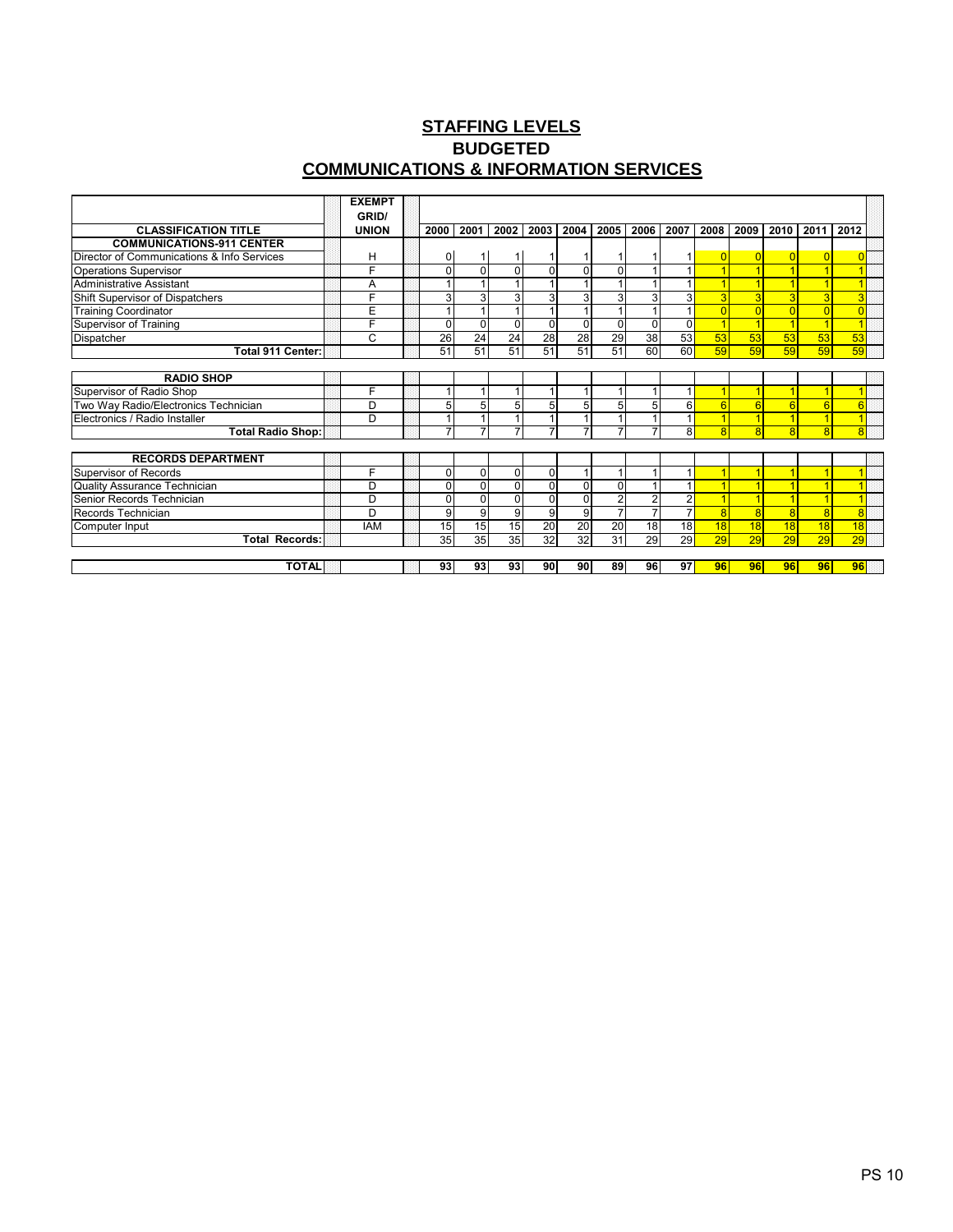# FIRE DEPARTMENT

### Mission Statement

l,

It is the mission of the Fort Wayne Fire Department to prevent the loss of life and to control or reduce the loss of property by applying all of our professional knowledge and resources to become the "Safest City of Our Size." It is our number one priority to provide the best fire service to all citizens and visitors to our City. The mission is accomplished through the services provided in the areas of Administration, Operations, Fire Prevention, Public Affairs, Safety Education, Training and Development, Logistics, and Investigation. In 2004 the Department's mission statement added the following:

- Firefighters may risk their lives to save a life.
- Firefighters may put themselves at moderate risk to save property.
- Firefighters will risk nothing to save life or property that is already lost or destroyed.

In the year 2008 the Fire Department will have 402 sworn fire fighters and 12 civilian employees. Facilities include 18 fire stations, administrative offices, training academy, vehicle/equipment maintenance shop, fire prevention offices and the safety village offices/grounds. The construction of a Fire/Police Public Safety Academy is scheduled to be in full operation in 2008. Primary efforts will continue to be put towards improving firefighter's safety, response times and quality training. More formal measurement tools will be employed to accurately measure the success of these efforts to ensure continuous quality improvement. We also expect to use First Vehicle, the current fleet management group for the City, to also maintain Fire Department's equipment. Expectations are high that this will allow us to focus on providing a higher level of emergency prevention and response.

### Fire Department - Operations Division

The Operations Division is responsible for minimizing the loss of life, personal injury and property damage from fires and other disasters.

### Goals and Objectives

- 1. To reduce property loss.
- 2. Improve fire fighter safety.
- 3. To improve fire fighting operations through pre-fire planning and training.

L

- 4. To fully understand the terrorism threat and coordinate with other emergency agencies to respond in a more effective manner to these and other mass casualties type of incidents.
- 5. Reduce response times by exploring additional innovative measures.

## Fire Department - Code Enforcement Division

The Code Enforcement Division is responsible for protecting the citizens and the property of Fort Wayne by enforcement of fire code violations, safety education, and fire investigation.

#### Goals and Objectives

L

- 1. Improve pubic awareness of fire safety.
- 2. Annually inspect all primary commercial properties within the City.
- 3. Continue to offer and improve fire/life safety programs throughout the school system.
- 4. Determine the origin and cause of fires in a systematic and analytical manner.
- 5. Review and emphasize code violations and become more aware of fine schedules.
- 6. Increase the level of attendance at trainings and seminars to stay current with prevention trends.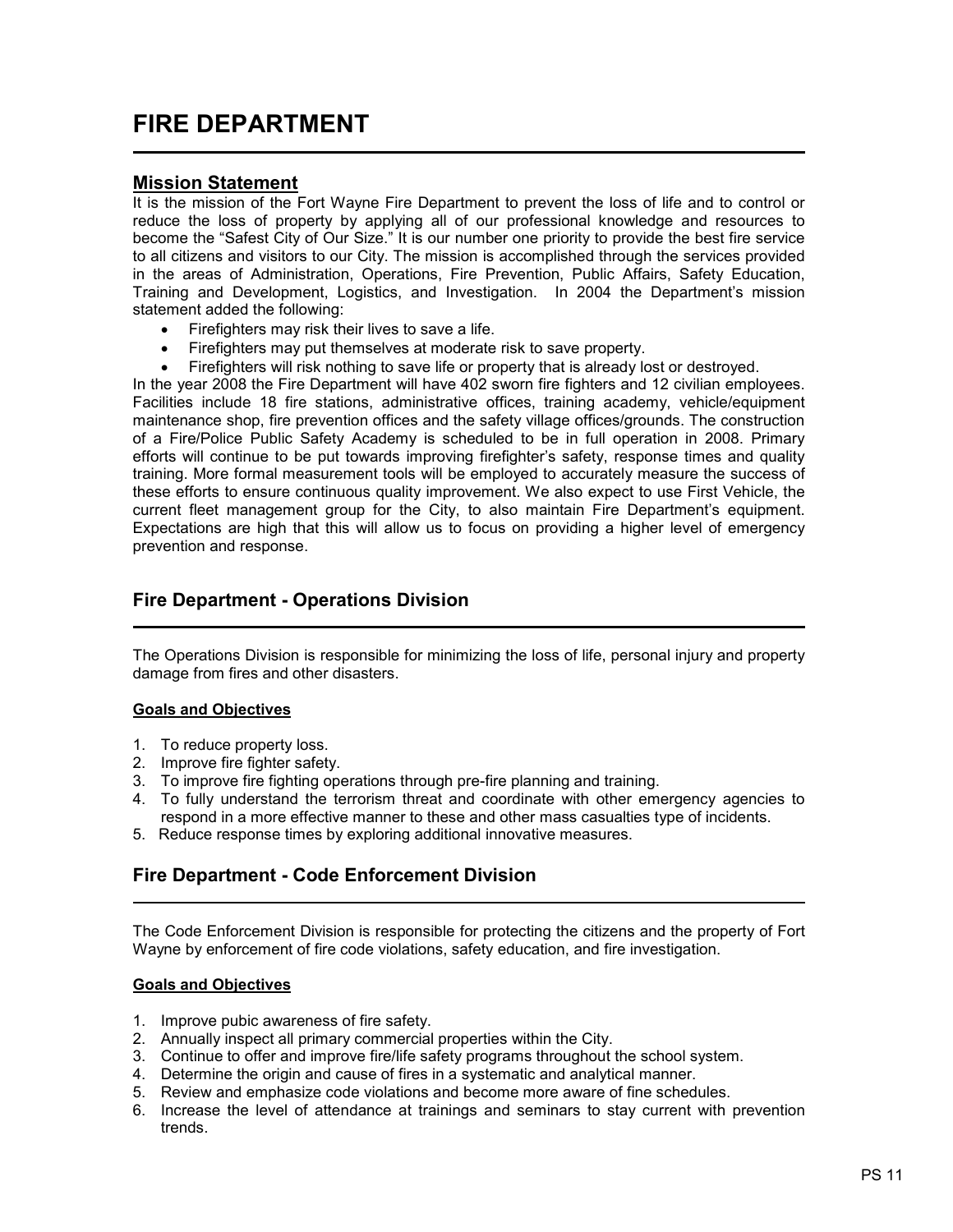The responsibility of the Training Division is to provide current information and training on technological advancements, hazards and new challenges facing the fire service, as well as teach the basic techniques of fire suppression.

#### Goals and Objectives

L

L

- 1. To provide training in the areas of fire suppression, first responder medical training, hazardous material handling and basic rescue to recruits.
- 2. Continue to develop monthly lesson evolutions for Operations Division.
- 3. Establish and maintain promotional assessment centers for the ranks of Lieutenant, Captain and Battalion Chief.
- 4. Establish career paths and mentoring programs for officer positions.
- 5. To increase the amount and quality of supervisory training and development.
- 6. Continue to refine and fully utilize the video/training equipment.
- 7. Maximize participation in the development of the new public safety academy.

## Fire Department - Logistics Division

The Maintenance Division plays a vital role in insuring the safety and dependability of equipment, buildings, and supplies within the Fire Department.

#### Goals and Objectives

- 1. Provide top service and maintenance to all equipment and departmental buildings.
- 2. Provide an efficient system for the requesting and distribution of departmental supplies.
- 3. Further expansion and implementation of FASTER software.
- 4. Successfully integrate First Vehicle into the department and show significant improvement in both safety and efficiency of the vehicle and equipment repair and preventive maintenance.

### Fire Statistics

|                                            | 2000         | 2001         | 2002         | 2003         | 2004         | 2005          | 2006            | 2007<br>Annualized |
|--------------------------------------------|--------------|--------------|--------------|--------------|--------------|---------------|-----------------|--------------------|
| <b>EMS Runs</b><br><b>Fire Rescue Runs</b> | 5804<br>8392 | 6240<br>9124 | 7069<br>7379 | 7914<br>7528 | 7697<br>7800 | 6474<br>10157 | 6.717<br>10.269 | 6700<br>10300      |
| Total                                      | 14196        | 15364        | 14448        |              | 15442 15497  | 16631         | 16986           | 17000              |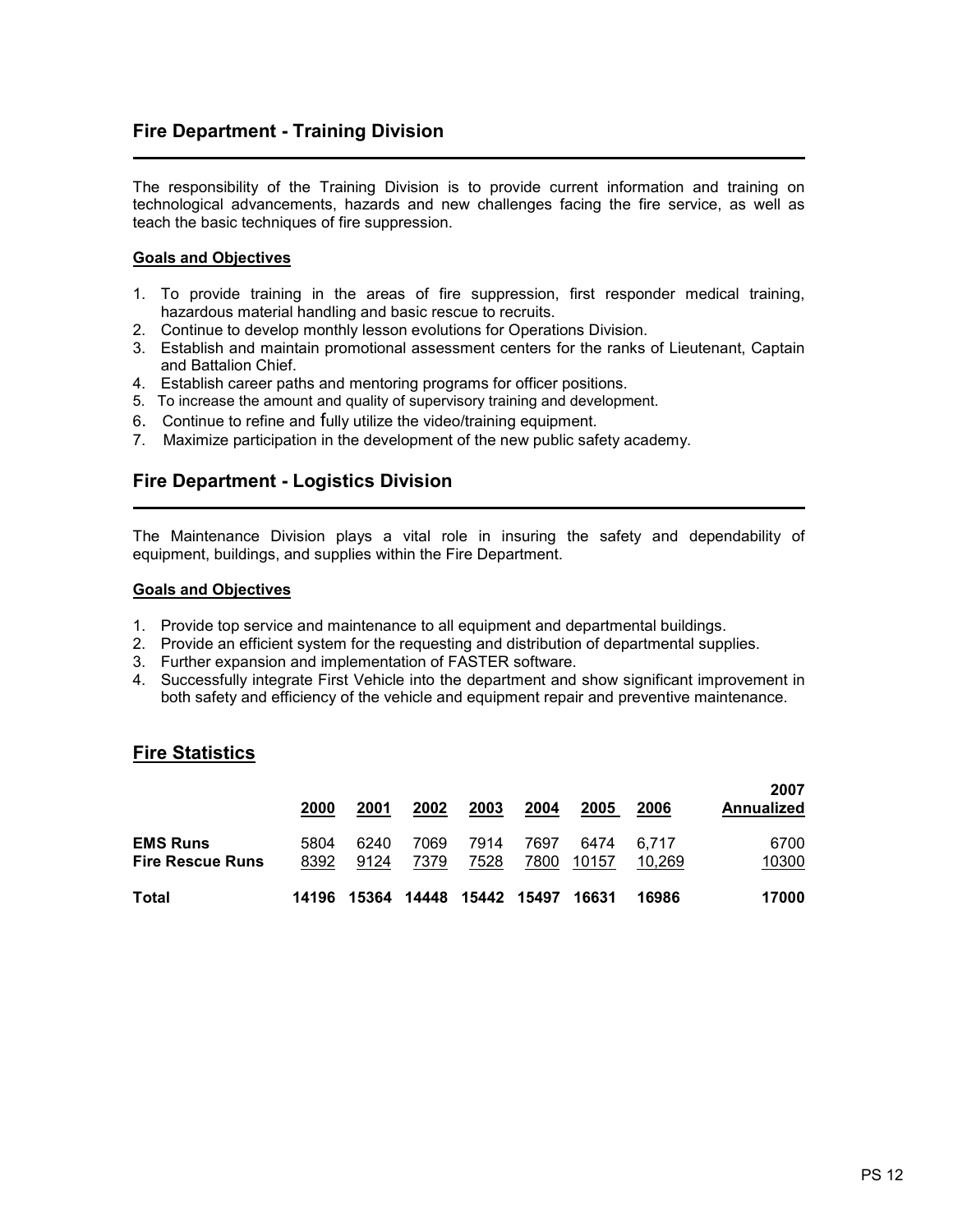#### FIRE Dept # 011-015-1510 2008 BUDGET COMPARISON

|                   |                                                  | 2006<br><b>ACTUAL</b> | 2007<br><b>APPROVED</b><br><b>THRU 06/30/07</b> | 2008<br><b>SUBMITTED</b> |     | \$ INCREASE<br>(DECREASE)<br>FROM 2007 APPR<br>TO 2008 | % CHANGE<br>FROM 2007 APPR<br>TO 2008 |
|-------------------|--------------------------------------------------|-----------------------|-------------------------------------------------|--------------------------|-----|--------------------------------------------------------|---------------------------------------|
|                   |                                                  |                       |                                                 |                          |     |                                                        |                                       |
| 4111              | WAGES-REG                                        | \$<br>17,465,279 \$   | 19,307,665                                      | \$<br>20,048,099         | \$  | 740,435                                                |                                       |
| 4115              | <b>PARTTIME</b>                                  | 10,232                | 11,010                                          | 11,340                   |     | 330                                                    |                                       |
| 4122              | <b>HOLIDAY</b>                                   | 458,397               | 500,641                                         | 542,828                  |     | 42,188                                                 |                                       |
| 4124              | <b>SHIFT PREMIUM</b>                             | 45,404                | 72,020                                          | 72,020                   |     |                                                        |                                       |
| 4125              | <b>OVERTIME</b>                                  | 1,063,333             | 180,000                                         |                          |     | (180,000)                                              |                                       |
| 4126              | <b>EDUC INCENTIVE</b>                            | 6,750                 | 9,000                                           | 9,000                    |     |                                                        |                                       |
| 4127<br>412L      | <b>TEC PAY</b>                                   | 177,047<br>443,803    | 183,023<br>475,900                              | 202,223<br>514,600       |     | 19,201<br>38,700                                       |                                       |
|                   | LONGEVITY<br><b>TOTAL WAGES</b>                  | \$<br>19,670,245 \$   | 20,739,258 \$                                   | 21,400,111 \$            |     | 660,853                                                | 3.19%                                 |
| 4131              | <b>PERF</b>                                      | 31,586                | 43,282                                          | 41,537                   |     | (1,745)                                                |                                       |
| 4132              | <b>FICA</b>                                      | 284,440               | 306,879                                         | 301,977                  |     | (4,902)                                                |                                       |
| 4133              | SAFE OFFCR PEN                                   | 4,317,504             | 4,930,864                                       | 5,068,259                |     | 137,395                                                |                                       |
| 4134              | <b>GROUP HEALTH INSUR</b>                        | 3,069,348             | 3,442,500                                       | 3,510,000                |     | 67,500                                                 |                                       |
| 4135              | EMP MED EXP                                      | 205,266               | 215,080                                         | 193,321                  |     | (21,759)                                               |                                       |
| 4136              | <b>UNEMPLOYMENT</b>                              | 10,776                | 20,304                                          | 21,044                   |     | 740                                                    |                                       |
| 4137              | <b>WORKERS COMP</b>                              | 24,816                | 25,488                                          | 5,916                    |     | (19, 572)                                              |                                       |
| 4138              | <b>CLOTHING ALLOW</b>                            | 542,900               | 586,500                                         | 586,500                  |     | $\overline{a}$                                         |                                       |
| 413A              | PERF/FRINGE                                      | 17,226                | 20,775                                          | 17,802                   |     | (2,974)                                                |                                       |
| 413H              | <b>HURT ON DUTY</b>                              | 153,427               | 140,004                                         | 158,280                  |     | 18,276                                                 |                                       |
| 413R              | <b>RETIREE HEALTH INSUR</b>                      | 777,156               | 841,500                                         | 972,000                  |     | 130,500                                                |                                       |
| 413T              | TRAINEE HEALTH INSUR                             | 30,000                | $\overline{\phantom{a}}$                        | 130,500                  |     | 130,500                                                |                                       |
| <b>TOTAL 4100</b> |                                                  | \$<br>29,134,690      | \$<br>31,312,434                                | \$<br>32,407,247         | \$  | 1,094,813                                              | 3.50%                                 |
| 4212              | STATIONARY/FORMS                                 | \$<br>$2,089$ \$      | 5,970 \$                                        | $4,735$ \$               |     | (1,235)                                                |                                       |
| 4213              | <b>COMPUTER SUPPL</b>                            | 8,883                 | 11,134                                          | 10,684                   |     | (450)                                                  |                                       |
| 4219              | OTHR OFFC SUPPL                                  | 7,740                 | 6,785                                           | 7,045                    |     | 260                                                    |                                       |
| 4231              | <b>GASOLINE</b>                                  | 67,171                | 87,000                                          | 88,000                   |     | 1,000                                                  |                                       |
| 4232              | <b>DIESEL FUEL</b>                               | 125,272               | 134,125                                         | 139,000                  |     | 4,875                                                  |                                       |
| 4233              | OIL                                              | 3,870                 | 4,500                                           | 900                      |     | (3,600)                                                |                                       |
| 4234              | <b>TIRES</b>                                     | 17,859                | 18,750                                          | $\overline{\phantom{0}}$ |     | (18, 750)                                              |                                       |
| 4239              | OTHR GARAGE SUPPL                                | 17,659                | 16,500                                          | 3,600                    |     | (12,900)                                               |                                       |
| 4241              | <b>MEDICAL SUPPL</b>                             | 6,154                 | 10,846                                          | 10,054                   |     | (792)                                                  |                                       |
| 4245<br>4246      | <b>LANDSCAPE SUPPL</b><br><b>HOUSEHOLD SUPPL</b> | 2,887<br>35,527       | 4,800<br>30,879                                 | 5,250<br>36,120          |     | 450                                                    |                                       |
| 4247              | <b>INSTRCT SUPPL</b>                             | 7,416                 | 15,000                                          | 16,474                   |     | 5,241<br>1,474                                         |                                       |
| 4261              | <b>BLDG REPAIR MTLS</b>                          | 46,938                | 30,924                                          | 45,696                   |     | 14,772                                                 |                                       |
| 4262              | <b>VEH REPAIR PARTS</b>                          | 93,871                | 82,220                                          | 10,808                   |     | (71, 412)                                              |                                       |
| 4263              | OTHR REPAIR PARTS                                | 35,813                | 38,300                                          | 49,896                   |     | 11,596                                                 |                                       |
| 4299              | OTHER MTLS                                       | 6,733                 | 12,850                                          | 17,130                   |     | 4,280                                                  |                                       |
| 429C              | <b>CLOTHING</b>                                  | 143,553               | 141,900                                         | 260,018                  |     | 118,118                                                |                                       |
| <b>TOTAL 4200</b> |                                                  | \$<br>629,435 \$      | 652,483                                         | \$<br>705,410            | \$  | 52,927                                                 | 8.11%                                 |
| 4315              | APPR & INSPE                                     | \$<br>$7,107$ \$      | 11,672 \$                                       | 7,276                    | -\$ | (4, 396)                                               |                                       |
| 4317              | <b>INSTRCT SRVCS</b>                             | 7,019                 | 5,000                                           | 7,400                    |     | 2,400                                                  |                                       |
| 431K              | <b>SEMINAR FEES</b>                              | 12,557                | 15,000                                          | 15,000                   |     | $\overline{\phantom{a}}$                               |                                       |
| 431V              | <b>AIRCARDS</b>                                  |                       | $\overline{\phantom{a}}$                        | 21,000                   |     | 21,000                                                 |                                       |
| 4322              | <b>POSTAGE</b>                                   | 2,339                 | 2,475                                           | 2,875                    |     | 400                                                    |                                       |
| 4323              | <b>TELEPHONE</b>                                 | 104,961               | 119,820                                         | 95,040                   |     | (24, 780)                                              |                                       |
| 4324              | <b>TRAVEL</b>                                    | 16,170                | 9,000                                           | 9,000                    |     |                                                        |                                       |
| 4326              | <b>MILEAGE</b>                                   | 1,033                 | $\overline{\phantom{0}}$                        |                          |     | $\overline{\phantom{a}}$                               |                                       |
| 432C              | <b>CELL PHONE</b>                                | 8,315                 | 8,160                                           | 12,408                   |     | 4,248                                                  |                                       |
| 432L              | <b>LONG DISTANCE</b>                             | 443                   | 900                                             | 720                      |     | (180)                                                  |                                       |
| 4331              | <b>PRINTING</b>                                  | 4,583                 | 7,912                                           | 7,140                    |     | (772)                                                  |                                       |
| 4333              | PHOTO/BLPRNT                                     | 715                   | 400                                             | 1,320                    |     | 920                                                    |                                       |
| 4341              | <b>PROPERTY INSUR</b>                            | 18,928                | 19,547                                          | 19,091                   |     | (456)                                                  |                                       |
| 4342              | <b>LIABILITY INSUR</b>                           | 13,308                | 14,255                                          | 21,552                   |     | 7,297                                                  |                                       |
| 4343              | OFCL/CRIME BOND                                  | 1,856                 | 1,844                                           | 1,923                    |     | 79                                                     |                                       |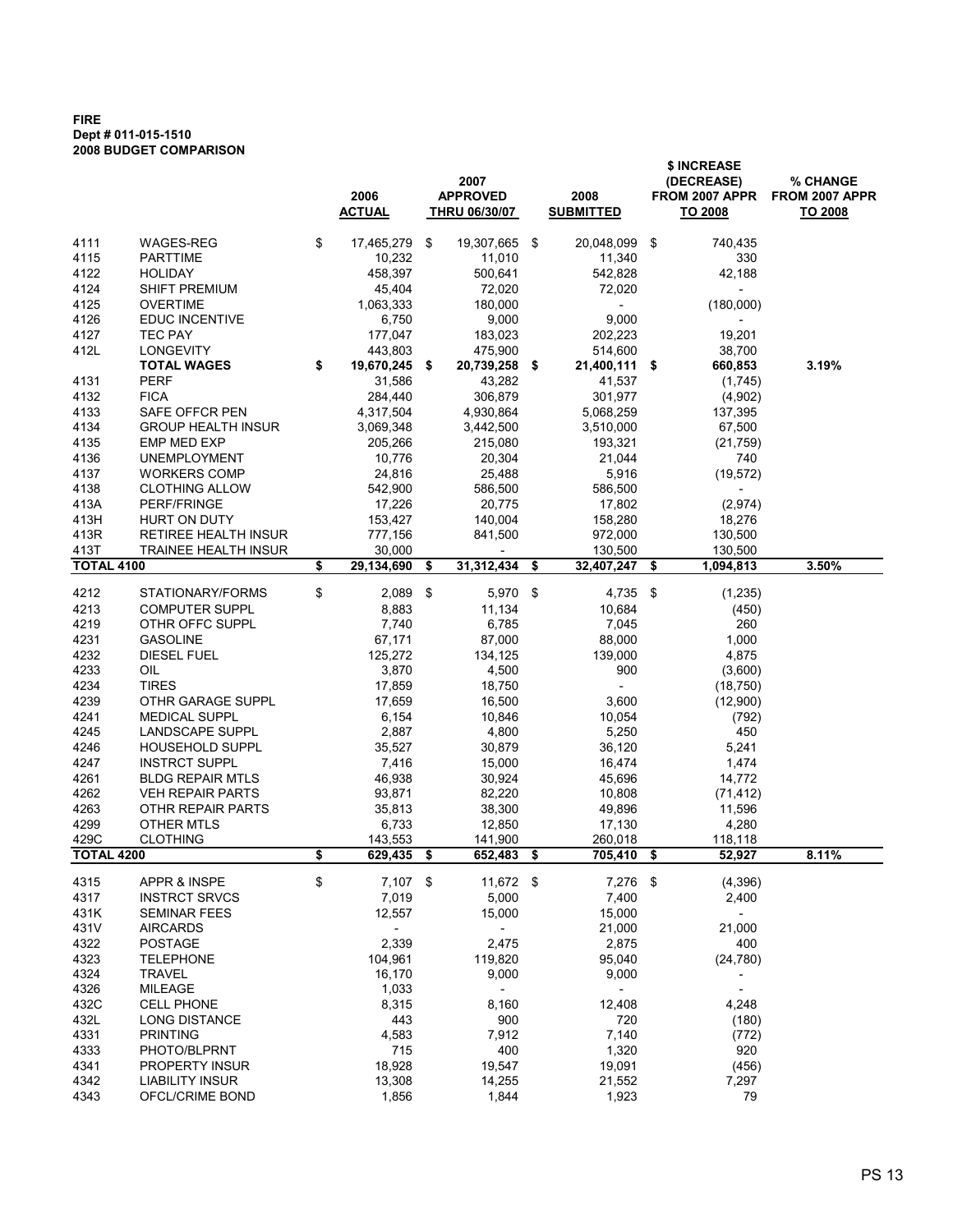#### FIRE Dept # 011-015-1510 2008 BUDGET COMPARISON

|                   |                        |                  |    |                      |                  | \$ INCREASE       |                |
|-------------------|------------------------|------------------|----|----------------------|------------------|-------------------|----------------|
|                   |                        |                  |    | 2007                 |                  | (DECREASE)        | % CHANGE       |
|                   |                        | 2006             |    | <b>APPROVED</b>      | 2008             | FROM 2007 APPR    | FROM 2007 APPR |
|                   |                        | <b>ACTUAL</b>    |    | <b>THRU 06/30/07</b> | <b>SUBMITTED</b> | <b>TO 2008</b>    | <b>TO 2008</b> |
| 4344              | OTHR CASUALTY INSUR    | 6,221            |    | 4,176                | 4,374            | 198               |                |
| 4345              | <b>AUTO INSUR</b>      | 40,949           |    | 42,752               | 43,069           | 317               |                |
| 4351              | <b>ELECTRICITY</b>     | 152,147          |    | 184,500              | 183,500          | (1,000)           |                |
| 4352              | <b>NATURAL GAS</b>     | 167,152          |    | 258,000              | 311,922          | 53,922            |                |
| 4353              | <b>WATER</b>           | 45,323           |    | 52,195               | 52,000           | (195)             |                |
| 4361              | <b>CONT BLD REP</b>    | 33,865           |    | 40,004               | 35,904           | (4, 100)          |                |
| 4362              | <b>CONT VEH REP</b>    | 35,170           |    | 17,100               | $\blacksquare$   | (17, 100)         |                |
| 4363              | <b>CONT OTH REP</b>    | 34,335           |    | 47,523               | 49,577           | 2,054             |                |
| 4365              | <b>JANITR SRVCS</b>    | 31,006           |    | 29,100               | 37,200           | 8,100             |                |
| 436N              | GARAGE-NONTARGET       | 860              |    |                      | 30,000           | 30,000            |                |
| 436T              | GARAGE-TARGET          |                  |    |                      | 387,780          | 387,780           |                |
| 4375              | <b>OTHR RENTAL</b>     | 6,081            |    | 6,352                | 6,562            | 210               |                |
| 4377              | <b>CC BLD PKG</b>      | 564              |    | 475                  | 525              | 50                |                |
| 4391              | <b>SUBS &amp; DUES</b> | 3,325            |    | 3,750                | 5,100            | 1,350             |                |
| 4399              | OTHR SRVCS             | 15,086           |    | 9,540                | 4,986            | (4, 554)          |                |
| 439A              | <b>TRANSFER OUT</b>    |                  |    |                      | 50,000           | 50,000            |                |
| 439B              | <b>MASTER LEASE</b>    | 127,365          |    | 167,373              | 159,786          | (7.587)           |                |
| <b>TOTAL 4300</b> |                        | \$<br>898,783    | \$ | 1,078,824 \$         | 1,584,030 \$     | 505,205           | 46.83%         |
| 4442              | PUR HVY MACH           | \$               | \$ | 54,500 \$            | 58,300 \$        | 3,800             |                |
| 4444              | PUR OTHR EQP           | 65,729           |    | 115,450              | 212,500          | 97,050            |                |
| 4445              | <b>PUR COMPUTER</b>    |                  |    | 66,200               | 60,000           | (6,200)           |                |
| 4451              | <b>PUR FURNITURE</b>   | 7,930            |    | 12,000               | 17,000           | 5,000             |                |
| 4454              | <b>BETTERMENTS</b>     |                  |    | 85,000               | 120,000          | 35,000            |                |
| <b>TOTAL 4400</b> |                        | \$<br>73,659     | \$ | 333,150 \$           | 467,800 \$       | 134,650           | 40.42%         |
|                   | <b>TOTAL EXPENSES</b>  | \$<br>30,736,567 | S  | 33,376,891 \$        | 35,164,486       | - \$<br>1,787,595 | 5.36%          |
|                   |                        |                  |    |                      |                  |                   |                |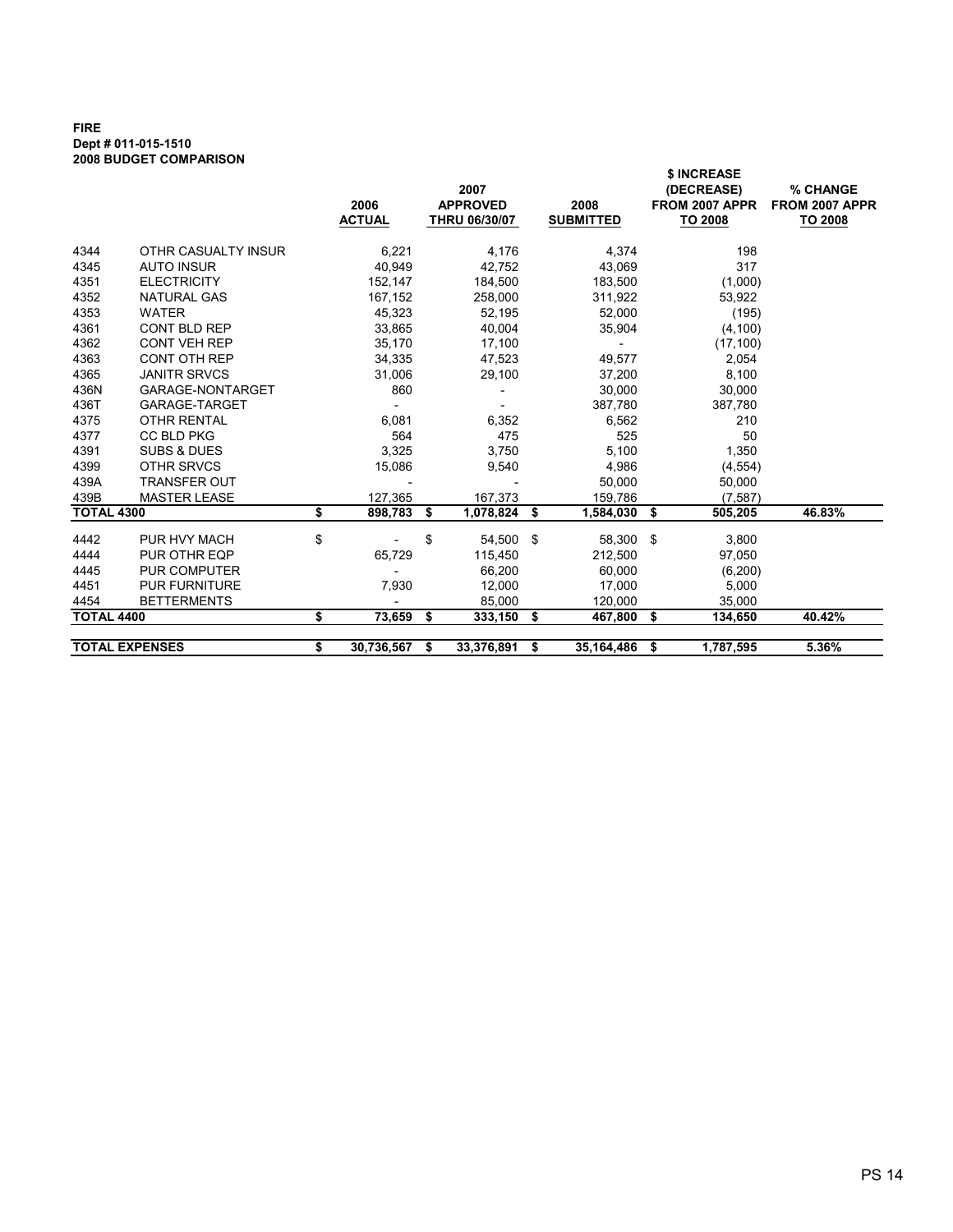|                | Fire 2008-2012 Capital Improvement Program                             |                             |                                      |                         |                             |         |         |  |  |
|----------------|------------------------------------------------------------------------|-----------------------------|--------------------------------------|-------------------------|-----------------------------|---------|---------|--|--|
|                | <b>FUNDING SOURCE CODE:</b>                                            | <b>GRP-Grant Pending</b>    |                                      |                         | PT-Property Tax             |         |         |  |  |
|                | <b>CC-Cumulative Capital Fund</b>                                      | LE-Lease                    |                                      |                         | RB-Revenue Bond             |         |         |  |  |
|                | <b>CDBG-Community Development Block Grant</b>                          | InfraBd-Infrastructure Bond |                                      | ST-State Source         |                             |         |         |  |  |
|                | CEDIT-Co. Economic Development Income Tax                              |                             | <b>LRS-Local Roads &amp; Streets</b> | <b>SU-Sewer Utility</b> |                             |         |         |  |  |
|                | CO-County Source                                                       | MISC-Miscellaneous          |                                      |                         | SWU-Stormwater Utility      |         |         |  |  |
|                | FED-Federal Source                                                     |                             | MVH-Motor Vehicle Highway            |                         | TIF-Tax Increment Financing |         |         |  |  |
|                | <b>GOB-General Obligation Bond</b>                                     |                             | PCBF-Park Cumulative Bldg. Fund      |                         | UF-User Fee                 |         |         |  |  |
|                | <b>GRA-Grant Approved</b>                                              | <b>PS-Private Source</b>    |                                      |                         | <b>WU-Water Utility</b>     |         |         |  |  |
| Item#          | <b>Project Title &amp; Description</b>                                 | <b>Funding</b>              |                                      |                         | <b>Expenditure</b>          |         |         |  |  |
|                |                                                                        | <b>Source</b>               | 2008                                 | 2009                    | 2010                        | 2011    | 2012    |  |  |
| 1              | Station Repair - A continued program of maintaining/remodeling of      | PT                          | 120,000                              | 75.000                  | 80.000                      | 80.000  | 80,000  |  |  |
|                | Fire Station houses including interior painting, ceiling tiles,        | 4454                        |                                      |                         |                             |         |         |  |  |
|                | overhead/service doors and scheduled replacement of extractors.        |                             |                                      |                         |                             |         |         |  |  |
| $\overline{2}$ | Safety Eqmt/SCBA air bottles/masks - replace old and expired           | PT                          | 32,500                               | 30,000                  | 30,000                      | 30,000  | 30,000  |  |  |
|                | bottles per OSHA                                                       | 4444                        |                                      |                         |                             |         |         |  |  |
| 3              | Fire Department Furniture - Continued rotation plan to replace worn    | PT                          | 17,000                               | 18.000                  | 20,000                      | 20,000  | 20,000  |  |  |
|                | out beds, station furniture and office chairs, tables.                 | 4451                        |                                      |                         |                             |         |         |  |  |
| $\overline{4}$ | Computer Equipment - Replacement of (9) nine mobile data terminals,    | PT                          | 60,000                               | 30,000                  | 30,000                      | 30,000  | 30,000  |  |  |
|                | (3) three laptops, (1) one projector, and misc cost for printers, etc. |                             |                                      |                         |                             |         |         |  |  |
| 5              | Academy - VOD upgrade of computers and televisions.                    | PT                          | 40,000                               | 20,000                  | 25,000                      | 25,000  | 25,000  |  |  |
|                |                                                                        | 4444                        |                                      |                         |                             |         |         |  |  |
| 6              | Miscellaneous Equipment - Ongoing replacement of TV's/VCR's            | PT                          | 30,000                               | 30,000                  | 30.000                      | 30,000  | 30,000  |  |  |
|                | for Fire Stations, shop tools, radios, and other related items.        | 4444                        |                                      |                         |                             |         |         |  |  |
| $\overline{7}$ | Fire Fighter Equipment - Replace hoses, ladders, red lights, sirens,   | PT                          | 89,000                               | 35,000                  | 40,000                      | 40,000  | 40,000  |  |  |
|                | speakers & headsets & other items relating to pumps, ladders, etc.     | 4444                        |                                      |                         |                             |         |         |  |  |
| 8              | Rescue Equipment - Includes extrication equipment, air bags &          | PT                          | 58,300                               | 50.000                  | 50,000                      | 50,000  | 50,000  |  |  |
|                | other equip & gear used by the specialty rescue teams.                 | 4442                        |                                      |                         |                             |         |         |  |  |
| 9              | Fitness Equipment - Addition of (3) ARC's; Replacement of (2) two      | PT                          | 21.000                               | 24.000                  | 15.000                      | 15,000  | 24,000  |  |  |
|                | multistack exercise machine, and misc eqmt.                            | 4444                        |                                      |                         |                             |         |         |  |  |
| 10             | Fire Apparatus Addition & Replacement -                                | LE                          |                                      |                         |                             |         |         |  |  |
|                |                                                                        |                             |                                      |                         |                             |         |         |  |  |
| 11             | Vehicle Replacement - 2008: (3) Three sedans, (1) One used cargo van,  | ΙE                          | 125,000                              | 125,000                 | 200,000                     | 200,000 | 150,000 |  |  |
|                | (1) One new add'l cargo van                                            |                             |                                      |                         |                             |         |         |  |  |
| 12             | Fire Act Grant-2008: Applied for 80/20 grant for CBERN SCBA's          | GRP                         | 131,828                              |                         |                             |         |         |  |  |
|                |                                                                        |                             |                                      |                         |                             |         |         |  |  |
| <b>TOTAL</b>   |                                                                        |                             | 724,628                              | 437,000                 | 520,000                     | 520,000 | 479,000 |  |  |

#### DETAILED NARRATIVE

1. STATION REPAIRS - 2008: Electrical upgrade at Station #9 (\$8,000); Replacement of generator at Station #1 (\$40,000); Window install at Station #14 (\$2,000); Other larger repair and upgrades to Fire Department properties (\$75,000).

2. SAFETY EQUIPMENT / SELF CONTAINED BREATHING APPARATUS (SCBA) AND AIR CYLINDERS - Continuous replacement of old and expired bottles per OSHA. Anticipate replacing 40 (30 Min cylinders) 5 (60 Min cylinders) due to the 15 years OSHA life-span. Safety Equipment: PMI Rapid Search Line

3. FIRE DEPARTMENT FURNITURE -Continuous program to replace old beds, station furniture and office chairs/desks, tables, gas grills, appliances, etc.

4. COMPUTER EQUIPMENT - Continuous program to replace outdated computers and printers per City policy. 2008: 3 laptops to replace 3 desktops (\$5,430); One (1) projector (\$1,500); Nine (9) MDT's to replace MDT's 5 years and older.

5. ACADEMY - 2008: VOD upgrade includes add'l computers and LCD televisions for all engine houses (\$40,000).

6. MISCELLANEOUS EQUIPMENT - 2008: Continuous replacement of fire station's T.V.'s, V.C.R.'s, etc. per contract (\$5,000); Lawn maintenance equipment (\$7,000); Radios (\$18,000).

7. FIREFIGHTER EQUIPMENT: 2008: Continuous program to replace sirens, speakers, headsets, ladders, pressure fans, cutting blades, and other items related to pumps, ladders (\$20,000). Replacement of hose (\$35,000). Four) Thermal Imaging Cameras (34,000).

8. RESCUE EQUIPMENT - 2008: Continued program to replace 17-year old extrication equipment/tools. One (1) extrication unit (\$35,000). SORT Team Eqmt (\$14,500); Dive Team Eqmt (\$8,800).

9. FITNESS EQUIPMENT: 2008: (3) Arc Trainers (\$13,800), (2) Multistack Exercise Machines (\$6,000) and Misc Eqmt (\$1,200).

10. PUMP/LADDER REPLACEMENT - 2007: No purchases or refurbishments anticipated for next 5 years.

11. VEHICLE REPLACEMENT PROGRAM - 2008: Three (3) sedans (\$75,000), and one (1) used cargo van for Building Maintenance (\$20,000). ADD'L: one (1) new cargo van for Building Maintenance (\$30,000).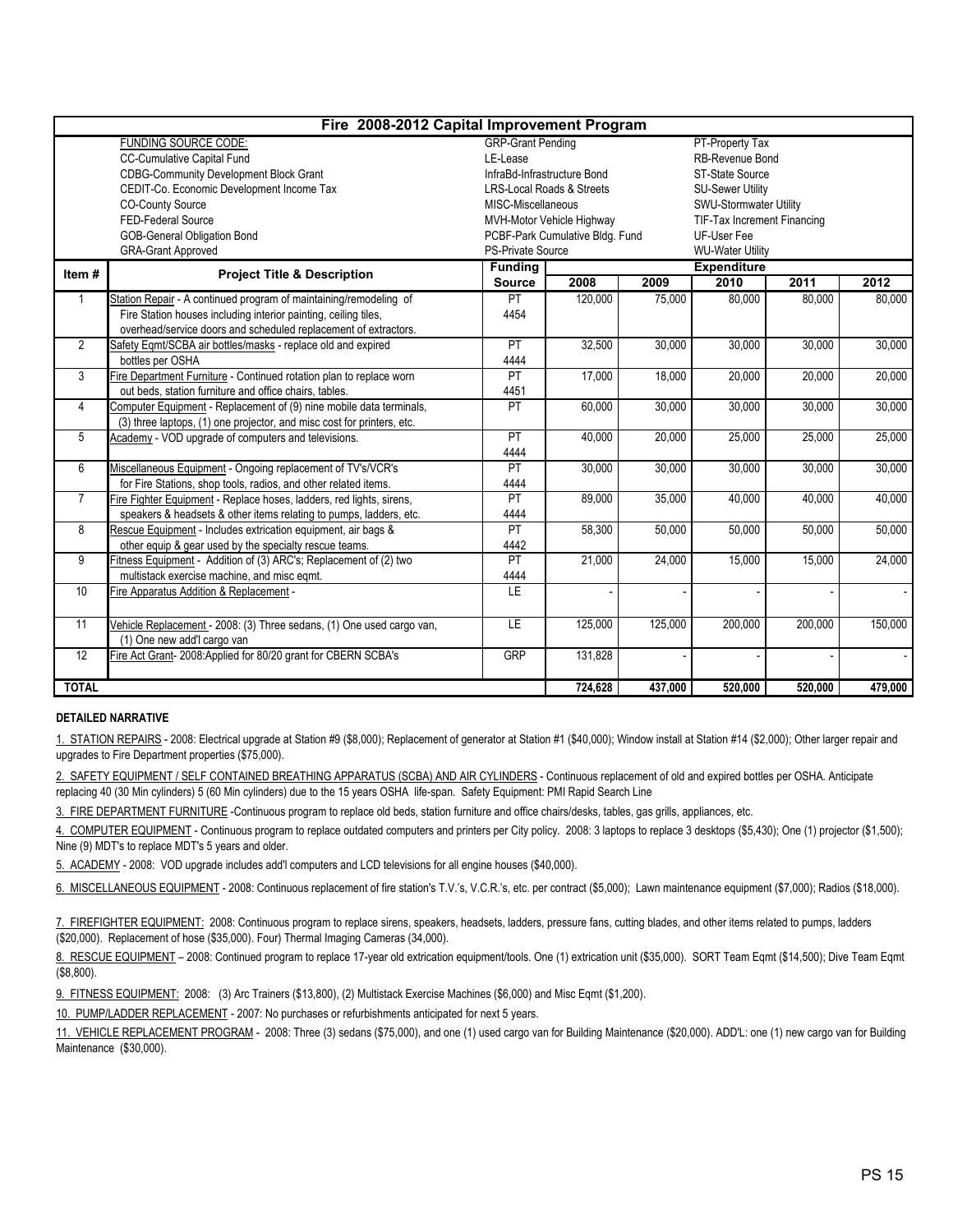### **STAFFING LEVELS BUDGETED FIRE DEPARTMENT**

|                                    | <b>EXEMPT</b><br>GRID/ |                 |                  |                  |                 |                  |                |                 |                 |                 |                 |                 |                 |                 |  |
|------------------------------------|------------------------|-----------------|------------------|------------------|-----------------|------------------|----------------|-----------------|-----------------|-----------------|-----------------|-----------------|-----------------|-----------------|--|
| <b>CLASSIFICATION TITLE</b>        | <b>UNION</b>           | 2000            | 2001             | 2002             | 2003            | 2004             | 2005           | 2006            | 2007            | 2008            | 2009            | 2010            | 2011            | 2012            |  |
| <b>Fire Chief</b>                  |                        | $\mathbf{1}$    | 1                |                  | 1               | 1                | 1              | 1               | 1               | 1               | 1               | 1               | 1               |                 |  |
| Deputy Chief                       | $\overline{H}$         | $\overline{0}$  | $\overline{1}$   | $\mathbf 1$      | $\mathbf{1}$    | $\mathbf{1}$     | $\overline{1}$ | $\overline{1}$  | $\mathbf{1}$    | $\Omega$        | $\overline{0}$  | $\overline{0}$  | $\overline{0}$  | $\overline{0}$  |  |
| <b>Assistant Chief</b>             | G                      | 5 <sup>5</sup>  | 4                | $\overline{4}$   | 4               | 4                | $\overline{4}$ | $\overline{4}$  | $\vert$         | $\overline{4}$  | $\overline{4}$  | $\overline{4}$  | $\overline{4}$  | $\overline{4}$  |  |
| District Chief / Battalion Chief   | Contract               | 14              | 14               | $\overline{17}$  | $\overline{18}$ | 18               | 19             | $\overline{21}$ | 20              | $\overline{21}$ | $\overline{21}$ | $\overline{21}$ | $\overline{21}$ | $\overline{21}$ |  |
| <b>Labor Relations</b>             | Contract               | $\Omega$        | $\mathbf{0}$     | $\Omega$         | $\Omega$        | $\Omega$         | $\Omega$       | $\Omega$        | $\Omega$        | $\overline{0}$  | $\overline{0}$  | $\overline{0}$  | $\overline{0}$  | $\overline{0}$  |  |
|                                    |                        |                 |                  |                  |                 |                  |                |                 |                 |                 |                 |                 |                 |                 |  |
| Sub-Total                          |                        | 20 <sup>1</sup> | 20               | 23               | 24              | 24               | 25             | 27              | 26              | 26              | 26              | 26              | 26              | 26              |  |
| Platoon Captain                    | <b>12/FF</b>           | $\overline{0}$  | $\overline{0}$   | $\overline{0}$   | $\Omega$        | $\overline{0}$   | $\Omega$       | $\overline{0}$  | $\overline{0}$  | $\overline{0}$  | 0               | $\overline{0}$  | 0               | $\overline{0}$  |  |
| Captain                            | $11$ /FF               | 79              | 82               | 85               | 95              | 83               | 82             | $\overline{87}$ | 78              | 81              | 81              | 81              | 81              | 81              |  |
| Lieutenant                         | $11$ /FF               | $\Omega$        | $\Omega$         | $\Omega$         | $\Omega$        | $\overline{12}$  | 16             | $\overline{18}$ | $\overline{27}$ | $\overline{27}$ | 27              | $\overline{27}$ | $\overline{27}$ | $\overline{27}$ |  |
| <b>Fire Fighter</b>                | $10$ /FF               | 199             | $\overline{212}$ | $\overline{212}$ | 235             | 253              | 268            | 259             | 259             | 256             | 256             | 256             | 256             | 256             |  |
| Sub-Total                          |                        | 278             | 294              | 311              | 330             | 348              | 366            | 364             | 364             | 364             | 364             | 364             | 364             | 364             |  |
|                                    |                        |                 |                  |                  |                 |                  |                |                 |                 |                 |                 |                 |                 |                 |  |
| <b>TOTAL SWORN FIRE FIGHTERS</b>   |                        | 298             | $\overline{314}$ | 334              | 354             | $\overline{372}$ | 391            | 391             | 390             | 390             | 390             | 390             | 390             | 390             |  |
|                                    |                        |                 |                  |                  |                 |                  |                |                 |                 |                 |                 |                 |                 |                 |  |
| <b>Medical Instructor</b>          | E                      | $\mathbf{1}$    | 1                | 1                | 1               | 1                | $\mathbf{1}$   | 1               | $\overline{0}$  | $\overline{0}$  | $\overline{0}$  | $\overline{0}$  | $\overline{0}$  | $\overline{0}$  |  |
| <b>EMS Director</b>                | E                      | $\overline{0}$  | $\overline{0}$   | $\Omega$         | $\Omega$        | $\overline{0}$   | $\overline{0}$ | $\mathbf{1}$    | 1               | $\overline{1}$  | $\overline{1}$  | $\overline{1}$  | $\overline{1}$  |                 |  |
| Director of Public Information     | G                      | $\overline{0}$  | $\overline{0}$   | $\Omega$         | $\Omega$        | $\overline{0}$   | $\overline{0}$ | 1               | 1               | $\overline{1}$  | $\overline{1}$  | $\overline{1}$  | $\overline{1}$  |                 |  |
| Director of Finance and Facilities | H                      | $\Omega$        | $\overline{0}$   | $\Omega$         | $\Omega$        | $\Omega$         | $\overline{0}$ | $\Omega$        | $\Omega$        | $\overline{1}$  | $\vert$         | $\overline{1}$  | $\overline{1}$  | $\overline{1}$  |  |
| <b>Fiscal Manager</b>              | G                      | $\overline{0}$  | $\mathbf{1}$     | $\mathbf 1$      | 1               | 1                | $\mathbf{1}$   | $\mathbf{1}$    | 1               | $\overline{0}$  | 0               | $\overline{0}$  | $\overline{0}$  | $\overline{0}$  |  |
| <b>Homeland Security Director</b>  | $\overline{H}$         | $\overline{0}$  | $\overline{0}$   | $\mathbf 0$      | $\Omega$        | 1                | $\overline{1}$ | $\overline{1}$  | 1               | 1               | $\overline{1}$  | $\overline{1}$  | $\overline{1}$  | 1               |  |
| Shop Supervisor                    | G                      | $\overline{0}$  | $\overline{0}$   | $\mathbf{1}$     | $\mathbf{1}$    | 1                | $\mathbf{1}$   | 1               | 1               | $\overline{0}$  | $\overline{0}$  | $\overline{0}$  | $\overline{0}$  | $\overline{0}$  |  |
| <b>Systems Administrator</b>       | E                      | $\Omega$        | $\overline{0}$   | $\Omega$         | $\Omega$        | $\overline{0}$   | $\overline{0}$ | $\overline{0}$  | 1               | $\overline{1}$  | $\overline{1}$  | $\overline{1}$  | $\overline{1}$  | $\overline{1}$  |  |
| <b>Systems Analyst</b>             | E                      | $\overline{0}$  | $\overline{0}$   | $\overline{1}$   | $\mathbf{1}$    | $\mathbf{1}$     | $\overline{1}$ | $\overline{1}$  | $\overline{0}$  | $\overline{0}$  | $\overline{0}$  | $\overline{0}$  | $\overline{0}$  | $\overline{0}$  |  |
| <b>Building Maintenance Mgr</b>    | G                      | $\mathbf{1}$    | $\mathbf{1}$     | $\mathbf 1$      | $\mathbf 1$     | $\mathbf{1}$     | $\mathbf{1}$   | $\mathbf{1}$    | 1               | $\overline{1}$  | $\overline{1}$  | $\overline{1}$  | $\overline{1}$  | $\overline{1}$  |  |
| <b>Building Maintenance</b>        | <b>IAM</b>             | $\Omega$        | $\mathbf{0}$     | $\Omega$         | $\Omega$        | $\Omega$         | $\overline{0}$ | $\Omega$        | $\Omega$        | $\overline{1}$  | $\mathbf{1}$    | $\overline{1}$  | $\overline{1}$  | $\overline{1}$  |  |
| Administrative Assistant           | A                      | $\mathbf{1}$    | $\mathbf{1}$     | 1                | 1               | 1                | $\mathbf{1}$   | $\mathbf{1}$    | $\Omega$        | $\overline{0}$  | $\overline{0}$  | $\overline{0}$  | $\overline{0}$  | $\overline{0}$  |  |
| Senior Mechanic                    | $12$ /IAM              | $\overline{2}$  | 2                | 3                | $\overline{3}$  | 3                | 3              | 3               | $\overline{3}$  | $\Omega$        | $\overline{0}$  | $\overline{0}$  | $\overline{0}$  | $\overline{0}$  |  |
| Mechanic                           | <b>10/IAM</b>          | $\mathbf{1}$    | $\mathbf{1}$     | $\mathbf{0}$     | $\Omega$        | $\overline{0}$   | $\overline{0}$ | $\overline{0}$  | $\Omega$        | $\overline{0}$  | $\overline{0}$  | $\overline{0}$  | $\overline{0}$  | $\overline{0}$  |  |
| Shop Driver                        | 7/IAM                  | $\mathbf{1}$    | 1                | 1                | $\mathbf{1}$    | 1                | $\overline{1}$ | $\overline{1}$  | 1               | 1               | $\overline{1}$  | $\overline{1}$  | $\overline{1}$  |                 |  |
| Secretary - Office                 | 8/IAM                  | $\mathbf{1}$    | 1                | $\mathbf{1}$     | 1               | $\mathbf{1}$     | $\mathbf{1}$   | 1               | 1               | $\overline{1}$  | $\vert$         | $\overline{1}$  | $\overline{1}$  | $\overline{1}$  |  |
| Secretary                          | 8/IAM                  | $\mathbf{1}$    | 1                | $\overline{1}$   | $\mathbf{1}$    | $\mathbf{1}$     | $\mathbf{1}$   | $\mathbf{1}$    | $\mathbf{1}$    | $\overline{1}$  | $\overline{1}$  | $\overline{1}$  | $\overline{1}$  | $\overline{1}$  |  |
| Secretary - Shop                   | 5/IAM                  | $\overline{0}$  | $\overline{0}$   | $\Omega$         | $\Omega$        | $\Omega$         | $\overline{0}$ | $\Omega$        | $\Omega$        | $\Omega$        | $\overline{0}$  | $\overline{0}$  | $\overline{0}$  | $\overline{0}$  |  |
| Secretary - Reception              | 8/IAM                  | $\overline{0}$  | $\Omega$         | $\Omega$         | $\Omega$        | $\Omega$         | $\overline{0}$ | $\overline{0}$  | $\Omega$        | $\overline{0}$  | $\overline{0}$  | $\overline{0}$  | $\overline{0}$  | $\overline{0}$  |  |
| Secretary - Executive              | Α                      | $\overline{2}$  | $\overline{c}$   | $\overline{2}$   | $\overline{2}$  | $\overline{2}$   | $\overline{c}$ | $\overline{2}$  | $\overline{2}$  | $\overline{2}$  | $\overline{2}$  | $\overline{2}$  | $\overline{2}$  | $\overline{2}$  |  |
| <b>TOTAL CIVILIANS</b>             |                        | 11              | 12               | 14               | 14              | 15               | 15             | 17              | 15              | 12              | 12              | 12              | 12              | 12              |  |
|                                    |                        |                 |                  |                  |                 |                  |                |                 |                 |                 |                 |                 |                 |                 |  |
| <b>TOTAL EMPLOYEES</b>             |                        | 309             | 326              | 348              | 368             | 387              | 406            | 408             | 405             | 402             | 402             | 402             | 402             | 402             |  |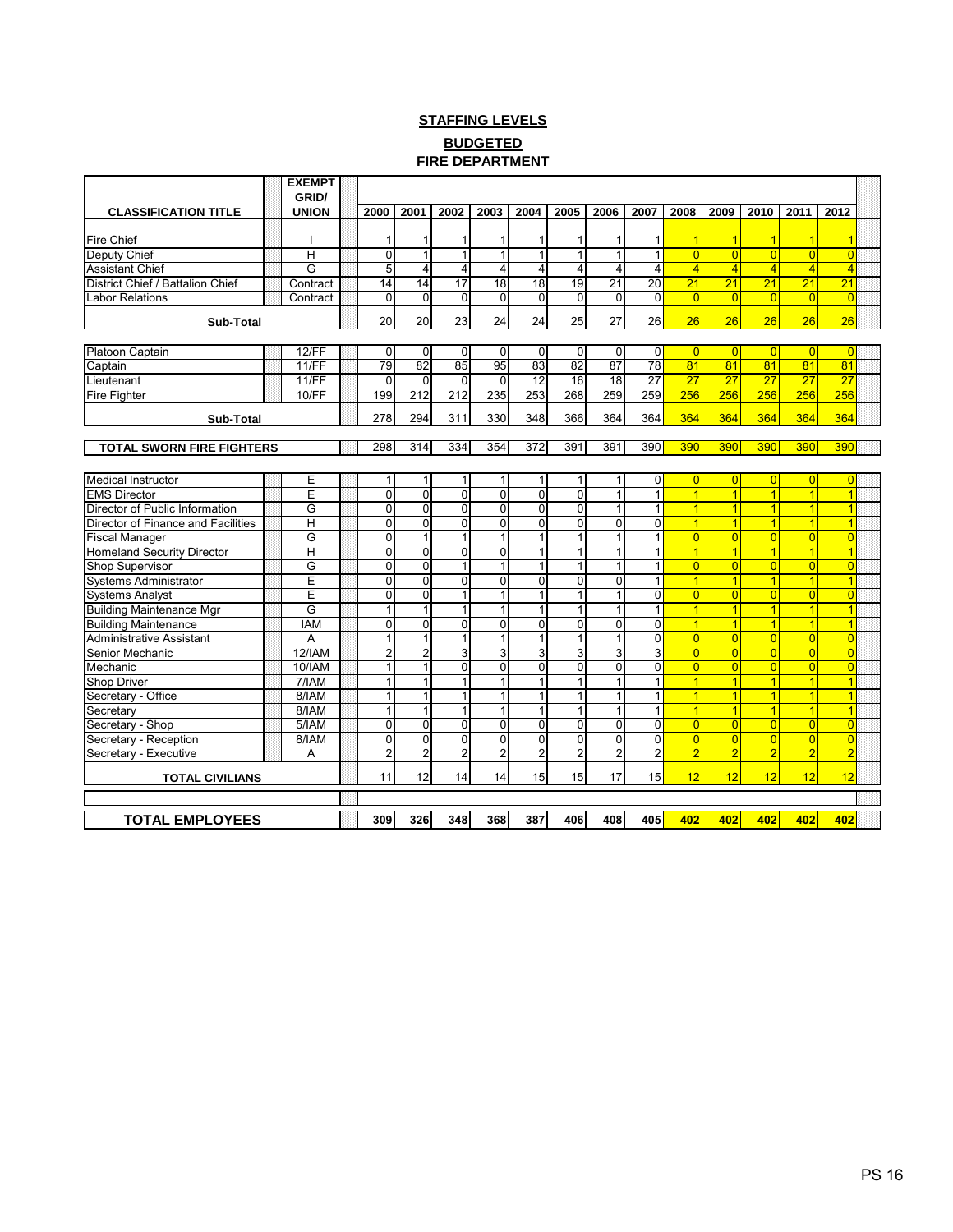## Mission Statement

l

We exist to provide enforcement of Minimum Housing Standards, with a commitment to integrity and excellence in customer service. We believe that this will enhance health and safety, property values, and quality of life for the citizens of Fort Wayne.

### Goals and Objectives

The goals of the Department of Neighborhood Code Enforcement are to assist in making the City of Fort Wayne, one of the safest cities of its size. This can be accomplished by eliminating unsafe structures, securing vacant structures and cleaning-up blighted areas. We are also committed to ensuring safe housing for the citizens of this community.

We believe that NCE is Community Oriented Policing at its best, and that a proactive approach is the most effective way of producing results. We further believe the diligent work in this field will have a direct correlation with the reduction of crime.

| <b>Indicators</b>                   | 2005<br><b>Actual</b> | 2006<br>Actual | 2007<br>(Est.) | 2008<br>(Est.) |
|-------------------------------------|-----------------------|----------------|----------------|----------------|
| <b>Emergency Orders to Repair</b>   | 874                   | 1.286          | 900            | 1.225          |
| <b>Emergency Orders to Demolish</b> | 173                   | 33             | 50             | 50             |
| Boardings                           | 455                   | 729            | 700            | 700            |
| Demolitions - Hearing Affirmed      | 107                   | 46             | 90             | 90             |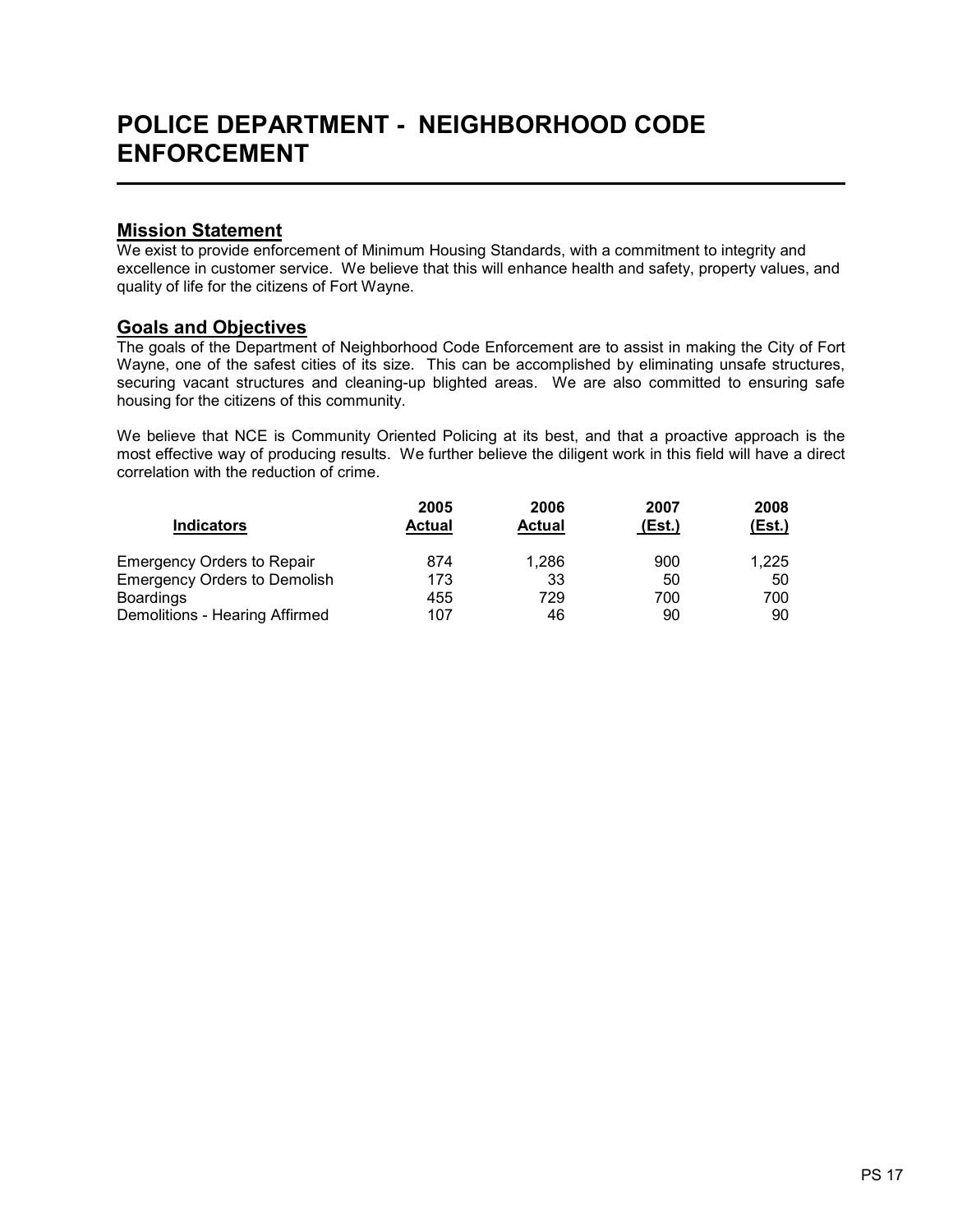#### POLICE DEPARTMENT - CODE ENFORCEMENT Dept # 010-030-NCED 2008 BUDGET COMPARISON \$ INCREASE

|                   |                                      | 2006<br><b>ACTUAL</b>    | 2007<br><b>APPROVED</b><br><b>THRU 06/30/07</b> | 2008<br><b>SUBMITTED</b> |      | .<br>(DECREASE)<br>FROM 2007 APPR<br><b>TO 2008</b> | % CHANGE<br>FROM 2007 APPR<br><b>TO 2008</b> |
|-------------------|--------------------------------------|--------------------------|-------------------------------------------------|--------------------------|------|-----------------------------------------------------|----------------------------------------------|
|                   | 4111 WAGES-REG                       | \$<br>759,348            | \$<br>1,018,746 \$                              | 1,157,400 \$             |      | 138,654                                             |                                              |
|                   | 4115 PARTTIME                        | 29,102                   | 31,997                                          | 40,723                   |      | 8,726                                               |                                              |
|                   | 4121 VACATION PAY                    |                          | 3,000                                           | 3,000                    |      |                                                     |                                              |
|                   | 412L LONGEVITY                       |                          |                                                 | 6,199                    |      | 6,199                                               |                                              |
|                   | <b>TOTAL WAGES</b>                   | \$<br>788,450            | \$<br>$1,053,743$ \$                            | $1,207,322$ \$           |      | 153,579                                             | 14.57%                                       |
|                   | 4131 PERF                            | 39,457                   | 66,154                                          | 81,662                   |      | 15,508                                              |                                              |
|                   | 4132 FICA                            | 58,449                   | 80,973                                          | 92,360                   |      | 11,387                                              |                                              |
|                   | 4134 GROUP HEALTH INS                | 211,950                  | 211,735                                         | 243,000                  |      | 31,265                                              |                                              |
|                   | 4136 UNEMPLOYMENT                    | 532                      | 1,058                                           | 1,207                    |      | 149                                                 |                                              |
|                   | 4137 WORKERS COMP                    | 10,648                   | 8,972                                           | 10,203                   |      | 1,231                                               |                                              |
|                   | 4138 CLOTHING ALLOWANCE              |                          | 7,800                                           | 8,400                    |      | 600                                                 |                                              |
|                   | 413A PERF/FRINGE                     | 22,781                   | 31,754                                          | 34,998                   |      | 3,244                                               |                                              |
|                   | 413R RETIREE INSURANCE               | 15,700                   | 8,500                                           | 18,000                   |      | 9,500                                               |                                              |
| <b>TOTAL 4100</b> |                                      | \$<br>1,147,967          | \$<br>1,470,689                                 | \$<br>1,697,152          | - \$ | 226,463                                             | 15.40%                                       |
|                   |                                      |                          |                                                 |                          |      |                                                     |                                              |
|                   | 4214 SAFETY ITEMS                    | \$<br>34                 | \$<br>$125$ \$                                  | 150 \$                   |      | 25                                                  |                                              |
|                   | 4219 OTHR OFFC SUPPL                 | 12,160                   | 13,500                                          | 13,500                   |      |                                                     |                                              |
|                   | 4231 GASOLINE                        | 16,379                   | 23,490                                          | 23,490                   |      |                                                     |                                              |
|                   | 4299 OTHER MTLS                      | 2,693                    | 2,455                                           | 2,455                    |      |                                                     |                                              |
| <b>TOTAL 4200</b> | 429C BUNKER/UNIFORM                  | \$<br>3,188<br>34,454    | \$<br>319<br>39,889                             | \$<br>319<br>39,914      | -\$  | 25                                                  | 0.06%                                        |
|                   |                                      |                          |                                                 |                          |      |                                                     |                                              |
|                   | 4312 MEDICAL SERVICES                | \$<br>$105 - $$          | $\sim$                                          | \$<br>$\sim$             | \$   |                                                     |                                              |
|                   | 4314 CONSULT SRVCS                   | $\overline{\phantom{a}}$ | 25,000                                          | 25,000                   |      |                                                     |                                              |
|                   | 431E RANDOM DRUG SCREEN              |                          | 1,362                                           | 1,572                    |      | 210                                                 |                                              |
|                   | 431K SEMINAR FEES                    | 2,344                    | 3,060                                           | 3,550                    |      | 490                                                 |                                              |
|                   | 4322 POSTAGE                         | 23,826                   | 29,000                                          | 29,000                   |      | ÷,                                                  |                                              |
|                   | 4323 TELEPHONE                       | 8,392                    | 14,972                                          | 18,240                   |      | 3,268                                               |                                              |
|                   | 4324 TRAVEL                          | 24                       | 1,361                                           | 5,313                    |      | 3,952                                               |                                              |
|                   | 4326 MILEAGE                         | 9,893                    | 10,000                                          | 10,000                   |      | $\overline{\phantom{a}}$                            |                                              |
|                   | 432C CELL PHONE                      | 1,185                    | 1,792                                           | 1,692                    |      | (100)                                               |                                              |
|                   | 432L LONG DISTANCE                   | 244                      | 300                                             | 300                      |      |                                                     |                                              |
|                   | 4331 PRINTING                        | 6,471                    | 13,000                                          | 13,000                   |      |                                                     |                                              |
|                   | 4332 PUB LEGAL                       | 1,054                    | 2,235                                           | 2,235                    |      |                                                     |                                              |
|                   | 4341 PROPERTY INSUR                  | 414                      | 427                                             | 416                      |      | (11)                                                |                                              |
|                   | 4342 LIABILITY INSUR                 | 7,680                    | 8,196                                           | 12,255                   |      | 4,059                                               |                                              |
|                   | 4343 OFCL/CRIME BOND                 | 122                      | 132                                             | 144                      |      | 12                                                  |                                              |
|                   | 4344 OTHER CASUALTY INSUR            | 148                      | 71                                              | 71                       |      |                                                     |                                              |
|                   | 4345 AUTO INSUR                      | 1,464                    | 1,134                                           | 1,214                    |      | 80                                                  |                                              |
|                   | 4361 BOARD UPS                       | 73,994                   | 50,000                                          | 50,000                   |      |                                                     |                                              |
|                   | 4363 CONT OTH REP                    | 1,308                    | 1,800                                           | 6,600                    |      | 4,800                                               |                                              |
|                   | 4364 WEEDS                           | 193,618                  | 300,000                                         | 264,000                  |      | (36,000)                                            |                                              |
|                   | 4365 JANITORIAL SRVCS                | 1,041                    |                                                 |                          |      |                                                     |                                              |
|                   | 4369 CLEAN UPS                       | 234,812                  | 145,000                                         | 145,000                  |      |                                                     |                                              |
|                   | 436N GARAGE NON-TARGET               | 1,848                    | 2,400                                           | 12,000                   |      | 9,600                                               |                                              |
|                   | 436T GARAGE TARGET                   | 16,152                   | 12,048                                          | 13,487                   |      | 1,439                                               |                                              |
|                   | 4371 BLDG RENT                       | 81,227                   | 80,782                                          | 80,782                   |      |                                                     |                                              |
|                   | 4374 OTHR EQ RENT                    | 2,619                    | 2,616                                           | 2,616                    |      |                                                     |                                              |
|                   | 4377 CC BLD PKG                      | 80                       | 160                                             | 160                      |      |                                                     |                                              |
|                   | 4391 SUBS & DUES                     | 1,742                    | 2,741                                           | 2,741                    |      |                                                     |                                              |
|                   | 4399 OTHR SRVCS<br>439B MASTER LEASE | 17,523<br>13,587         | 30,136<br>43,190                                | 30,310<br>64,303         |      | 174<br>21,113                                       |                                              |
| <b>TOTAL 4300</b> |                                      | \$<br>702,917            | \$<br>782,915 \$                                | 796,001                  | \$   | 13,086                                              | 1.67%                                        |
|                   |                                      |                          |                                                 |                          |      |                                                     |                                              |
|                   | 4443 PUR OFFC EQP                    | \$                       | \$<br>12,573 \$                                 | 11,387                   | -\$  | (1, 186)                                            |                                              |
| <b>TOTAL 4400</b> | 4451 PUR FURNITURE                   | \$<br>3,160              | 850                                             | 600                      | \$   | (250)                                               | $-10.70%$                                    |
|                   |                                      | 3,160                    | \$<br>13,423                                    | \$<br>11,987             |      | (1, 436)                                            |                                              |
|                   | <b>TOTAL EXPENSES</b>                | \$<br>1,888,498          | \$<br>2,306,916                                 | \$<br>2,545,054          | \$   | 238,139                                             | 10.32%                                       |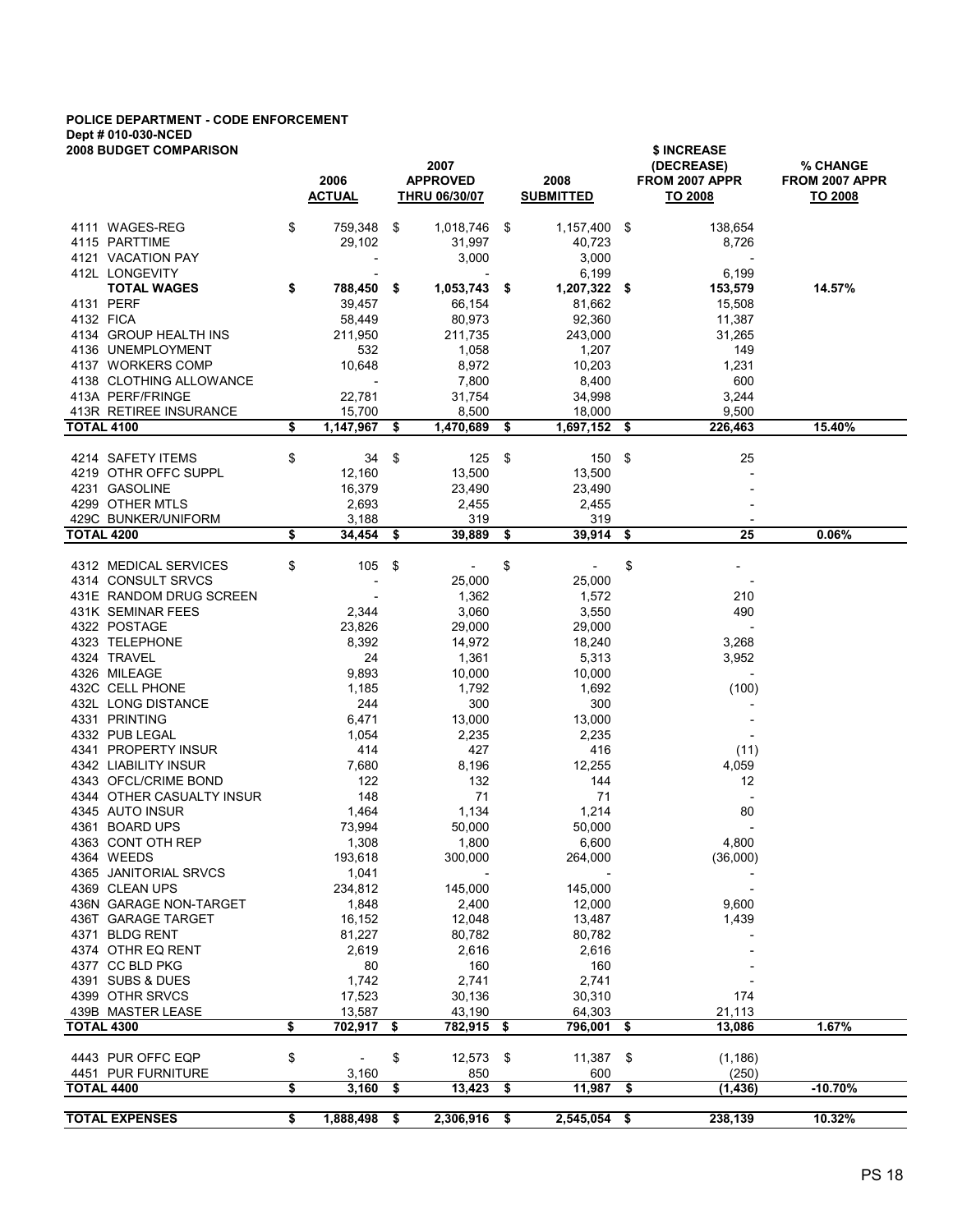|              | Police Department - Code Enforcement 2008-2012 Capital Improvement Program |                          |                                                          |         |                         |         |         |  |  |  |
|--------------|----------------------------------------------------------------------------|--------------------------|----------------------------------------------------------|---------|-------------------------|---------|---------|--|--|--|
|              | <b>FUNDING SOURCE CODE:</b>                                                | <b>GRP-Grant Pending</b> |                                                          |         | PT-Property Tax         |         |         |  |  |  |
|              | <b>CC-Cumulative Capital Fund</b>                                          | LE-Lease                 |                                                          |         | RB-Revenue Bond         |         |         |  |  |  |
|              | <b>CDBG-Community Development Block Grant</b>                              |                          | InfraBd-Infrastructure Bond                              |         | ST-State Source         |         |         |  |  |  |
|              | CEDIT-Co. Economic Development Income Tax                                  |                          | <b>LRS-Local Roads &amp; Streets</b>                     |         | <b>SU-Sewer Utility</b> |         |         |  |  |  |
|              | <b>CO-County Source</b>                                                    |                          | SWU-Stormwater Utility<br>MISC-Miscellaneous             |         |                         |         |         |  |  |  |
|              | FED-Federal Source                                                         |                          | TIF-Tax Increment Financing<br>MVH-Motor Vehicle Highway |         |                         |         |         |  |  |  |
|              | <b>GOB-General Obligation Bond</b>                                         |                          | PCBF-Park Cumulative Bldg. Fund                          |         | UF-User Fee             |         |         |  |  |  |
|              | <b>GRA-Grant Approved</b>                                                  | <b>PS-Private Source</b> |                                                          |         | <b>WU-Water Utility</b> |         |         |  |  |  |
| Item #       | <b>Project Title &amp; Description</b>                                     | <b>Funding</b>           |                                                          |         | <b>Expenditure</b>      |         |         |  |  |  |
|              |                                                                            | <b>Source</b>            | 2008                                                     | 2009    | 2010                    | 2011    | 2012    |  |  |  |
|              | <b>Printer Replacement</b>                                                 | PT                       | 6,087                                                    | 822     | 822                     |         |         |  |  |  |
| 2            | Vehicle Replacement                                                        | LE                       | 44,700                                                   | 14,900  |                         |         |         |  |  |  |
| 3            | <b>Office Furniture</b>                                                    | PT                       | 600                                                      | 600     | 2,350                   | 600     | 600     |  |  |  |
| 4            | Other Equipment (Digital Cameras)                                          | PT                       | 4,800                                                    | 4,800   | 4,800                   | 4,800   | 4,800   |  |  |  |
| 5            | <b>Fax Machine</b>                                                         | PT                       | 500                                                      |         |                         |         |         |  |  |  |
| 6            | <b>Demolitions</b>                                                         | CEDIT                    | 400,000                                                  | 400,000 | 400,000                 | 400,000 | 400,000 |  |  |  |
| <b>TOTAL</b> |                                                                            |                          | 456,687                                                  | 421,122 | 407,972                 | 405,400 | 405,400 |  |  |  |

- 1 Printers are being replaced according to a 4 year schedule
	- 2008 (3) 1997 replacements, (2) 1999 replacements,
		- (2) 2000 replacements, (1) 2001 replacement,
		- (3) 2002 replacements,
	- 2009 (2) 2004 replacements
	- 2010 (2) 2005 replacements
- 2 Vehicle Replacement
	- 2008 '99 Lumina, 57,640 miles (#19022), '99 Lumina 70,876 miles (#19023), '99 Lumina, 57,857 miles (#19024)
	- 2009 '00 Lumina (#10020)
- 3 Office Furniture shared by 27 people
	- 2008 replace (3) file cabinets
	- 2009 replace (3) file cabinets
	- 2010 replace (13) chairs, 2 file cabinets
	- 2011 replace (3) file cabinets
	- 2012 replace (3) file cabinets
- 4 Other Equipment (Digital Cameras)
	- 2008 (12) digital camera replacements
	- 2009 (12) digital camera replacements
	- 2010 (12) digital camera replacements
	- 2011 (12) digital camera replacements
	- 2012 (12) digital camera replacements
- 5 Fax Machine
	- 2008 replace
- 6 Demolitions-Loss of funds from CDBG Block Grant. Funds available from Block Grant are specified for low income areas. Funds would be used to demo other areas in City and replace loss Demo funds.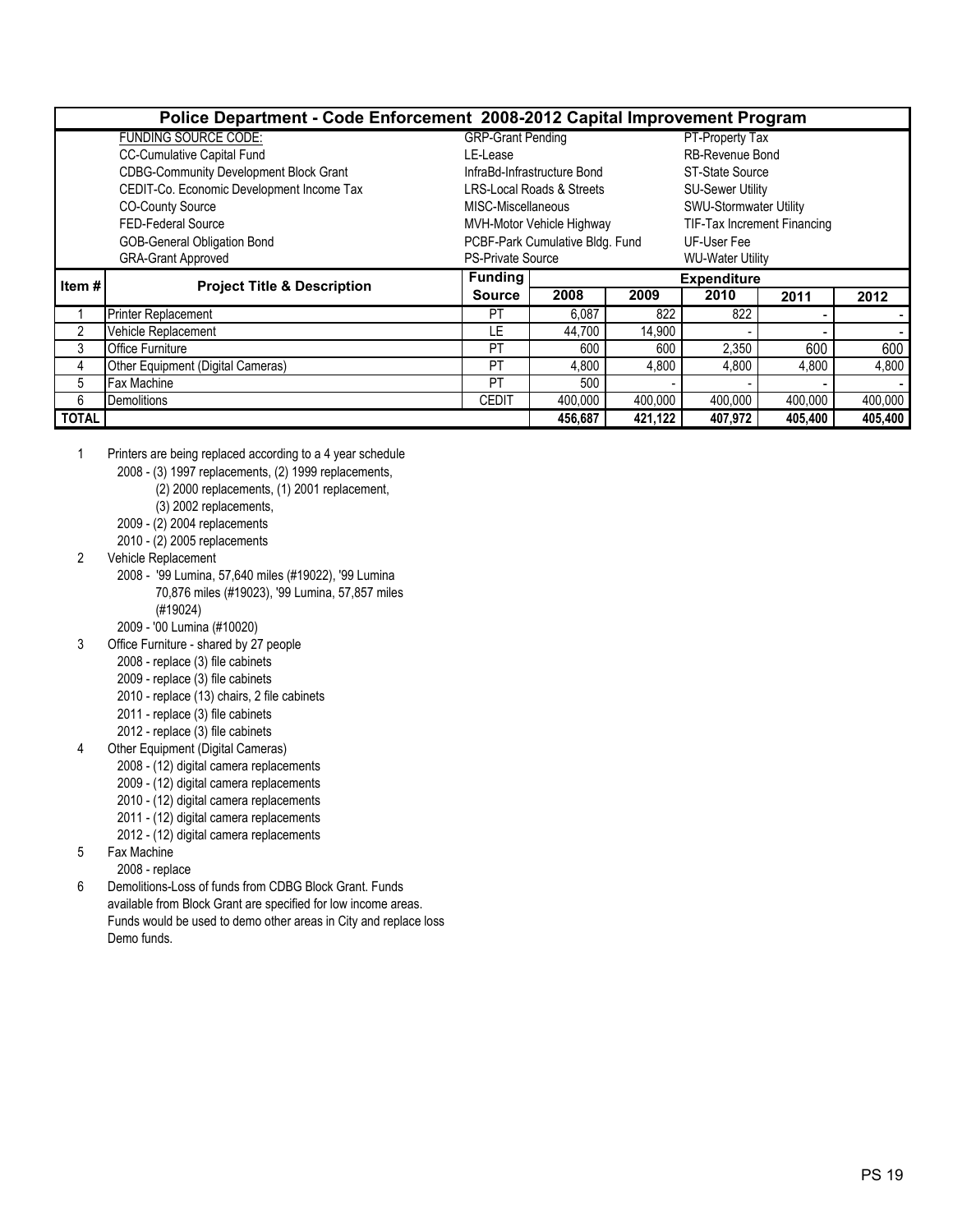## STAFFING LEVELS BUDGETED NEIGHBORHOOD CODE ENFORCEMENT

|                                       | <b>EXEMPT</b><br>GRID/ |                |          |          |                |                      |                |          |                |                |      |      |                |      |                |
|---------------------------------------|------------------------|----------------|----------|----------|----------------|----------------------|----------------|----------|----------------|----------------|------|------|----------------|------|----------------|
| <b>CLASSIFICATION TITLE</b>           | <b>UNION</b>           | 2000           | 2001     | 2002     | 2003           | 2004                 | 2005           | 2006     | 2007           | 2008           | 2009 | 2010 | 2011           | 2012 |                |
| <b>INCE Administrator</b>             |                        |                |          |          |                |                      | 0              |          |                |                |      |      |                |      |                |
| Case Systems Manager                  |                        |                |          |          |                |                      | 0              | $\Omega$ |                | $\overline{0}$ |      |      |                |      | 0K             |
| <b>Customer Relations Manager</b>     | G                      |                |          |          |                |                      |                |          |                |                |      |      |                |      | 0E             |
| <b>Customer Relations Supervisor</b>  | F                      | $\Omega$       |          | 0        | 0              |                      | $\mathbf{0}$   | $\Omega$ |                |                |      |      |                |      |                |
| Legal Assistant                       | B                      |                |          |          |                |                      |                |          |                |                |      |      |                |      |                |
| Administrative Assistant              | Α                      |                |          | $\Omega$ |                |                      |                |          |                |                |      |      |                |      | IН             |
| Team Leader                           | <b>IAM</b>             |                | $\Omega$ | 0.9      |                |                      | $\Omega$       |          |                | $\overline{0}$ |      |      |                |      | 0 <sup>o</sup> |
| <b>Enforcement Officer</b>            | IAM                    | 10.8           | 10.8     | 9.9      | 11             | 6                    | 6              |          | 7.67 10.33     | 12             | 12   | 12   | 12             |      | 12 A/C/G/I/J   |
| <b>Case System Specialist</b>         | <b>IAM</b>             |                |          |          |                |                      |                |          |                |                |      |      |                |      |                |
| Enfor/Special Projects - Sec 8        | <b>IAM</b>             | 3              | 3        | 3        | 3              | .68                  | 2.68           | 3.12     | 3.57           | 4              |      |      |                |      | D/F/J          |
| NCE/Special Projects Coord.           | <b>IAM</b>             | $\overline{2}$ |          | ົ        | 2              |                      | 2              |          |                |                |      |      |                |      |                |
| <b>Enfor-Serv Specialist Dispatch</b> | IAM                    |                |          |          |                |                      |                |          |                | $\overline{2}$ |      |      |                |      |                |
| AV Clerk/Hearing Specialist           | IAM                    | 0              |          | 0        |                |                      |                |          |                |                |      |      |                |      |                |
| <b>Staff Accountant Supervisor</b>    | F                      | U              |          | $\Omega$ | $\Omega$       |                      | $\overline{A}$ |          |                |                |      |      |                |      | <u>ik</u>      |
| <b>Enforcement Manager</b>            |                        |                |          | $\Omega$ | $\Omega$       |                      | 0              | $\Omega$ |                |                |      |      |                |      |                |
| ABVH Inspec/Weed Coord.               | IAM                    |                |          | $\Omega$ | 0              |                      | $\Omega$       | $\Omega$ |                |                |      |      |                |      | 0B             |
| Section 8 Coordinator/Title Search    | IAM                    | $\Omega$       |          | $\Omega$ | $\overline{0}$ |                      | 0              | $\Omega$ | $\Omega$       | $\overline{0}$ |      |      |                |      | 0 <sub>0</sub> |
| <b>Field Supervisor</b>               | F                      | U              |          | $\Omega$ | $\Omega$       |                      | $\overline{2}$ |          | $\overline{2}$ | $\overline{2}$ |      | 2    | $\overline{2}$ | 2    |                |
| <b>SUBTOTAL</b>                       |                        | 21.8           | 21.8     | 21.8     |                | 25 18.68 19.68 21.79 |                |          | 24.9           | 27             | 27   | 27   | 27             | 27   |                |

#### ABANDONED VEHICLE:

|                                 | <b>EXEMPT</b><br>GRID/ |       |      |      |      |      |      |          |                      |      |            |             |          |      |                 |                                      |
|---------------------------------|------------------------|-------|------|------|------|------|------|----------|----------------------|------|------------|-------------|----------|------|-----------------|--------------------------------------|
| <b>CLASSIFICATION TITLE</b>     |                        | UNION | 2000 | 2001 | 2002 | 2003 | 2004 | 2005     | <b>2006</b>          | 2007 |            | 2008 2009 l | l 2010 l | 2011 | 2012            |                                      |
|                                 |                        |       |      |      |      |      |      |          |                      |      |            |             |          |      |                 |                                      |
| <b>ABVH Cost Recovery Clerk</b> |                        | IAM   |      |      |      |      |      | $\Omega$ |                      | ΟI   |            |             |          |      |                 |                                      |
| ABVH Inspec/Weed Coord          | IAM                    |       |      | Ш    |      |      |      |          |                      |      |            |             |          |      |                 | $\overline{\mathsf{O}}$ $\mathsf{B}$ |
| <b>ABVH Officer</b>             |                        | IAM   |      |      |      |      |      |          |                      |      |            |             |          |      |                 | 0 C                                  |
| Team Leader                     |                        | IAM   |      | ΩL   | 0.1  |      |      |          |                      |      |            |             |          |      |                 | G                                    |
| <b>Enforcement Officers</b>     |                        | IAM   | ا2.  | .21  | 1.1  |      |      |          |                      | 01   |            |             |          |      |                 | D A/C/G                              |
|                                 |                        |       |      |      |      |      |      |          |                      |      |            |             |          |      |                 |                                      |
| <b>SUBTOTAL</b>                 |                        |       | 2.2  | 2.21 | 2.2  |      |      |          |                      |      |            |             |          |      |                 |                                      |
| <b>TOTAL NCED &amp; ABVH:</b>   |                        |       | 24   | 24 I | 24   |      |      |          | 25 18.68 19.68 21.79 | 24.9 | <b>271</b> |             |          |      | 27 <sub>l</sub> |                                      |

A. FY99 Enforcement Officers salaries were split 90% Neighborhood Code and 10% Abandoned Vehicle.

B. FY99 ABVH Inspector/Weed Coord salaries were split 80% Neighborhood Code and 20% Abandoned Vehicles. C. FY99 (2) positions from Abandoned Vehicles (ABVH Coordinator IAM - 8) were shifted to Neighborhood Code

as an Enforcement Officer (IAM-11)

D. FY00 (1) Section 8 Coordinator/Title Specialist and (2) Case System Specialist have title and labor grade changes to Case System/Section 8 Specialist.

E. FY01 Eliminated the Enforcement Manager and added a Community Relations Specialist.

F. FY02 added (1) Enforcement Records/Section 8 for increase workload in the Department

G. FY02 changes (1) Code Enforcement Officer to (1) Team Leader

H. FY03 added (1) Administrative Assistant for collections and support to Administrator

I/J. FY04 Moved 5 officers and 1.32 Case Systems/Section 8 from Civil City to a CDBG Program.

This is offset with Planning personnel moved to Civil City.

K. FY05 Reorganized job responsibilities and deleted a Case Manager position and added a Staff Accountant

L. FY05 Changed Staff Accountant title to Staff Accountant/Office Supervisor

M. FY05 Promote Team Leader to Supervisor, promote (1) Code Enforcement Officer to a supervisor, hire (1) new Code Enforcement Officer, hire (1) Case Systems/Section 8 Specialist

N. FY 06 Moved 1/3 of 5 officers and 1.32 Case Systems/Section 8 Specialist from CDBG Program back to Civil City hired (1) Case Systems/Section 8 Specialist, Promote (1) Code Officer to Field Supervisor, Hire (1) Field Supervisor

N. FY07 hire (1) new Code Enforcement Officer, Moved 1/3 of 5 officers, and 1.32 Case Systems Specialist from CDBG Program back to Civil City

O. FY 08 Moved 1/3 of 5 Officers, and 1.32 Case Systems Specialist from CDBG Program back to Civil City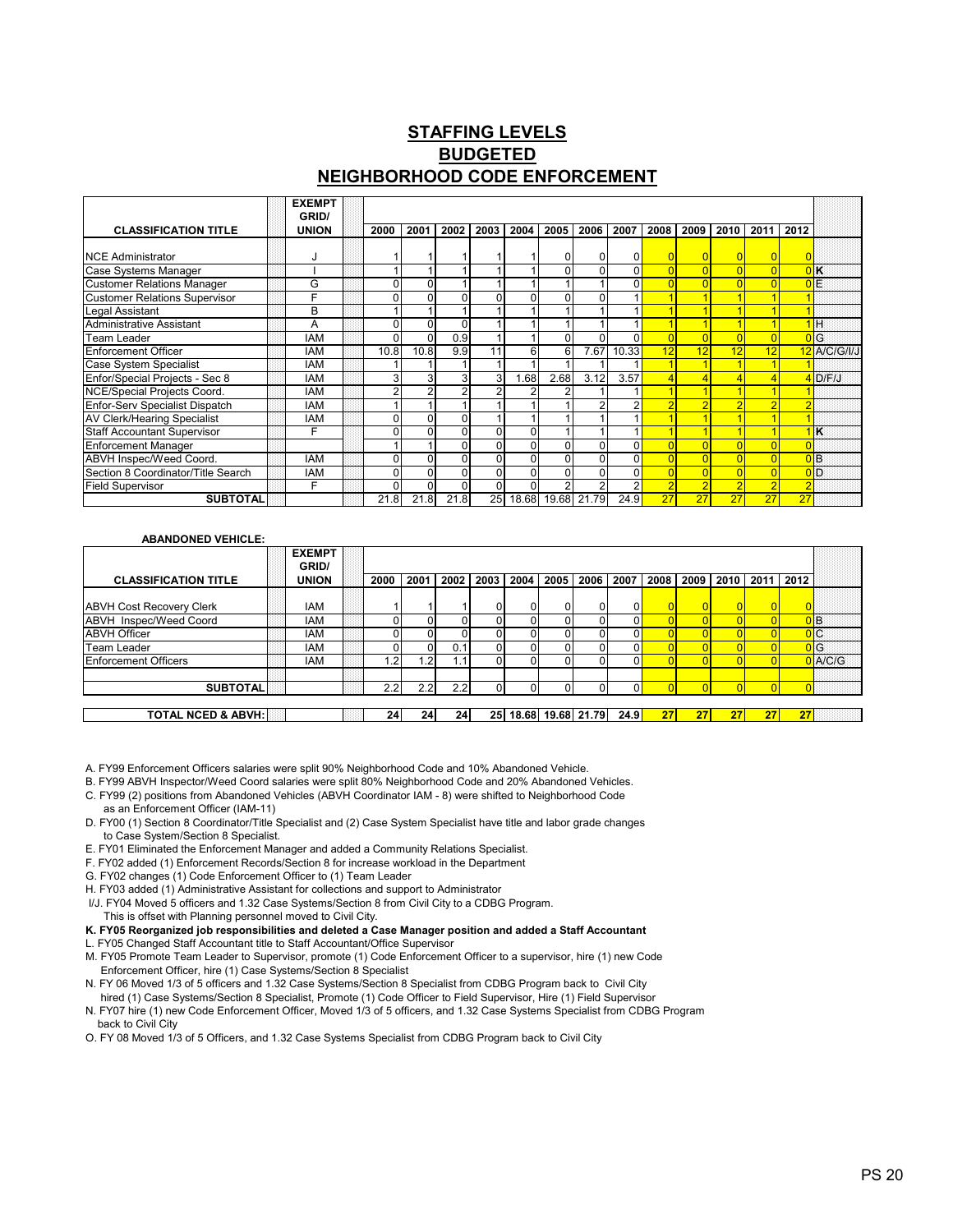# FORT WAYNE POLICE DEPARTMENT

### MISSION STATEMENT

The Fort Wayne Police Department, in partnership with our community, will strive to protect the life, property, and personal liberties of all individuals. We believe that the overall quality of life for all residents will improve through the deterrence of criminal activity and an understanding of the diversity of cultures within this community. Furthermore, we recognize the need for fair and impartial enforcement of the law with attention given the highest possible quality of service delivery to the community.

\_\_\_\_\_\_\_\_\_\_\_\_\_\_\_\_\_\_\_\_\_\_\_\_\_\_\_\_\_\_\_\_\_\_\_\_\_\_\_\_\_\_\_\_\_\_\_\_\_\_\_\_\_\_\_\_\_\_\_\_\_\_\_\_\_\_\_\_\_\_\_\_\_\_

For Fiscal Year 2008, the Police Department is requesting to hire 12 new officers. This request is driven by and would be contingent on the approval of the proposed "North IV-West" annexation, in Perry Township. If approved, it would result in the department having an authorized strength of 472 sworn officers.

The department's sworn and civilian personnel serve in a variety of ways. In addition to our highly visible uniformed first responders, other employees serve as detectives, lab technicians, undercover investigators, crime scene specialist, academy staff, and administrative support. Many officers also serve in specialized "oncall" teams.

The department operates out of the Police Operations Center located at 1320 East Creighton Avenue, as well as three (3) division outposts. They are located at Fire Station-17(Getz Road); Fire Station-15 (Lima at Northland), and the Radio Repair Shop (Coliseum at Parnell) We also maintain office and classroom space at the Fort Wayne Police Training Center located at 1900 St. Mary's Avenue, and will be soon be maintaining office/training space at the new Public Safety Academy, at Southtown Square.

The following is a brief description of the considerations and responsibilities unique to each division. Although they all have their individual neighborhood and personnel issues, they currently share a common concern related to the significant increase in scrap metal thefts. They are eager to realize increased cooperation from the local scrap dealers and/or harsher penalties for businesses who continue to ignore the best interests of our community.

### INVESTIGATIVE SUPPORT DIVISION

The Investigative Support Division (ISD) provides investigative assistance to all FWPD officers, and routinely interacts with the business community and other law enforcement agencies. ISD is staffed by detectives, technicians, and civilian personnel. This division is sub-divided into the Detective Bureau, the Juvenile Aid Section (and Missing Persons), the Vice and Narcotics Section, the Victim's Assistance Program, the Evidence and Property Section, the Crime Analysis Unit, the Police Laboratory, Crime Scene Management, and the Crime Stoppers Office.

Goal: Increase the number of investigators available for Domestic Violence related complaints. Recent changes in Indiana law have increased the daily demand for follow-up assistance related to these types of complaints. The increased emphasis on domestic violence crimes necessitates additional investigators to develop and prepare these complaints for consideration by the court.

#### NORTHWEST UNIFORM DIVISION

The Northwest Division provides uniform patrol services to all citizens and businesses within the northwest quadrant of the city. With the new "Carroll Road Annexation", the northwest quadrant now spans approximately 33 square miles and serves a population nearing 64,000 residents. In addition to a wide range of neighborhoods and small businesses, there are a significant number of industrial parks and large shopping centers. This quadrant is also home to the Fort Wayne Children's Zoo and the Memorial Coliseum. Interstate Highway I-69 traverses the quadrant generating a variety of traffic and visitor safety issues. This division's Deputy Chief is also responsible for the Emergency Services Team (SWAT), the Critical Response Team (Hostage Negotiators) and the Bomb Squad. The D/C also serves as the department's special events coordinator and fleet manager.

Goal: Increase periodic foot patrol in targeted neighborhoods, and facilitate drug interdiction efforts with undercover officers at various northwest motels.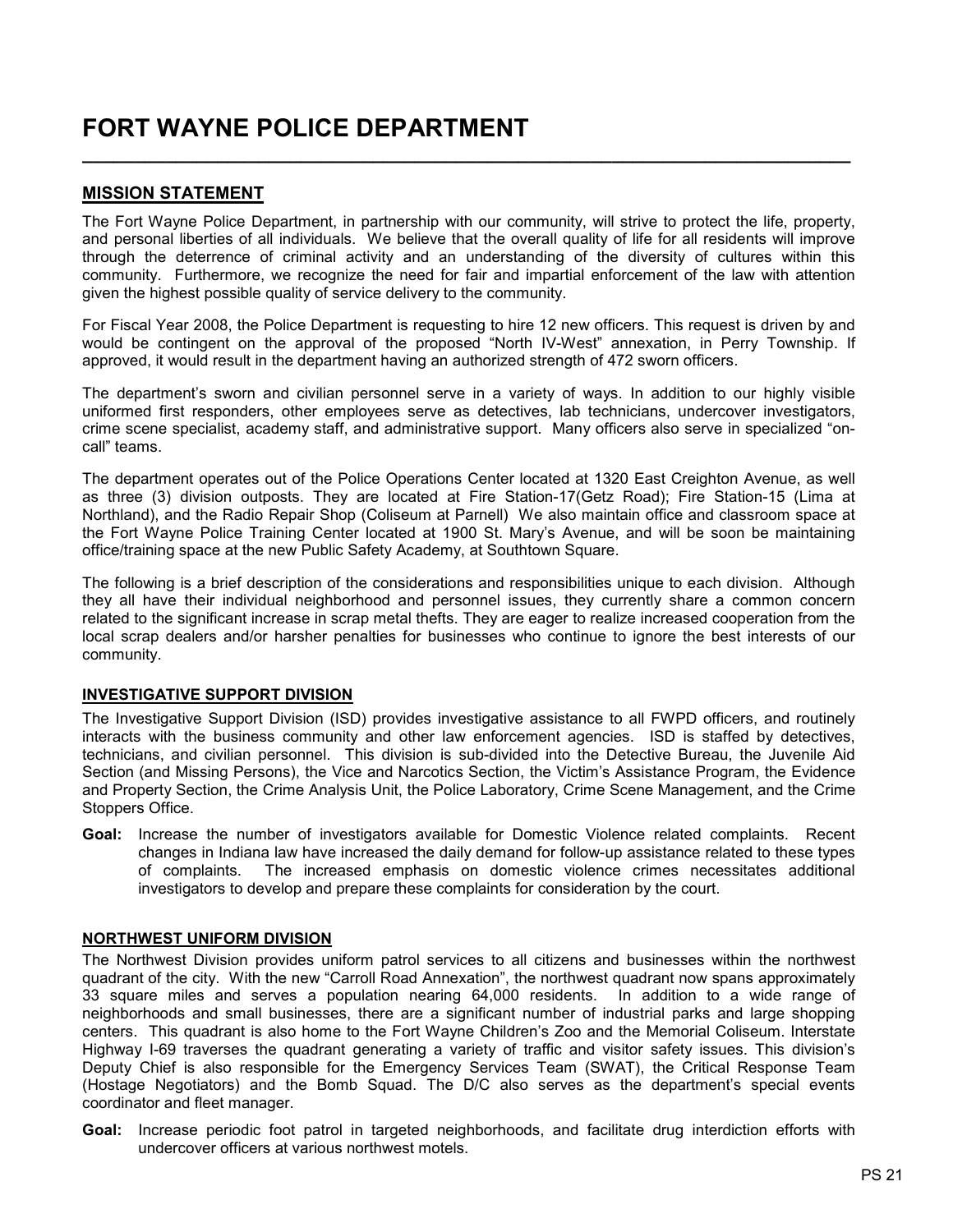#### NORTHEAST UNIFORM DIVISION

The officers assigned to the Northeast Division serve over 72,000 residents in this area of the city. The Northeast Division patrols approximately 26 square miles, and although this quadrant has the largest population, it continues to enjoy the lowest Uniform Crime Report statistics. Other responsibilities of the Northeast Division Deputy Chief include overseeing the department's Crisis Intervention Team (C.I.T.) to ensure that our officers receive ongoing training and continue to effectively interact with this community's mental health providers. On average, FWPD officers respond to over 900 C.I.T. related calls per year with approximately 400 of them being threats of suicide. This Deputy Chief also oversees the three uniform Shift Commanders.

Goal: Combat increasing property crimes in the Lakeside, Northside, and North Anthony neighborhoods by enhancing crime prevention efforts and training with the neighborhood and business associations.

#### SOUTHWEST UNIFORM DIVISION

The Southwest Division serves a diversified population of over 70,000 people. The older sections of the quadrant include portions of the downtown business district, as well as the Historic West-Central Neighborhood, the Fairfield/Creighton area, and the Broadway corridor. The southern sectors of this quadrant include the neighborhoods of Foster Park, Indian Village, Elmhurst, and Waynedale. The 2006 Aboite annexation significantly increased the total number square miles to be patrolled and also resulted in several miles of Interstate-69 passing through this quadrant. The Lutheran Hospital complex, the Fort Wayne International Airport, the Grand Wayne Center, the Embassy Theater and the Allen County Public Library all result in a significant draw of non-residents into the quadrant. The Southwest Division Deputy Chief also manages the Fort Wayne Police Reserve Program, the Fort Wayne Student Police, the K9 Program, and the department's Hispanic Liaison Officer.

Goal: Increase Spanish language training opportunities for all officers, but specifically those assigned to the Southwest Division.

#### SOUTHEAST UNIFORM DIVISION

The officers assigned to the Southeast quadrant provide service to approximately 50,000 residents who live within its 16.5 square miles. All of the downtown businesses and parks that are located east of Calhoun Street are the responsibility of the Southeast Division. Although the population and square miles patrolled by this division are the smallest of the other quadrants, their calls-for-service load is the highest. This quadrant has the largest population of residents who rent, rather than own their home. New construction and growth associated with the Southtown Square project is expected to add to this division's calls-for service totals. The Southeast Division Deputy Chief also oversees the personnel assigned to the Crime Prevention and Safety Village programs.

Goal: Reduction of gun and gang violence through community interaction and specially funded saturation patrols, so as to not reduce the number of shift officers available for normal patrol responsibilities.

#### CHIEF'S ADMINISTRATIVE STAFF

The administrative staff consists of several specialized areas that assist with the business, human resources and training issues associated with a law enforcement agency employing over five hundred people. They are:

Office of Professional Standards / Internal Affairs Fiscal Affairs Director and Payroll Grants and Research Fort Wayne Police Academy and Training Center School Resource Officer Program (Fort Wayne Community Schools) Public Information Officer Neighborhood Response Team Information and Technology Unit (Mobil Data Computers and all PD networks, links, programs, and hardware)

The Chief of Police also oversees the operation of Animal Control, the Information Systems Division, and Neighborhood Code Enforcement. Although each group has their own separate budget, the manager of each area is answerable to the Chief of Police. Because of this, there is an additional cost related to the Chief's (and his staff's) time to attend meetings, prepare reports, or participate in the hiring, disciplining, and termination of these employees. These divisions are responsible for a combined total of approximately 165 additional employees. The Information Systems Division consists of the 911 Communications Center, the Police Records Section, the Radio Shop, and the Police Information Desk.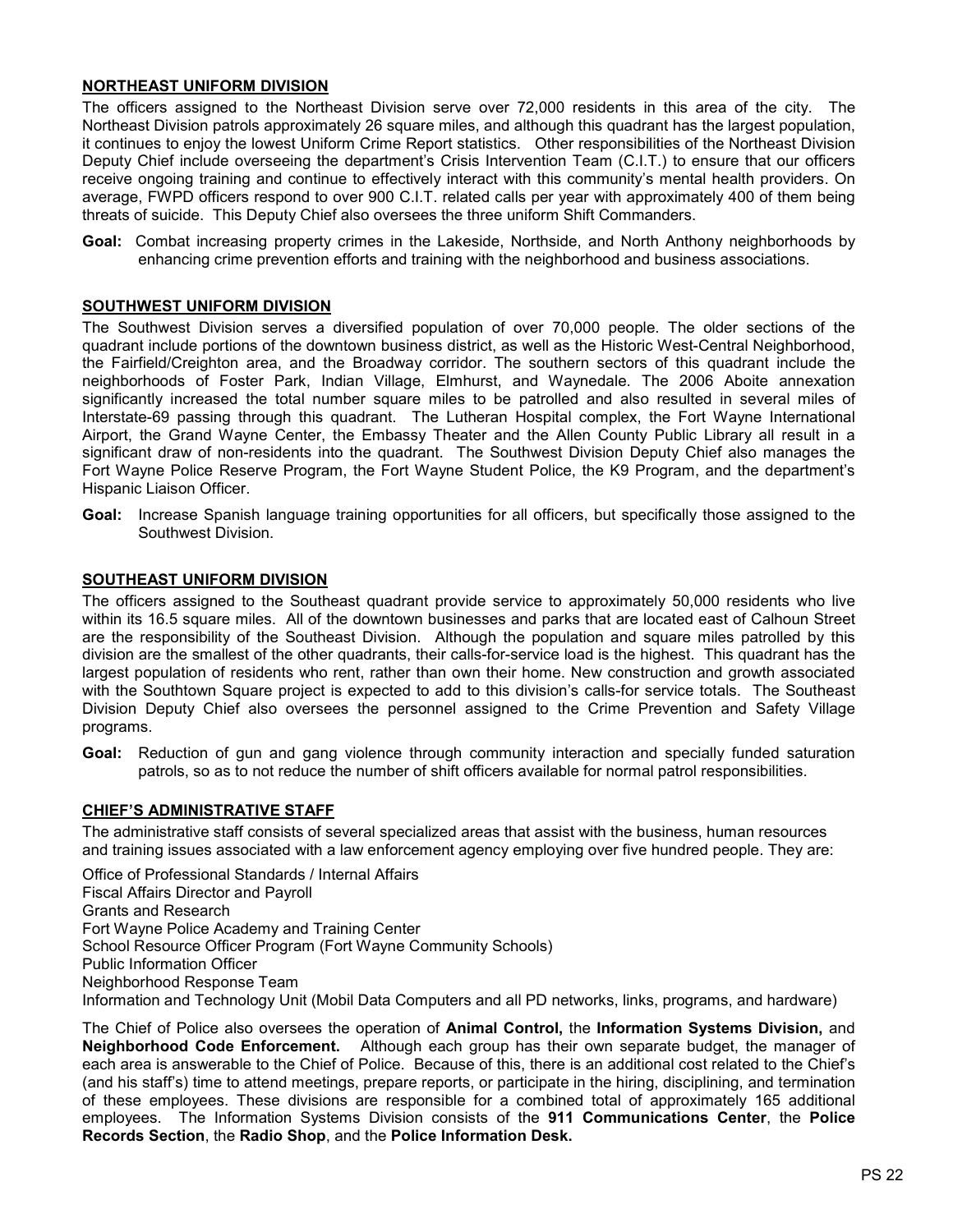| POLICE                     |  |
|----------------------------|--|
| <b>Dept # 010-014-OFFC</b> |  |
| 2008 BUDGET COMPARISON     |  |

| <b>2008 BUDGET COMPARISON</b>                       | 2006<br><b>ACTUAL</b>        | 2007<br><b>APPROVED</b><br><b>THRU 06/30/07</b> |      | 2008<br><b>SUBMITTED</b> |     | \$ INCREASE<br>(DECREASE)<br>FROM 2007 APPR<br>TO 2008 | % CHANGE<br>FROM 2007 APPR<br><b>TO 2008</b> |              |
|-----------------------------------------------------|------------------------------|-------------------------------------------------|------|--------------------------|-----|--------------------------------------------------------|----------------------------------------------|--------------|
| 4111 WAGES-REG                                      | \$<br>22,202,435 \$          | 24,349,078 \$                                   |      | 25,591,632 \$            |     | 1,242,554                                              |                                              |              |
| 4115 PARTTIME                                       | 191,540                      | 240,670                                         |      | 245,279                  |     | 4,609                                                  |                                              |              |
| 412L LONGEVITY PAY                                  | 633,050                      | 682,000                                         |      | 723,450                  |     | 41,450                                                 |                                              |              |
| 4122 HOLIDAY                                        | 409,299                      | 574,960                                         |      | 633,922                  |     | 58,963                                                 |                                              |              |
| 4125 OVERTIME<br>4126 EDUCATIONAL INCENTIVE         | 956,145<br>158,063           | 900,503<br>163,425                              |      | 1,054,443<br>168,013     |     | 153,940<br>4,588                                       |                                              |              |
| 413B OFFICER BONUS                                  | 55,533                       | 108,061                                         |      | 113,142                  |     | 5,081                                                  |                                              |              |
| <b>TOTAL WAGES</b>                                  | \$<br>24,606,065 \$          | 27,018,697 \$                                   |      | 28,529,881 \$            |     | 1,511,184                                              | 5.59%                                        |              |
| 4131 PERF                                           | 74,459                       | 88,272                                          |      | 105,023                  |     | 16,751                                                 |                                              |              |
| 4132 FICA                                           | 375,506                      | 477,026                                         |      | 466,141                  |     | (10, 885)                                              |                                              |              |
| 4133 SAFETY OFFC PENSION<br>4134 GRP INSURANCE      | 5,020,699<br>3,697,350       | 5,358,335<br>3,978,000                          |      | 5,547,563<br>4,482,000   |     | 189,228<br>504,000                                     |                                              |              |
| 4135 MEDICAL EXPENSES                               | 20,776                       | 71,000                                          |      | 48,000                   |     | (23,000)                                               |                                              |              |
| 4136 UNEMPLOYMENT                                   | 10,872                       | 1,653                                           |      | 29,262                   |     | 27,609                                                 |                                              |              |
| 4137 WORKERS COMP                                   | 7,366                        | 7,308                                           |      | 7,612                    |     | 304                                                    |                                              |              |
| 4138 CLOTHING ALLOWANCE                             | 727,250                      | 790,000                                         |      | 741,592                  |     | (48, 408)                                              |                                              |              |
| 413A PERF/FRINGE<br>413D DENTAL REIMB               | 40,614<br>21,198             | 42,371<br>23,400                                |      | 45,010<br>30,000         |     | 2,639<br>6,600                                         |                                              |              |
| 413H HURT ON DUTY                                   | 117,647                      | 114,500                                         |      | 114,500                  |     |                                                        |                                              |              |
| 413R RETIREE INSURANCE                              | 832,100                      | 909,500                                         |      | 1,062,000                |     | 152,500                                                |                                              |              |
| 413T TRAINEE INSURANCE                              | $\overline{\phantom{a}}$     | 111,000                                         |      |                          |     | (111,000)                                              |                                              |              |
| 4161 SETTLEMENT/SEVERENCE                           | 355                          |                                                 |      |                          |     |                                                        |                                              |              |
| <b>TOTAL 4100</b>                                   | \$<br>35,552,257 \$          | 38,991,062                                      | \$   | 41,208,584               | -\$ | 2,217,522                                              | 5.69%                                        |              |
| 4213 COMPUTER SUPPLIES                              | \$<br>$6,621$ \$             | $4,000$ \$                                      |      | $4,000$ \$               |     |                                                        |                                              |              |
| 4219 OTHR OFC SUPPLIES                              | 30,240                       | 34,000                                          |      | 34,000                   |     |                                                        |                                              |              |
| 4231 GASOLINE                                       | 1,070,359                    | 1,615,560                                       |      | 1,615,560                |     |                                                        |                                              |              |
| 4232 DIESEL FUEL                                    | 2,035                        | 2,800                                           |      | 2,400                    |     | (400)                                                  |                                              |              |
| 4242 ANIMAL SUPPLIES                                | 4,315                        | 4,800                                           |      | 4,800                    |     |                                                        |                                              |              |
| 4244 LAB SUPPLIES<br>4246 CLEANING SUPPLIES         | 9,933<br>13,800              | 15,000<br>9,400                                 |      | 15,000<br>9,400          |     |                                                        |                                              |              |
| 4249 SPEC POLICE SUPPLIES                           | 24,304                       | 25,000                                          |      | 25,000                   |     |                                                        |                                              |              |
| 4261 BUILDING MATERIALS                             |                              | 5,000                                           |      | 3,600                    |     | (1,400)                                                |                                              |              |
| 4299 OTHER MATERIALS                                | 61,085                       | 69,000                                          |      | 69,000                   |     |                                                        |                                              |              |
| 429C CLOTHING                                       |                              |                                                 |      | 10,750                   |     | 10,750                                                 |                                              |              |
| 429V PROTECTIVE VESTS<br><b>TOTAL 4200</b>          | \$<br>$\sim$<br>1,222,692 \$ | 95,280<br>1,879,840                             | -\$  | 95,280<br>1,888,790      | \$  | 8,950                                                  | 0.48%                                        |              |
|                                                     |                              |                                                 |      |                          |     |                                                        |                                              |              |
| 431E RANDOM DRUG TESTS                              | \$<br>$\sim$ $-$             | \$                                              | - \$ | $8,000$ \$               |     | 8,000                                                  |                                              |              |
| 4319 VETERINARY SERVICES                            | 5,833                        | 6,000                                           |      | 6,000                    |     |                                                        |                                              |              |
| 4322 POSTAGE                                        | 9,341                        | 10,200                                          |      | 10,200                   |     |                                                        |                                              |              |
| 4323 TELEPHONE<br>432C CELL PHONES                  | 64,100<br>4,109              | 72,000<br>4,248                                 |      | 75,600<br>7,620          |     | 3,600<br>3,372                                         |                                              |              |
| 432L LONG DISTANCE                                  | 1,608                        | 2,400                                           |      | 2,400                    |     |                                                        |                                              |              |
| 431V AIR CARDS                                      |                              |                                                 |      | 174,797                  |     | 174,797                                                |                                              |              |
| 4331 PRINTING                                       | 18,400                       | 20,000                                          |      | 20,000                   |     |                                                        |                                              |              |
| 4332 PUBL LEGAL FEES                                | 190                          | $\overline{\phantom{a}}$                        |      | $\overline{\phantom{a}}$ |     | $\overline{a}$                                         |                                              |              |
| 4333 PHOTOGRAPHY<br>4341 PROPERTY INSURANCE         | 2,855<br>3,297               | 2,800<br>5,470                                  |      | 1,200                    |     | (1,600)                                                |                                              |              |
| 4342 LIABILITY INSURANCE                            | 191,868                      | 204,756                                         |      | 5,413<br>306,375         |     | (57)<br>101,619                                        |                                              |              |
| 4343 OFCL/CRIME BOND                                | 2,421                        | 2,477                                           |      | 2,152                    |     | (325)                                                  |                                              |              |
| 4344 OTHER CASUALTY INSUR                           | 1,894                        | 913                                             |      | 961                      |     | 48                                                     |                                              |              |
| 4345 AUTO INSURANCE                                 | 122,209                      | 146,136                                         |      | 128,043                  |     | (18,093)                                               |                                              |              |
| 4348 PROF POLICE LIABILITY<br>4351 ELECTRICITY      | 128,220                      | 128,220                                         |      | 129,000                  |     | 780                                                    |                                              |              |
| 4352 NATURAL GAS                                    | 91,901<br>82,002             | 98,000<br>157,700                               |      | 93,000<br>75,000         |     | (5,000)<br>(82,700)                                    |                                              |              |
| 4353 WATER                                          | 16,615                       | 28,859                                          |      | 15,000                   |     | (13, 859)                                              |                                              |              |
| 4361 BLDG REPAIRS                                   | 6,959                        | 6,000                                           |      | 6,000                    |     |                                                        |                                              |              |
| 4362 VEHICLE REPAIRS                                | 11,500                       | 15,000                                          |      | 15,000                   |     |                                                        |                                              |              |
| 4363 CONTR OTHER REPAIRS                            | 4,260                        | 11,000                                          |      | 11,000                   |     |                                                        |                                              |              |
| 4365 JANITORIAL SERVICE<br>4367 SOFTWARE MAINT      | 56,830                       | 53,220                                          |      | 66,000<br>120,579        |     | 12,780<br>120,579                                      |                                              |              |
| 4369 CONTRACTED SERVICES                            | 210,215                      | 235,185                                         |      | 160,439                  |     | (74, 746)                                              |                                              |              |
| 436N GARAGE-NON TARGET                              | 181,151                      | 204,000                                         |      | 204,000                  |     |                                                        |                                              |              |
| 436T GARAGE-TARGET                                  | 1,022,352                    | 1,085,832                                       |      | 1,152,732                |     | 66,900                                                 |                                              |              |
| 4371 BUILDING RENTAL                                | 206,194                      | 206,196                                         |      | 239,701                  |     | 33,505                                                 |                                              |              |
| 4374 OTHER EQUIP RENTAL                             | 6,822                        | 7,056                                           |      | 7,056<br>600             |     |                                                        |                                              |              |
| 4377 CC BUILDING PARKING<br>4391 SUBSCRIPTIONS/DUES | 643<br>12,714                | 600<br>11,446                                   |      | 10,000                   |     | (1, 446)                                               |                                              |              |
| 4396 INVESTIGATIONS                                 | 63,417                       | 79,500                                          |      | 79,500                   |     |                                                        |                                              |              |
| 4399 OTHER SERVICES                                 | 6,206                        | 4,000                                           |      | 4,000                    |     |                                                        |                                              |              |
| 439A TRANSFER OUT                                   | 8,083                        |                                                 |      | 100,000                  |     | 100,000                                                |                                              |              |
| 439B MASTER LEASE                                   | 1,383,057                    | 2,170,794                                       |      | 2,657,625                |     | 486,831                                                |                                              |              |
| <b>TOTAL 4300</b>                                   | \$<br>3,927,266              | \$<br>4,980,008                                 | -\$  | 5,894,993                | \$  | 914,985                                                | 18.37%                                       |              |
| 4443 PUR OF OFFC EQUIP                              | \$<br>4,775 \$               | 37,000 \$                                       |      | 39,000 \$                |     | 2,000                                                  |                                              |              |
| 4444 PUR OF OTHER EQUIP                             | 52,269                       | 115,720                                         |      | 358,500                  |     | 242,780                                                |                                              |              |
| 4445 PUR OF COMPUTERS                               | 61,947                       | 48,000                                          |      | 24,000                   |     | (24,000)                                               |                                              |              |
| <b>TOTAL 4400</b>                                   | \$<br>118,991                | \$<br>200,720                                   | -\$  | 421,500                  | \$  | 220,780                                                | 109.99%                                      | <b>PS 23</b> |
| <b>TOTAL EXPENSES</b>                               | \$<br>40,821,206 \$          | 46,051,631 \$                                   |      | 49,413,867 \$            |     | 3,362,237                                              | 7.30%                                        |              |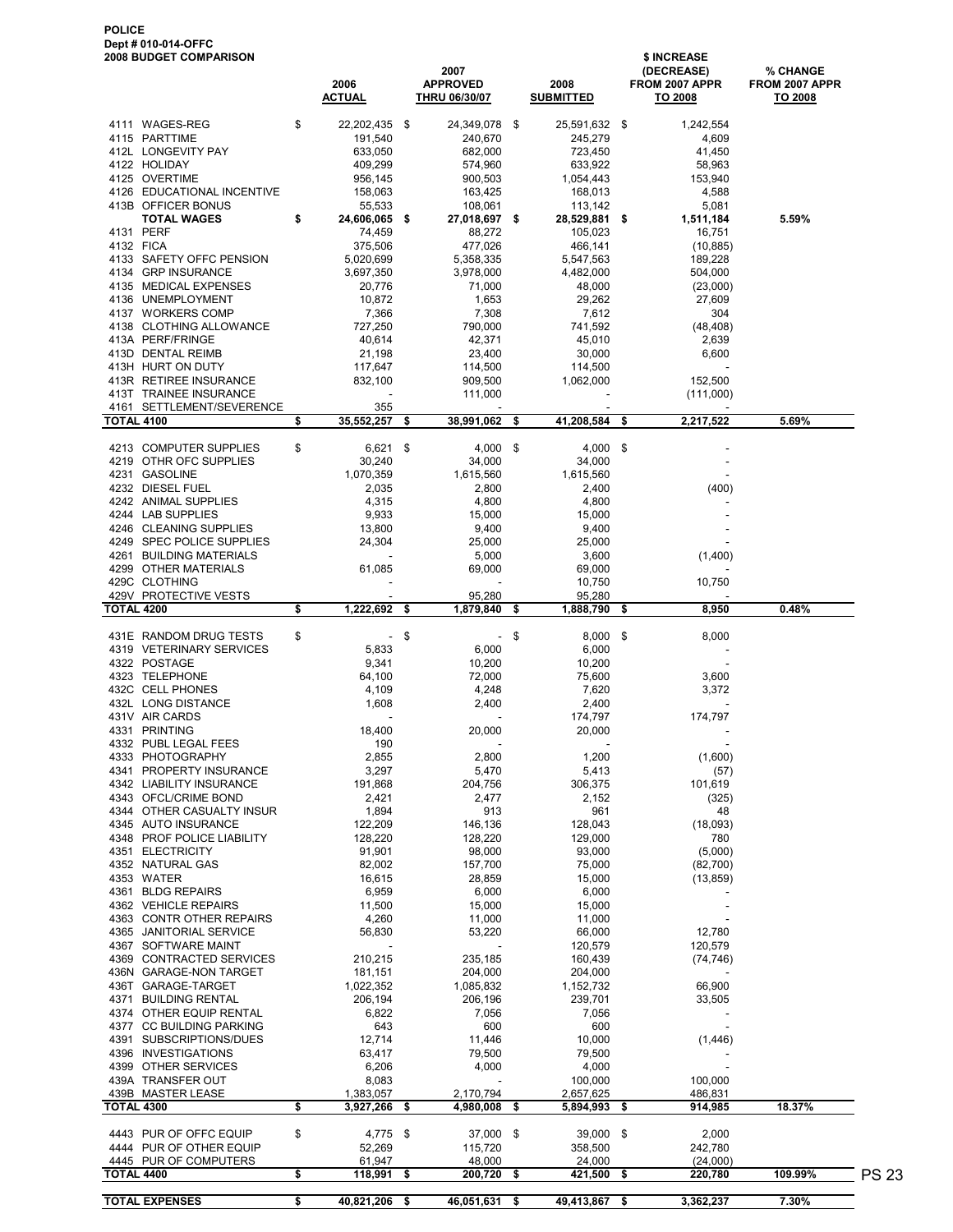# LAW ENFORCEMENT TRAINING Dept # 153-014-LLET

| <b>2008 BUDGET COMPARISON</b> | 2006<br><b>ACTUAL</b> |    | 2007<br><b>APPROVED</b><br>THRU 06/30/07 |      | 2008<br><b>SUBMITTED</b> |     | \$ INCREASE<br>(DECREASE)<br>FROM 2007 APPR<br>TO 2008 | % CHANGE<br>FROM 2007 APPR<br>TO 2008 |
|-------------------------------|-----------------------|----|------------------------------------------|------|--------------------------|-----|--------------------------------------------------------|---------------------------------------|
| INSTRUCTIONAL SVCS<br>4317    | \$<br>$2,019$ \$      |    | 18,000 \$                                |      | 18,000 \$                |     |                                                        |                                       |
| 431K<br><b>SEMINAR FEES</b>   | 58,321                |    | 78,000                                   |      | 78,000                   |     |                                                        |                                       |
| 4324<br>TRAVEL                | 101,298               |    | 84.000                                   |      | 84,000                   |     |                                                        |                                       |
| 4326<br>MILEAGE               | 160                   |    |                                          |      |                          |     |                                                        |                                       |
| 4331<br><b>PRINTING</b>       |                       |    | 5,000                                    |      | 5,000                    |     |                                                        |                                       |
| 4399<br>OTHER SRVC            | 1,600                 |    | 1,000                                    |      | 16,000                   |     | 15,000                                                 |                                       |
| OP TRANS OUT<br>439A          |                       |    |                                          |      |                          |     |                                                        |                                       |
| <b>TOTAL 4300</b>             | 163,398               |    | 186,000                                  |      | 201,000                  |     | 15,000                                                 | 8.06%                                 |
| PUR OTHER EQUIP<br>4444       | \$<br>4,900           | \$ | 10.000                                   | - \$ | $\overline{\phantom{a}}$ | -\$ | (10,000)                                               |                                       |
| <b>TOTAL 4400</b>             | \$<br>4,900           | S  | 10.000                                   | Ŝ.   | $\sim$                   | -\$ | (10,000)                                               | $-100.00\%$                           |
| <b>TOTAL EXPENSES</b>         | 168,298               |    | 196,000                                  |      | 201,000                  | \$  | 5,000                                                  | 2.55%                                 |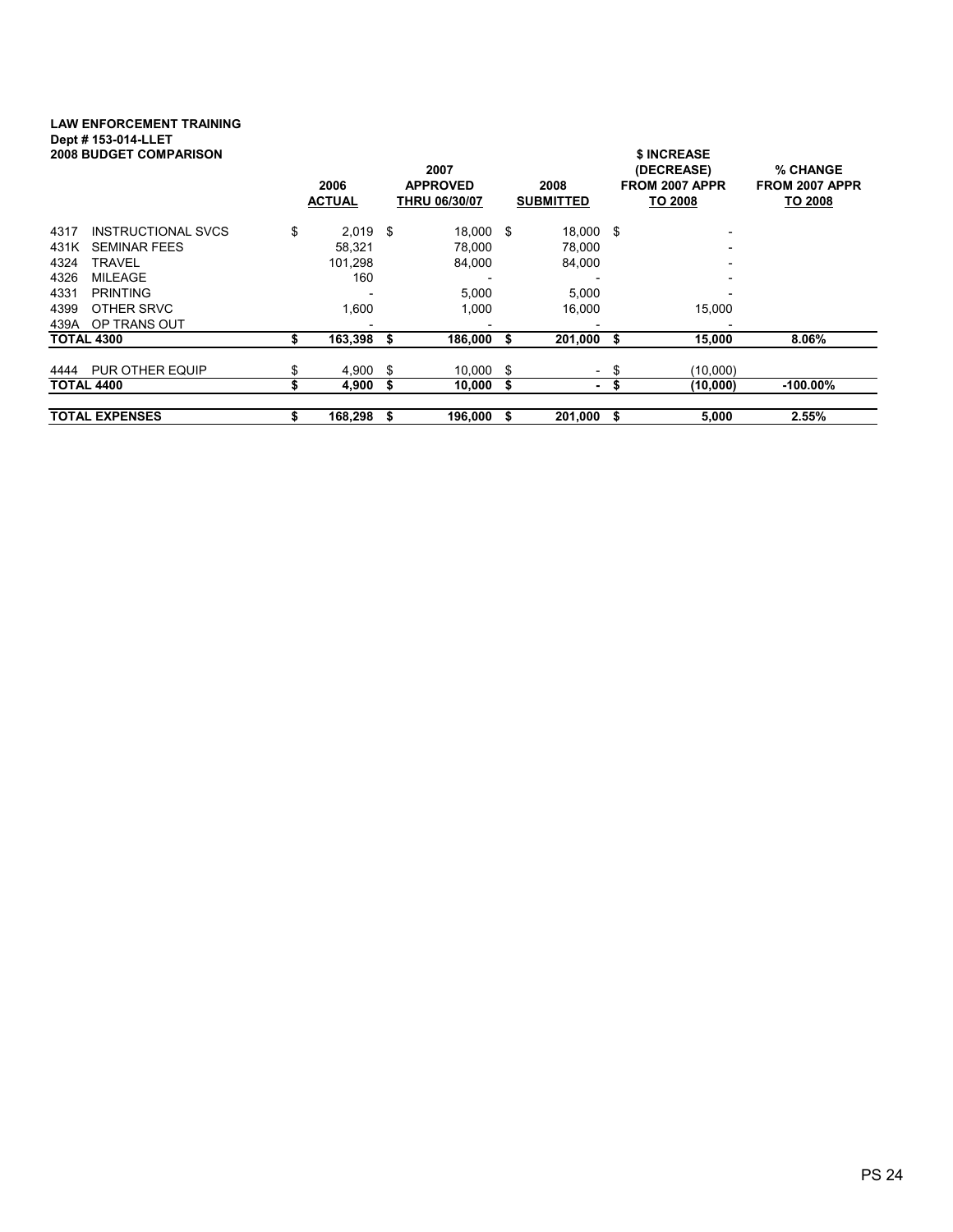#### POLICE MERIT Dept # 010-013-OFFC 2008 BUDGET COMPARISON

|                                                |                       |                                                 |      |                          |      | \$ INCREASE                             |                                              |
|------------------------------------------------|-----------------------|-------------------------------------------------|------|--------------------------|------|-----------------------------------------|----------------------------------------------|
|                                                | 2006<br><b>ACTUAL</b> | 2007<br><b>APPROVED</b><br><b>THRU 06/30/07</b> |      | 2008<br><b>SUBMITTED</b> |      | (DECREASE)<br>FROM 2007 APPR<br>TO 2008 | % CHANGE<br>FROM 2007 APPR<br><b>TO 2008</b> |
| <b>SALARIES</b><br>4111                        | \$<br>$2,500$ \$      | 5,000                                           | \$.  | 2,500                    | - \$ | (2,500)                                 |                                              |
| <b>TOTAL 4100</b>                              | 2,500                 | \$<br>5,000                                     | \$   | 2,500                    | \$   | (2,500)                                 | $-50.00\%$                                   |
| 4219 OFFICE SUPPLIES                           | \$                    | \$<br>200                                       | -\$  |                          | \$   | (200)                                   |                                              |
| <b>TOTAL 4200</b>                              |                       | 200                                             | \$   | ۰                        | \$   | (200)                                   | $-100.00\%$                                  |
| 4314 CONSULTANT FEES<br>POSTAGE<br>4322        | \$                    | \$<br>15,000<br>150                             | - \$ | $\overline{\phantom{a}}$ | \$   | (15,000)<br>(150)                       |                                              |
| 4331<br><b>PRINTING</b><br>4399 OTHER SERVICES |                       | 7,005<br>150                                    |      |                          |      | (7,005)<br>(150)                        |                                              |
| <b>TOTAL 4300</b>                              |                       | 22,305                                          | \$   |                          | S    | (22, 305)                               | $-100.00\%$                                  |
| <b>TOTAL EXPENSES</b>                          | 2,500                 | \$<br>27,505                                    | \$   | 2,500                    | \$   | (25,005)                                | $-90.91%$                                    |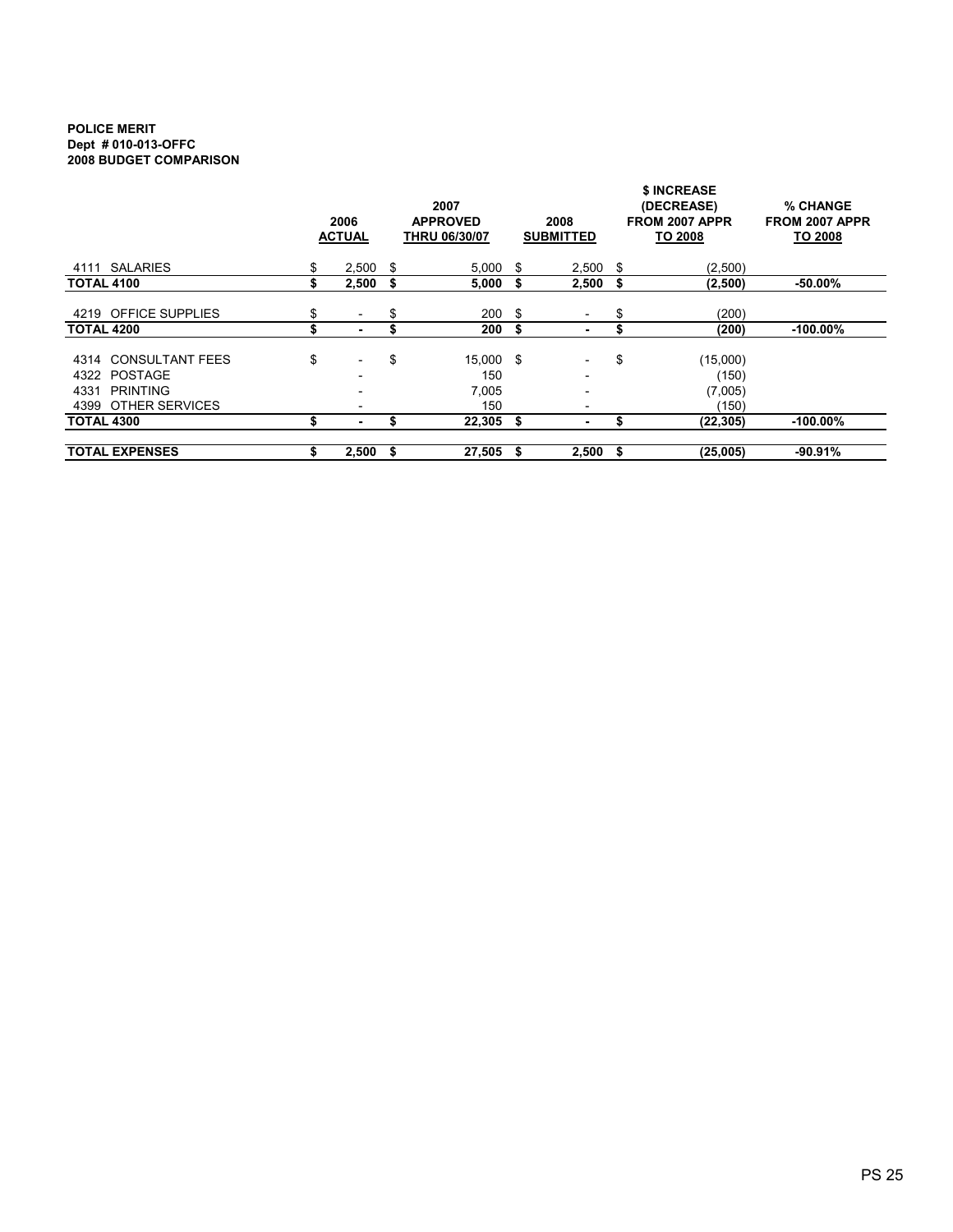#### DOMESTIC VIOLENCE Dept # 429-014-DOMV 2008 BUDGET COMPARISON

|                   | <b>AUUU DUDULI UUMI ANUUN</b> | 2006<br><b>ACTUAL</b> |      | 2007<br><b>APPROVED</b><br><b>THRU 06/30/07</b> | 2008<br><b>SUBMITTED</b> |      | \$ INCREASE<br>(DECREASE)<br>FROM 2007 APPR<br>TO 2008 | % CHANGE<br>FROM 2007 APPR<br>TO 2008 |
|-------------------|-------------------------------|-----------------------|------|-------------------------------------------------|--------------------------|------|--------------------------------------------------------|---------------------------------------|
| 4219              | <b>OFFICE SUPPLIES</b>        | 307                   | - \$ | 150 \$                                          | 150                      | - \$ | $\overline{\phantom{a}}$                               |                                       |
| <b>TOTAL 4200</b> |                               | 307                   |      | 150                                             | 150                      |      |                                                        | ۰                                     |
| 431N              | PUBLIC EDUCATION              | \$<br>$6,628$ \$      |      | $6.500$ \$                                      | $6.500$ \$               |      | $\overline{\phantom{a}}$                               |                                       |
| 4322              | <b>POSTAGE</b>                |                       |      | 150                                             | 150                      |      |                                                        |                                       |
| 4331              | <b>PRINTING</b>               | 499                   |      | 500                                             | 500                      |      |                                                        |                                       |
| <b>TOTAL 4300</b> |                               | 7,127                 | - \$ | $7,150$ \$                                      | 7,150                    | \$   |                                                        |                                       |
|                   | <b>TOTAL EXPENSES</b>         | 7,434 \$              |      | 7,300 \$                                        | 7,300                    | S    |                                                        | ٠                                     |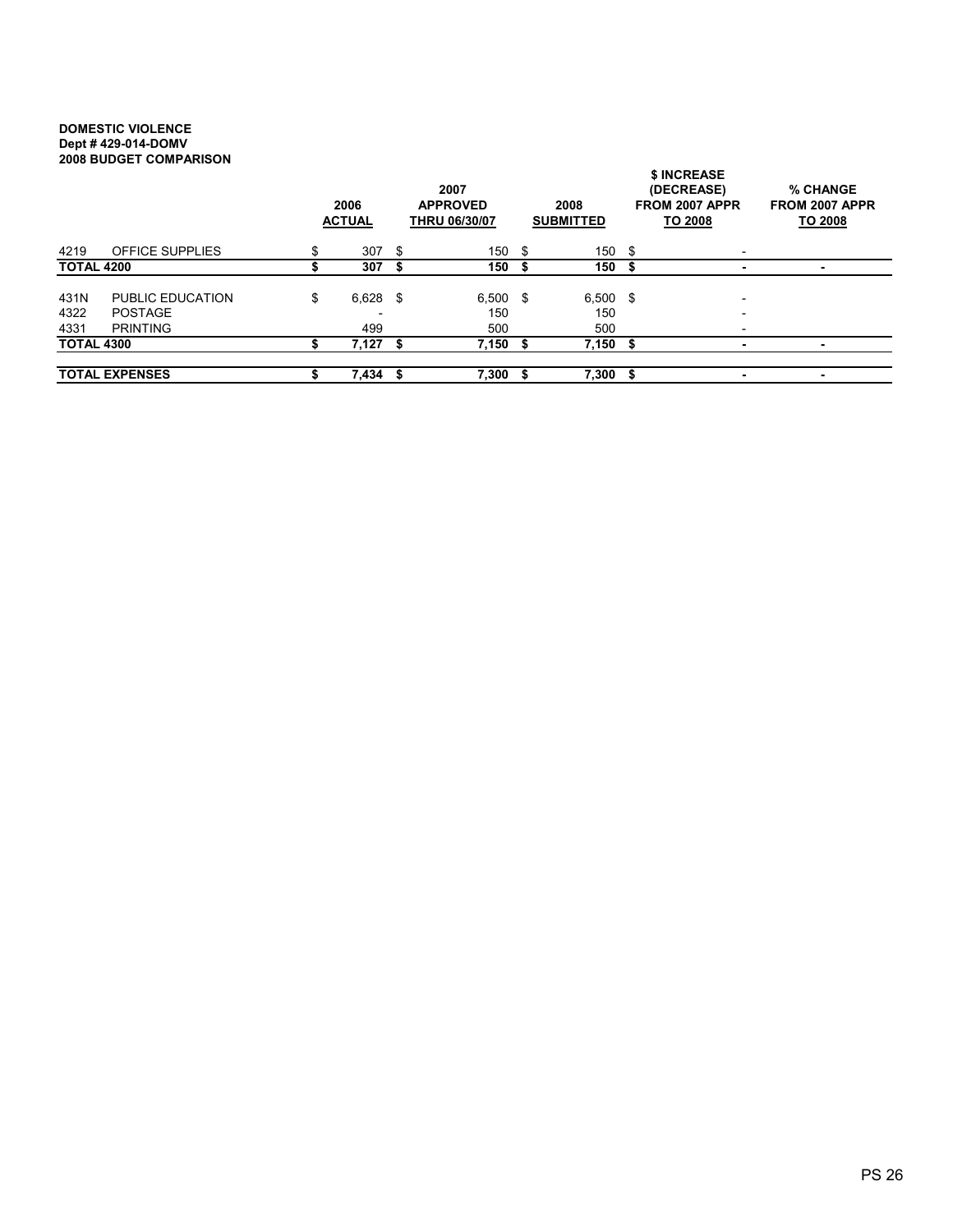|                | Police 2008-2012 Capital Improvement Program                                                                                     |                          |                                                          |                          |                                            |                        |                        |
|----------------|----------------------------------------------------------------------------------------------------------------------------------|--------------------------|----------------------------------------------------------|--------------------------|--------------------------------------------|------------------------|------------------------|
|                | <b>FUNDING SOURCE CODE:</b>                                                                                                      | <b>GRP-Grant Pending</b> |                                                          |                          | PT-Property Tax                            |                        |                        |
|                | CC-Cumulative Capital Fund                                                                                                       | LE-Lease                 |                                                          |                          | RB-Revenue Bond                            |                        |                        |
|                | <b>CDBG-Community Development Block Grant</b><br>CEDIT-Co. Economic Development Income Tax                                       |                          | InfraBd-Infrastructure Bond<br>LRS-Local Roads & Streets |                          | ST-State Source<br><b>SU-Sewer Utility</b> |                        |                        |
|                | <b>CO-County Source</b>                                                                                                          | MISC-Miscellaneous       |                                                          |                          | SWU-Stormwater Utility                     |                        |                        |
|                | FED-Federal Source                                                                                                               |                          | MVH-Motor Vehicle Highway                                |                          | TIF-Tax Increment Financing                |                        |                        |
|                | <b>GOB-General Obligation Bond</b>                                                                                               |                          | PCBF-Park Cumulative Bldg. Fund                          |                          | UF-User Fee                                |                        |                        |
|                | <b>GRA-Grant Approved</b>                                                                                                        | PS-Private Source        |                                                          |                          | <b>WU-Water Utility</b>                    |                        |                        |
| Item#          | <b>Project Title &amp; Description</b>                                                                                           | <b>Funding</b>           |                                                          |                          | <b>Expenditure</b>                         |                        |                        |
|                |                                                                                                                                  | <b>Source</b>            | 2008                                                     | 2009                     | 2010                                       | 2011                   | 2012                   |
| $\mathbf{1}$   | Purchase/Replacement of Vehicles<br>a. Marked                                                                                    | LE                       | 2.829,586<br>1,111,936                                   | 3,649,261<br>1,550,655   | 4,715,138<br>1,915,500                     | 4,306,423<br>1,810,170 | 4,313,075<br>1,689,440 |
|                | 2008(64);2009(85);2010(100);2011(90);2012(80)                                                                                    |                          |                                                          |                          |                                            |                        |                        |
|                | b. Equipment for Marked Units - includes video camera, radio,                                                                    | LE                       | 1,174,818                                                | 1,579,555                | 2,038,120                                  | 1,931,312              | 1,704,480              |
|                | computer, modem, console box, siren, etc. (5% inflation/yr)                                                                      |                          |                                                          |                          |                                            |                        |                        |
|                | 2008 - 9 additional vehicles fully equipped; 55 partial equip                                                                    |                          |                                                          |                          |                                            |                        |                        |
|                | 2009 - 85 replacement vehicles partial equipment replacement                                                                     |                          |                                                          |                          |                                            |                        |                        |
|                | 2010 - 20 additional vehicles fully equipped; 80 partial equip<br>2011 - 10 additional vehicles fully equipped; 80 partial equip |                          |                                                          |                          |                                            |                        |                        |
|                | 2012 - 80 replacement vehicles partial equipment replacement                                                                     |                          |                                                          |                          |                                            |                        |                        |
|                | c. Unmarked (full police vehicle)                                                                                                | LE                       | 173,740                                                  | 182,430                  | 268,170                                    | 201,130                | 211,180                |
|                | 2008 (10); 2009 (10); 2010 (14); 2011(10); 2012(10)                                                                              |                          |                                                          |                          |                                            |                        |                        |
|                | d. Equipment for Unmarked Units - includes lighting packages, misc.                                                              | LE                       | 104,760                                                  | 96,243                   | 125.112                                    | 106,113                | 116,732                |
|                | 2008 (24);2009 (21); 2010 (26);2011(21);2012(22)                                                                                 |                          |                                                          |                          |                                            |                        |                        |
|                | e. AWD Van Replacement                                                                                                           | LE                       | 48,600                                                   | 25,515                   | 26,791                                     | 28.130                 | 29,537                 |
|                | 2008 (2-crime scene, Radio);2009 (1); 2010 (1);2011(1);2012(1)<br>f. 4x4 SUV - Midsize and/or Full-size                          | <b>LE</b>                | 29,000                                                   | 30,450                   | 31,973                                     |                        | 35,250                 |
|                | 2008 (1);2009 (1); 2010 (1);2011(0);2012(1)                                                                                      |                          |                                                          |                          |                                            |                        |                        |
|                | g. 4x2 SUV (EST)                                                                                                                 |                          |                                                          |                          |                                            |                        |                        |
|                | 2008 (6);2009 (6); 2010 (6);2011(6);2012(6)                                                                                      | LE                       | 118,932                                                  | 124,878                  | 131,124                                    | 137,676                | 144,564                |
|                | h. 4x4 Full Size Pick Up                                                                                                         |                          |                                                          |                          |                                            |                        |                        |
|                | 2008 (1) Radio Shop                                                                                                              | LE<br>LE                 | 30,000                                                   | 59,535                   |                                            | 91,892                 | 91,892                 |
|                | i. Undercover<br>2008 (2);2009 (3); 2010 (4);2011(4);2012(4)                                                                     |                          | 37,800                                                   |                          | 83,348                                     |                        |                        |
|                | Surveillance Mini-Van with equipment                                                                                             | LE                       |                                                          |                          | 95,000                                     |                        |                        |
|                | k. Total Containment Bomb Trailer                                                                                                | LE                       |                                                          |                          |                                            |                        | 290,000                |
| $\overline{2}$ | Miscellaneous Office Equipment/Computers                                                                                         |                          | 114,125                                                  | 146,125                  | 95,725                                     | 48,825                 | 91,825                 |
|                | a. Chairs/Desks - Replacements                                                                                                   | PT                       | 15,000                                                   | 10,000                   | 10,000                                     | 10,000                 | 10,000                 |
|                | b. Work Station Cubicles                                                                                                         |                          |                                                          |                          |                                            |                        |                        |
|                | 2008 (10 V/A) 2009 (30 V/N)<br>c. Computes to include 17" Monitor, software                                                      | PT<br>CC                 | 24,000<br>28,825                                         | 78,000<br>28,825         | 28,825                                     | 28,825                 | 28,825                 |
|                | 2008 (25);2009 (25);2010(25);2011(25);2012(25)                                                                                   |                          |                                                          |                          |                                            |                        |                        |
|                | d. Computer Monitors -20" for Crime Analysis Unit                                                                                | CC                       | 1,500                                                    |                          |                                            |                        |                        |
|                | e. Replacement of Printers                                                                                                       | PT                       | 6,000                                                    | 6,000                    | 6,000                                      | 6,000                  | 6,000                  |
|                | f. HP 8550DN Color Printer                                                                                                       | PT                       | 5,000                                                    |                          | 5,000                                      |                        |                        |
|                | g. 2 Forensic Examination Laptops for ISTU                                                                                       | CC                       | 4,000                                                    | 3,300                    |                                            |                        |                        |
|                | h. 3 Forensic Examination Computers with Windows XP<br>i. Forensic Software/Hardware for New Technologies                        | cc<br>cc                 | 9,000                                                    | 10,000                   |                                            |                        |                        |
|                | j. 3 EnCase Forensic Software Licenses                                                                                           | cc                       | 4,800                                                    |                          |                                            |                        |                        |
|                | k. 3 Write Blocking Devices for Hard Drives                                                                                      | cc                       | 1,500                                                    | ÷,                       |                                            |                        | $\blacksquare$         |
|                | I. 3 Uninterruptible Power Supplies                                                                                              | cc                       | 1,500                                                    |                          |                                            |                        |                        |
|                | m. Laptop Computers for NRT & CRT (4)                                                                                            | PT                       | 8,000                                                    | 4,000                    | 4,000                                      | 4,000                  | 4,000                  |
|                | n. Trimble Recon Handheld PDA (CRT)                                                                                              | PT                       | 5,000                                                    |                          |                                            |                        | 15,000                 |
|                | 2008(2); 2012(6)                                                                                                                 |                          |                                                          |                          | 10,000                                     |                        |                        |
|                | o. Forensic Examination Computer Replacements<br>p. Computer Upgrades with PDF Capabilities (Bomb)                               | CC<br>cc                 |                                                          |                          | 31,900                                     |                        |                        |
|                | q. LCD Projectors                                                                                                                | PT                       |                                                          | 3,000                    |                                            |                        |                        |
|                | r. Panasonic Ruggedized Laptop Computers-4 (CRT)                                                                                 | cc                       |                                                          |                          |                                            |                        | 18,000                 |
|                | s. Panasonic Semi-Ruggedized Laptop Computers-4 (CRT)                                                                            | PT                       |                                                          | 3,000                    |                                            |                        | 10,000                 |
| 3              | <b>Building Needs</b>                                                                                                            |                          | 700,000                                                  | 32,000,000               |                                            |                        |                        |
|                | a. Remodel 4th Floor for additional Investigative Space                                                                          | CC                       | 100,000                                                  |                          |                                            |                        |                        |
|                | b. land acquisition for new facility<br>c. New facility (building & furnishings)                                                 | GOB<br>GOB               | 600,000                                                  | 32,000,000               |                                            |                        |                        |
| 4              | Other Equipment                                                                                                                  |                          | 2,523,490                                                | 908,952                  | 1,109,920                                  | 886,993                | 677,439                |
|                | a. Handguns - New Classes                                                                                                        |                          |                                                          |                          |                                            |                        |                        |
|                | b. Tasers 2008 (25); 2009 (27)                                                                                                   | PT                       | 20,250                                                   | 22,950                   |                                            |                        |                        |
|                | c. M-4 Upgrade Kits for M-16 Rifles (5/yr)                                                                                       | PT                       | 2,500                                                    | 2,500                    | 2,500                                      | 2,500                  |                        |
|                | d. MP-5 Sub Machinegun (3-Replacement) (EST)                                                                                     | PT                       |                                                          |                          |                                            |                        | 6,000                  |
|                | e. Digital Recording Systems for Typists/Detectives                                                                              | PT<br>LE                 | 69,000                                                   | 391,968                  |                                            |                        | 391,968                |
|                | f. Mobile Data Computers Replacements<br>2008(72); 2009(72); 2010(72); 2011(72); 2012(72)                                        |                          | 391,968                                                  |                          | 391,968                                    | 391,968                |                        |
|                | g. Level III Tactical Raid Vests (V/N) 2008; 2010(35)                                                                            | PT                       | 27,000                                                   | $\overline{\phantom{a}}$ | 70,000                                     |                        |                        |
|                | Ballistic Vests Level III - CRT 2008(2); 2012(8)                                                                                 | PT                       | 3,000                                                    | $\overline{a}$           |                                            |                        | 12,000                 |
|                | h. Replacement Batteries for POC Generators (2)                                                                                  | PT                       | 2,906                                                    |                          |                                            |                        | 3,160                  |
|                | i. Tactical Audio Repeater (NRT)                                                                                                 | PT                       |                                                          | 6,000                    |                                            |                        |                        |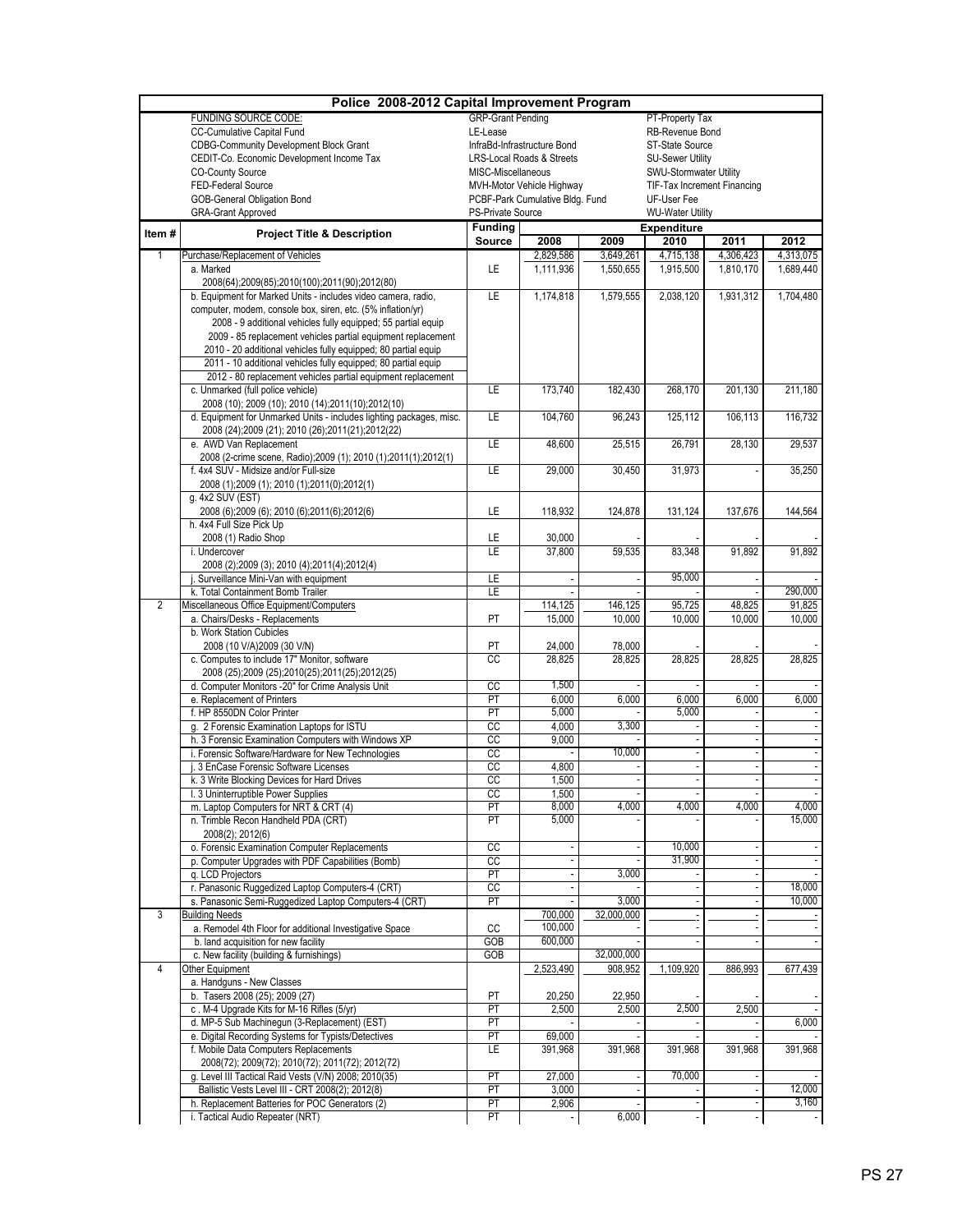|              | Police 2008-2012 Capital Improvement Program                                               |                          |                                                              |            |                                            |           |                                                      |
|--------------|--------------------------------------------------------------------------------------------|--------------------------|--------------------------------------------------------------|------------|--------------------------------------------|-----------|------------------------------------------------------|
|              | FUNDING SOURCE CODE:                                                                       | <b>GRP-Grant Pending</b> |                                                              |            | PT-Property Tax                            |           |                                                      |
|              | CC-Cumulative Capital Fund                                                                 | LE-Lease                 |                                                              |            | RB-Revenue Bond                            |           |                                                      |
|              | <b>CDBG-Community Development Block Grant</b>                                              |                          | InfraBd-Infrastructure Bond                                  |            | ST-State Source                            |           |                                                      |
|              | CEDIT-Co. Economic Development Income Tax                                                  |                          | <b>LRS-Local Roads &amp; Streets</b>                         |            | <b>SU-Sewer Utility</b>                    |           |                                                      |
|              | <b>CO-County Source</b>                                                                    | MISC-Miscellaneous       |                                                              |            | SWU-Stormwater Utility                     |           |                                                      |
|              | FED-Federal Source<br>GOB-General Obligation Bond                                          |                          | MVH-Motor Vehicle Highway<br>PCBF-Park Cumulative Bldg. Fund |            | TIF-Tax Increment Financing<br>UF-User Fee |           |                                                      |
|              | <b>GRA-Grant Approved</b>                                                                  | PS-Private Source        |                                                              |            | <b>WU-Water Utility</b>                    |           |                                                      |
|              |                                                                                            | <b>Funding</b>           |                                                              |            | <b>Expenditure</b>                         |           |                                                      |
| Item#        | <b>Project Title &amp; Description</b>                                                     | Source                   | 2008                                                         | 2009       | 2010                                       | 2011      | 2012                                                 |
|              | j. Covert Audio Transmitters (NRT)                                                         | PT                       |                                                              | 6,000      |                                            |           |                                                      |
|              | k. Golden X-Ray Units (Bomb) 2009(1); 2011(1)                                              | FED                      |                                                              | 28,000     | $\overline{\phantom{a}}$                   | 29,000    | $\overline{\phantom{a}}$                             |
|              | I. Radio Frequency Drive for Robot                                                         | PT                       |                                                              | 42,000     |                                            |           | $\overline{\phantom{a}}$                             |
|              | m. Camera Equipment - Digital Video Equipment                                              | PT                       | 25,000                                                       | 10,000     | 10.000                                     | 10,000    | $\overline{\phantom{a}}$                             |
|              | n. Pneumatic Mast Camera for CRT Vehicle                                                   | PT                       | 12,000                                                       |            |                                            |           |                                                      |
|              | o. ETGI Wireless Duplex Throw Box (CRT)                                                    | PT                       | 7,500                                                        |            |                                            | 7,500     | $\overline{\phantom{a}}$                             |
|              | p. ETGI Multiple Frequency Disrupter with Remote (CRT)                                     | PT                       | 5,700                                                        |            |                                            |           | $\overline{\phantom{a}}$                             |
|              | q. Benchtop Fuming Chamber (Lab)                                                           | PT                       | 5,000                                                        |            |                                            |           | $\sim$                                               |
|              | r. Marti Digital Cellcast Units (NRT) 2011(1)                                              | PT                       |                                                              |            |                                            | 3,300     | $\overline{\phantom{a}}$                             |
|              | s. Remote Control Wireless Robot (CRT)                                                     | PT                       |                                                              | 5,000      |                                            |           | $\overline{\phantom{a}}$                             |
|              | t. Cools Suits for Med-Eng (Bomb)<br>u. Remotec Robot (small)                              | PT<br><b>FED</b>         | 4,200                                                        |            | $\overline{\phantom{a}}$                   |           | $\overline{\phantom{a}}$                             |
|              | v. Range Block Replacements                                                                | <b>MISC</b>              | 58,000<br>5,000                                              |            |                                            |           | $\overline{\phantom{a}}$<br>÷,                       |
|              | w. Air Filtering system for Range                                                          | <b>MISC</b>              | 5,000                                                        |            |                                            |           |                                                      |
|              | x. AED Defibrillator Units 4/yr                                                            | PT                       | 5,094                                                        | 5,348      | 5,616                                      | 5,896     | 6,191                                                |
|              | y. Copier (purchased) 2008 (2-V/A; V/N)                                                    | PT                       | 23,000                                                       |            |                                            |           |                                                      |
|              | z. K9 replacements - 2008(2); 2009(2); 2012(3)                                             | PT                       | 12,000                                                       | 14,000     |                                            |           | 24,000                                               |
|              | aa. Handi-Talkie (New & Replacements)                                                      |                          |                                                              |            |                                            |           |                                                      |
|              | 2008 (37);2009 (25); 2010 (25);2011(25);2012(25)                                           | LE                       | 126,022                                                      | 85,150     | 89,408                                     | 93,878    | 98,572                                               |
|              | ab. Radar Units (12/yr)                                                                    | PT                       | 27,600                                                       | 28,980     | 30,429                                     | 31,950    | 33.548                                               |
|              | ac. Afis Latent Palm Print System Identification                                           | <b>ST</b>                | 700,000                                                      |            |                                            |           |                                                      |
|              | ad. Afis Mobile Identifier for Vehicles                                                    | <b>ST</b>                | 279,000                                                      |            |                                            |           |                                                      |
|              | ae. AVL System (Software & Hardware                                                        | <b>FED</b>               | 600,000                                                      |            |                                            |           | $\sim$                                               |
|              | af. K9 Training Collars (4)<br>ag. Finger Print & Palm Print File Cabinet                  | PT<br>PT                 | 2,000<br>1,000                                               | 2,000      |                                            |           | $\sim$<br>$\overline{\phantom{a}}$                   |
|              | ah. Fingerprint Comparator                                                                 | PT                       |                                                              |            |                                            |           | $\overline{\phantom{a}}$                             |
|              | ai. Simrad Night Vision Riflescopes with Adapter Kits (2)                                  | PT                       |                                                              |            | 9,000                                      |           | $\overline{\phantom{a}}$                             |
|              | aj. Fume Hood for Laboratory (Replacement)                                                 | PT                       | $\overline{\phantom{a}}$                                     | 20,000     |                                            |           |                                                      |
|              | ak. Acid Storage Cabinet                                                                   | PT                       |                                                              |            |                                            |           | $\overline{\phantom{a}}$                             |
|              | al. Ballistic Blanket                                                                      | PT                       | 6,000                                                        |            |                                            |           |                                                      |
|              | am. Universal Night Sites plus Rifle Mount                                                 | PT                       | 12,000                                                       | 12,000     | $\overline{\phantom{a}}$                   |           | $\overline{\phantom{a}}$                             |
|              | an. Baker Batshield Ballistic Shield                                                       | PT                       |                                                              | 2,000      | $\sim$                                     |           | $\sim$                                               |
|              | ao. Television Monitors (3) (CRT)                                                          | PT                       |                                                              |            |                                            |           | 3,000                                                |
|              | ap. Level III-A Ballistic Helmets (35)                                                     | PT                       |                                                              |            |                                            | 14,000    |                                                      |
|              | aq. Digital Audio Repeater (VN)                                                            | PT                       |                                                              |            |                                            | 6,000     | $\overline{\phantom{a}}$                             |
|              | ar. Package Beacons (2) (VN)<br>as. Forensic Audio Software Tool                           | PT<br>PT                 | 2,500                                                        |            |                                            |           | $\overline{\phantom{a}}$                             |
|              | at. 10x50 Binoculars (27) (VN)                                                             | PT                       | 6,750                                                        |            | $\overline{\phantom{a}}$                   |           | $\overline{\phantom{a}}$                             |
|              | au. Fiber Optic Video Scope (VN)                                                           | PT                       |                                                              | 3,500      |                                            |           | $\overline{\phantom{a}}$                             |
|              | av. Video Repeater (VN)                                                                    | PT                       | l,                                                           |            | 10,000                                     |           | $\overline{\phantom{a}}$                             |
|              | aw. Magnet Mount GPS Trackcing Units (3-NRT)                                               | PT                       | 15,000                                                       |            |                                            |           | 15,000                                               |
|              | ax. Night Vision Units - Generation 4 (3-NRT)                                              | PT                       | 15,000                                                       | 15,000     | 15,000                                     |           |                                                      |
|              | ay. FLIR Devices 2010(2); 2011(1)                                                          | PT                       |                                                              | 26,000     |                                            | 13,000    | $\overline{\phantom{a}}$                             |
|              | az. Video Surveillance Suites (3 NRT)                                                      | PT                       |                                                              |            | 30,000                                     |           | $\overline{\phantom{a}}$                             |
|              | ba. Direct Link Crisis Negotiation Camera System (CRT)                                     | PT                       | 23,500                                                       |            | 25,000                                     |           | $\overline{\phantom{a}}$                             |
|              | bb. Motorola Ear Piece Units (NRT)                                                         | PT                       |                                                              | 3,600      |                                            |           | $\overline{\phantom{a}}$                             |
|              | bc. Wireless Loud Speakers (2 - NRT)                                                       | PT                       |                                                              | 2,000      |                                            |           | $\overline{\phantom{a}}$                             |
|              | bd. Replacement Throw Phone<br>be. Wolverine Remotec Robot (Bomb)                          | PT<br>FED                |                                                              |            | 3,000                                      | 210,000   | $\overline{\phantom{a}}$                             |
|              | bf. Imaging System Upgrade                                                                 | PT                       |                                                              |            |                                            | 50,000    | $\overline{\phantom{a}}$<br>$\overline{\phantom{a}}$ |
|              | bg. EOD 9 Helmet                                                                           | FED                      |                                                              | 8,900      |                                            |           | $\overline{\phantom{a}}$                             |
|              | bh. Complete Communication System (Bomb)                                                   | PT                       |                                                              | 65,000     |                                            |           | $\overline{\phantom{a}}$                             |
|              | bi. Hook & Line Backpack System                                                            | PT                       |                                                              | 6,000      |                                            |           | $\overline{\phantom{a}}$                             |
|              | bj. Endoscope Search System                                                                | <b>FED</b>               |                                                              | 3,200      |                                            |           | $\Box$                                               |
|              | bk. Bullet Trap System                                                                     | PT                       | 9,000                                                        |            |                                            |           |                                                      |
|              | bl. Bomb Suit (Replacement)                                                                | PT                       |                                                              |            | 18,000                                     | 18,000    | $\overline{\phantom{a}}$                             |
|              | bm. Type 2 Bunker                                                                          | PT                       | 14,000                                                       |            |                                            |           |                                                      |
|              | bn. AFIS Upgrade                                                                           | PT                       |                                                              |            | 400,000                                    |           |                                                      |
|              | bo. GPS Crime Scene Sketching Kit                                                          | PT                       |                                                              | 25,000     |                                            |           | $\overline{\phantom{a}}$                             |
|              | bp. Mobile Shelving Units for Property Room Storage                                        | PT                       |                                                              | 66,856     |                                            |           | 30,000                                               |
|              | bq. Motorola Encrypted Radios (6-NRT)<br>br. Mast Antennae w/pan Tilt Camera for TOC (EST) | PT<br>PT                 |                                                              |            |                                            |           | 40,000                                               |
|              | bs. "B" WMD Fiber Suits OSHA Level (60) (EST)                                              | PT                       |                                                              |            | $\sim$                                     |           | 12,000                                               |
|              | bt. Fiber Optic Camera System (EST)                                                        | PT                       |                                                              |            |                                            |           | 2,000                                                |
| <b>TOTAL</b> |                                                                                            |                          | 6,167,201                                                    | 36,704,338 | 5,920,783                                  | 5,242,241 | 5,082,339                                            |

The Fort Wayne Police Department continues to be committed to the philosophy of partnering with the community to reduce crime and improve the quality of life in our neighborhoods.

Vehicles continue to be the largest acquisition request of the Fort Wayne Police Department. In Year 2008 we will need additional vehicles for the 10 officers eligible for take home vehicles. All other vehicles being requested are for replacement and have exceeded the indicators for replacement.

Computer crimes have become one of the fastest growing crimes. In order to investigate these crimes it will require additional specialty computers and software.

The department's need for miscellaneous equipment continues each year with requests for additional and/or replacement equipment. All requests are for items that will The departments need for inscenarieous equipment communes each year with requests for additional and/or replacement equipment. An requests are for items that will  $PS\ 28$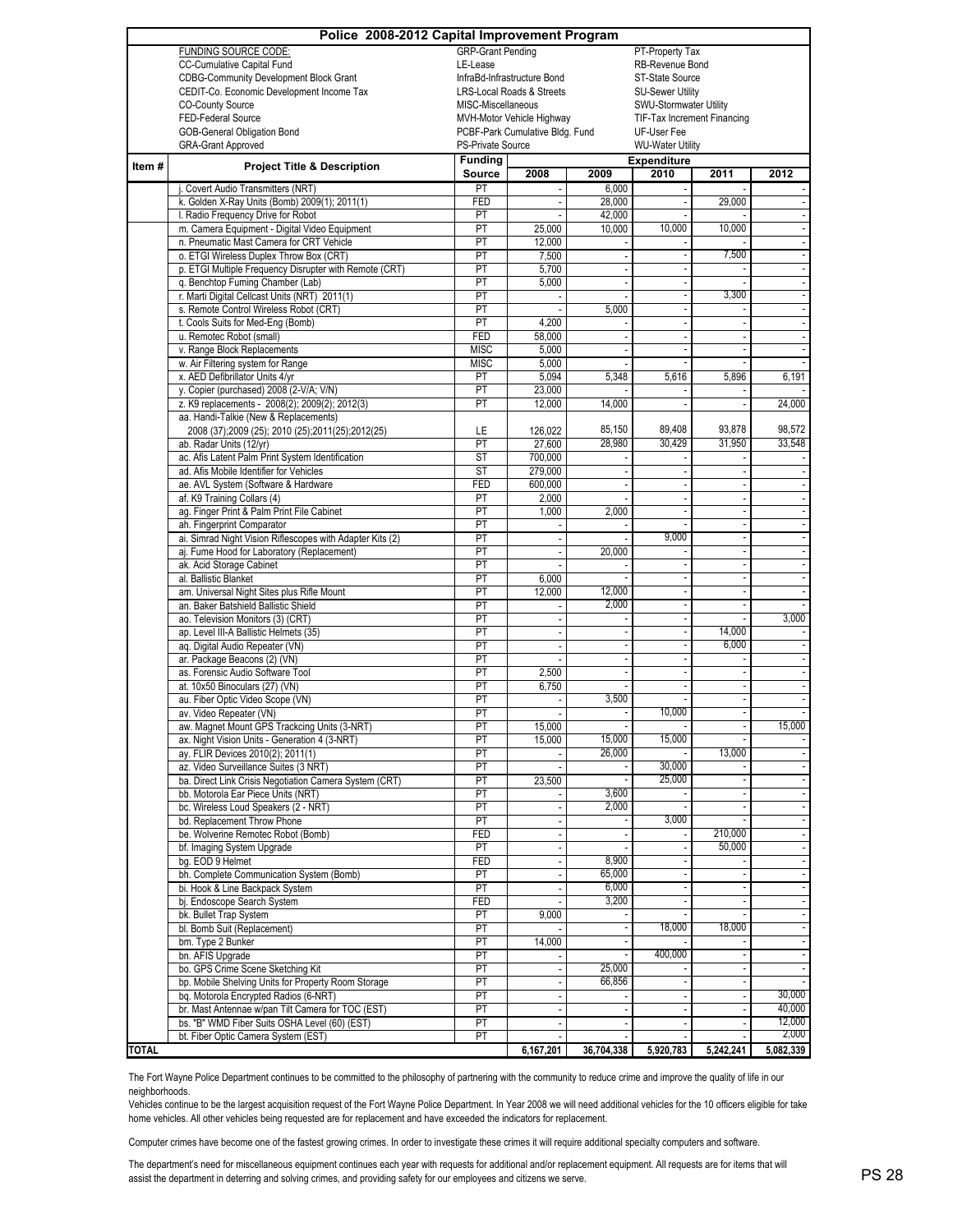# **STAFFING LEVELS POLICE DEPARTMENT BUDGETED**

| <b>CLASSIFICATION</b>            |  | <b>EXEMPT</b><br>GRID/ |                |                |                 |                 |                         |                                        |                         |                 |                |                |                    |                 |                                     |  |
|----------------------------------|--|------------------------|----------------|----------------|-----------------|-----------------|-------------------------|----------------------------------------|-------------------------|-----------------|----------------|----------------|--------------------|-----------------|-------------------------------------|--|
| <b>TITLE</b>                     |  | <b>UNION</b>           | 2000           | 2001           | 2002            |                 | 2003   2004             |                                        | 2005   2006             | 2007            | 2008           | 2009           | 2010               | 2011            | 2012                                |  |
|                                  |  |                        |                |                |                 |                 |                         |                                        |                         |                 |                |                |                    |                 |                                     |  |
| Chief                            |  |                        | 1              | 11             | 1               | 1               | 1                       | 1                                      | 1                       | 1               | 1              | 1              | 1                  |                 |                                     |  |
| <b>Assistant Chief</b>           |  | Η                      | $\mathbf 0$    | $\mathbf{1}$   | 1               | $\mathbf{1}$    | $\mathbf{1}$            | $\mathbf{1}$                           | 1                       | 1               | $\overline{1}$ | $\overline{1}$ | $\overline{1}$     | $\overline{1}$  | $\overline{1}$                      |  |
| Deputy Chief                     |  | G                      | 6              | 6              | 5               | 5 <sup>5</sup>  | 5                       | 5                                      | 5                       | 5               | 6              | 6              | 6                  | 6               | $6\overline{6}$                     |  |
| Captain                          |  | F                      | 8              | 9              | 9               | 9               | 9                       | 10 <sup>1</sup>                        | 13                      | 13              | 12             | 12             | 12                 | 12              | 12                                  |  |
| Lieutenant                       |  | 12/FOP                 | 11             | 11             | 10              | $\overline{10}$ | 10                      | $\overline{10}$                        | 9                       | $\overline{10}$ | 12             | 12             | 12                 | 12              | 12                                  |  |
| Sergeant                         |  | 11/FOP                 | 55             | 52             | 57              | $\overline{57}$ | 57                      | 59                                     | 60                      | 60              | 60             | 60             | 60                 | 60              | 60                                  |  |
| Patrol Officer                   |  | 10/PBA                 | 290            | 306            | 337             | 337             | 337                     | 354                                    | 351                     | 370             | 368            | 368            | 368                | 368             | 368                                 |  |
| <b>Total Sworn Personnel</b>     |  |                        | 371            | 386            | 420             | 420             | 420                     | 440                                    | 440                     | 460             | 460            | 460            | 460                | 460             | 460                                 |  |
|                                  |  |                        |                |                |                 |                 |                         |                                        |                         |                 |                |                |                    |                 |                                     |  |
| <b>Non-Sworn Personnel</b>       |  |                        | PT 1           | PT 1           |                 | PT 1            |                         | PT 1                                   |                         |                 |                |                |                    |                 |                                     |  |
| Director Citizen Contact         |  |                        |                |                | PT <sub>1</sub> |                 | PT <sub>1</sub>         |                                        | PT <sub>1</sub>         | $\overline{0}$  | $\overline{0}$ | 0              | $\mathbf{0}$       | $\overline{0}$  | $\overline{0}$                      |  |
| Director Victim Assistance       |  | H                      | $\mathbf{1}$   | $\mathbf{1}$   | 1               | 1               | 1                       | 1                                      |                         | 1               | $\vert$        | $\vert$        | $\overline{1}$     | $\overline{1}$  | $\overline{1}$                      |  |
| Senior Victim Advocate           |  | E                      | $\mathbf{1}$   | 1              | $\mathbf 1$     | 1               | $\mathbf{1}$            | $\mathbf{1}$                           | 1                       | $\mathbf{1}$    | $\overline{1}$ | $\overline{1}$ | $\overline{1}$     | $\overline{1}$  | $\overline{1}$                      |  |
| Victim Advocate                  |  | E                      | 3              | $\overline{4}$ | 4               | 4               | $\overline{\mathbf{r}}$ | $\overline{\mathbf{r}}$                | 4                       | $\overline{4}$  | $\overline{5}$ | $\overline{5}$ | 5                  | 5               | 5                                   |  |
| <b>Fiscal Manager</b>            |  | G                      | $\mathbf{1}$   | 1              | 1               | 1               | $\mathbf{1}$            | $\mathbf{1}$                           | 1                       | $\overline{0}$  | $\overline{0}$ | $\overline{0}$ | $\overline{0}$     | $\overline{0}$  | $\overline{0}$                      |  |
| Director of Finance & Facilities |  | $\overline{H}$         | $\mathbf 0$    | $\overline{0}$ | 0               | $\overline{0}$  | $\overline{0}$          | $\overline{0}$                         | $\mathbf 0$             | 1               | $\overline{1}$ | $\overline{1}$ | $\overline{1}$     | 1               | $\overline{1}$                      |  |
| Records Technician               |  | F                      | 0              | $\overline{0}$ | $\Omega$        | $\overline{0}$  | 0                       | $\overline{0}$                         | $\mathbf 0$             | $\overline{0}$  | $\overline{0}$ | $\overline{0}$ | $\overline{0}$     | $\overline{0}$  | $\overline{0}$                      |  |
| Sr. Crime Analyst                |  | D                      | $\mathbf{1}$   | $\mathbf{1}$   | $\mathbf{1}$    | 1               | $\mathbf{1}$            | $\mathbf{1}$                           | 1                       | $\mathbf{1}$    | $\overline{1}$ | $\vert$        | $\overline{1}$     | $\overline{1}$  | $\overline{1}$                      |  |
| Crime Analyst                    |  | D                      | $\mathbf{1}$   | 1              | $\mathbf{1}$    | $\mathbf{1}$    | $\mathbf{1}$            | 1                                      | 1                       | $\mathbf{1}$    | $\vert$        | $\vert$        | $\overline{1}$     | $\overline{1}$  | $\overline{1}$                      |  |
| <b>Crime Analyst</b>             |  | D                      | $\mathbf 0$    | $\overline{0}$ | 0               |                 | 0PT                     | 1 <sub>PT</sub>                        | 1 <b>IP</b><br>1        | <b>PT</b>       | $1$  P         | $1$ $PT$       | $1$ P              | $1$ $PT$        | $1$ $PI$<br>$\overline{\mathbf{1}}$ |  |
| Computer Input                   |  | 8/IAM                  | $\mathbf 0$    | $\overline{0}$ | $\mathbf 0$     | $\overline{0}$  | $\overline{0}$          | $\overline{0}$                         | 0                       | 0               | $\overline{0}$ | 0              | $\overline{0}$     | $\overline{0}$  | $\overline{0}$                      |  |
| Secretary 8                      |  | 8/IAM                  | 1              | 1              | 1               | $\vert$         | $\mathbf{1}$            | $\mathbf{1}$                           | 1                       | 1               | $\vert$ 1      | $\vert$        | $\overline{1}$     | $\overline{1}$  | $\overline{1}$                      |  |
| Conf. Steno Typist               |  | 8/IAM                  | 6              | 6              | 6               | $5\overline{)}$ | 5                       | $5\overline{)}$                        | 5                       | $5\overline{)}$ | $\overline{5}$ | 5 <sup>1</sup> | $\overline{5}$     | $\overline{5}$  | $\overline{5}$                      |  |
| <b>Executive Secretary 9</b>     |  | Α                      | $\mathbf{1}$   | $\mathbf{1}$   | $\mathbf{1}$    | $\mathbf{1}$    | $\mathbf{1}$            | 1                                      | 1                       | $\mathbf{1}$    | $\overline{0}$ | 0              | $\overline{0}$     | $\overline{0}$  | $\overline{0}$                      |  |
| <b>Executive Secretary 8</b>     |  | Ā                      | $\overline{4}$ | $\overline{4}$ | 4               | 3               | 3                       | 2                                      | $\overline{2}$          | $\overline{2}$  | $\overline{0}$ | $\overline{0}$ | $\overline{0}$     | $\overline{0}$  | $\overline{0}$                      |  |
| <b>Administrative Assistant</b>  |  | Α                      | $\mathbf 0$    | $\overline{0}$ | 0               | $\overline{0}$  | $\overline{0}$          | $\overline{0}$                         | 1                       | $\mathbf{1}$    | $\overline{4}$ | $\overline{4}$ | 4                  | 4               | 4                                   |  |
| Teleservice Clerk                |  | 7/IAM                  | $\mathbf 0$    | $\Omega$       | $\mathbf 0$     | $\overline{0}$  | $\overline{0}$          | $\overline{0}$                         | $\Omega$                | $\overline{0}$  | $\overline{0}$ | 0              | $\overline{0}$     | $\overline{0}$  | $\overline{0}$                      |  |
| Secretary DB                     |  | 5/IAM                  | $\mathbf{1}$   | $\mathbf{1}$   | $\mathbf 0$     | $\overline{0}$  | $\overline{0}$          | $\overline{0}$                         | 0                       | $\overline{0}$  | $\overline{0}$ | $\overline{0}$ | $\overline{0}$     | $\overline{0}$  | $\overline{0}$                      |  |
| Maintenance                      |  | 6/IAM                  | $\overline{c}$ | $\overline{c}$ | $\overline{2}$  | $\overline{2}$  | 2                       | $\mathbf{2}$                           | $\overline{2}$          | $\mathbf{2}$    | $\vert$        | 1              | $\overline{1}$     | $\overline{1}$  | $\overline{1}$                      |  |
| Payroll/Accounts                 |  | B                      | $\overline{0}$ | $\overline{0}$ | $\mathbf 0$     | $\Omega$        | $\mathbf{0}$            | $\overline{0}$                         | $\Omega$                | $\overline{0}$  | $\overline{0}$ | $\overline{0}$ | $\overline{0}$     | $\overline{0}$  | $\overline{0}$                      |  |
| Drug Ordinance Coordinator       |  | B                      | $\mathbf{1}$   | $\mathbf{1}$   | $\mathbf{1}$    | 1               | 1                       | 1                                      | 1                       | $\mathbf{1}$    | $\vert$        | $\vert$        | 1                  | $\overline{1}$  | 1                                   |  |
| Records Bureau Manager           |  |                        | $\mathbf 0$    | $\overline{0}$ | $\mathbf 0$     | $\Omega$        | $\overline{0}$          | $\overline{0}$                         | 0                       | $\overline{0}$  | $\overline{0}$ | 0              | $\overline{0}$     | $\overline{0}$  | $\overline{0}$                      |  |
| Records Bureau Supervisor        |  | $\overline{H}$         | $\mathbf 0$    | $\Omega$       | $\mathbf 0$     | $\Omega$        | 0                       | $\Omega$                               | 0                       | $\Omega$        | $\overline{0}$ | $\overline{0}$ | $\overline{0}$     | $\overline{0}$  | $\overline{0}$                      |  |
| Property/Inv Specialist          |  | 6/IAM                  |                | $1$ $PT$       | $1$ PT          | $1$ PT          | 1 IPT<br>$\mathbf{1}$   | $\overline{\text{PT}}$<br>$\mathbf{1}$ | <b>IPT</b>              | $1$ $PT$        | $1$  P         | $1$ $PT$       | $1$ P<br>$\vert$ 1 | PI<br>$\vert$ 1 | IPT<br>1                            |  |
| <b>Supervisor Property Room</b>  |  | F                      | 1              | $\mathbf{1}$   |                 | 1               | 1                       | 1                                      |                         | $\mathbf{1}$    | $\overline{1}$ | 1              | 1                  | 1               | 1                                   |  |
| Civ. Prop/Evidence Specialist    |  | B                      | $\mathbf{1}$   | 1              | 1               | $\mathbf{1}$    | 1                       | $\mathbf{1}$                           | 1                       | $\overline{2}$  | $\overline{2}$ | $\overline{2}$ | $\overline{2}$     | $\overline{2}$  | $\overline{2}$                      |  |
| Detective Bureau Desk Pers       |  | D                      | $\mathbf{1}$   | $\mathbf{1}$   | $\overline{2}$  | $\overline{c}$  | $\overline{c}$          | $\overline{2}$                         | $\overline{c}$          | $\mathbf{2}$    | $\overline{2}$ | $\overline{2}$ | $\overline{2}$     | $\overline{2}$  | $\overline{2}$                      |  |
| <b>Crime Stoppers</b>            |  | B                      | $\mathbf{1}$   | 1              | $\mathbf{1}$    | 1               | $\mathbf{1}$            | $\mathbf{1}$                           | 1                       | $\mathbf{1}$    | $\vert$        | $\vert$        | 1                  | $\overline{1}$  | $\overline{1}$                      |  |
| Director of PAL                  |  | B                      | $\mathbf{1}$   | 1              | 1               | 1               | $\mathbf{1}$            | 1                                      | 0                       | $\overline{0}$  | $\overline{0}$ | 0              | $\overline{0}$     | $\overline{0}$  | $\overline{0}$                      |  |
| Police Athletic League Coord     |  | B                      | $\mathbf 0$    | $\overline{0}$ | 0               | $\overline{0}$  | 0                       | $\overline{0}$                         | 1                       | $\mathbf{1}$    | $\vert$        | 1              | 1                  | $\overline{1}$  | $\overline{1}$                      |  |
| Sec V/Receptionist               |  | 5/IAM                  |                |                |                 |                 |                         |                                        |                         |                 | $\vert$        | 1              |                    | 1               |                                     |  |
| Crime Lab Technician             |  | D                      | 1              | 1              | $\overline{c}$  | $\mathbf{2}$    | $\overline{\mathbf{c}}$ | $\mathbf{2}$                           | $\overline{\mathbf{c}}$ | $\mathbf{2}$    | $\overline{0}$ | 0              | $\overline{0}$     | $\overline{0}$  | $\overline{0}$                      |  |
| <b>Forensic Scientist</b>        |  | Е                      | 0              | $\overline{0}$ | 0               | $\overline{0}$  | $\overline{0}$          | $\overline{0}$                         | 0                       | $\overline{0}$  | $\overline{2}$ | $\overline{2}$ | $\overline{2}$     | $\overline{2}$  | $\overline{2}$                      |  |
| CSO Desk (Fulltime)              |  | 7/IAM                  | $\mathbf 0$    | $\overline{0}$ | 0               | $\overline{0}$  | $\overline{0}$          | $\overline{0}$                         | 0                       | $\overline{0}$  | $\overline{0}$ | 0              | $\overline{0}$     | $\overline{0}$  | $\overline{0}$                      |  |
| Research & Grants Manager        |  | G                      | $\mathbf{1}$   | 1              | $\mathbf{1}$    | 1               | $\mathbf{1}$            | 1                                      | $\mathbf{1}$            | 1               | $\vert$ 1      | $\vert$ 1      | $\mathbf{1}$       | $\overline{1}$  | $\overline{1}$                      |  |
| Spillman Manager                 |  |                        | 0              | $\overline{0}$ | 1               | $\overline{0}$  | $\mathbf{0}$            | $\overline{0}$                         | 0                       | $\overline{0}$  | $\overline{0}$ | 0              | $\overline{0}$     | $\overline{0}$  | $\overline{0}$                      |  |
| Crime Laboratory Manager         |  | G                      | $\mathbf 0$    | $\overline{0}$ | 1               | 1               | 1                       | 1                                      | 1                       | 1               | $\vert$ 1      | $\vert$ 1      | 1                  | $\overline{1}$  | $\mathbf{1}$                        |  |
| <b>Financial Assistant</b>       |  |                        | 0              | $\overline{0}$ | 1               |                 |                         | 1                                      | 0                       | οI              | $\overline{0}$ | 0              | $\overline{0}$     | $\overline{0}$  | $\overline{0}$                      |  |
|                                  |  | Α                      |                |                |                 | 1               | 1                       |                                        |                         |                 |                |                |                    |                 |                                     |  |
| <b>Total Non-Sworn Personnel</b> |  |                        | 33             | 33             | 37              | 34              | 34                      | 33                                     | 33                      | 34              | 34             | 34             | 34                 | 34              | 34                                  |  |
|                                  |  |                        |                |                |                 |                 |                         |                                        |                         |                 |                |                |                    |                 |                                     |  |
| <b>TOTAL POLICE PERSONNEL</b>    |  |                        | 404            | 419            | 457             | 454             | 454                     | 473                                    | 473                     | 494             | 494            | 494            | 494                | 494             | 494                                 |  |
|                                  |  |                        |                |                |                 |                 |                         |                                        |                         |                 |                |                |                    |                 |                                     |  |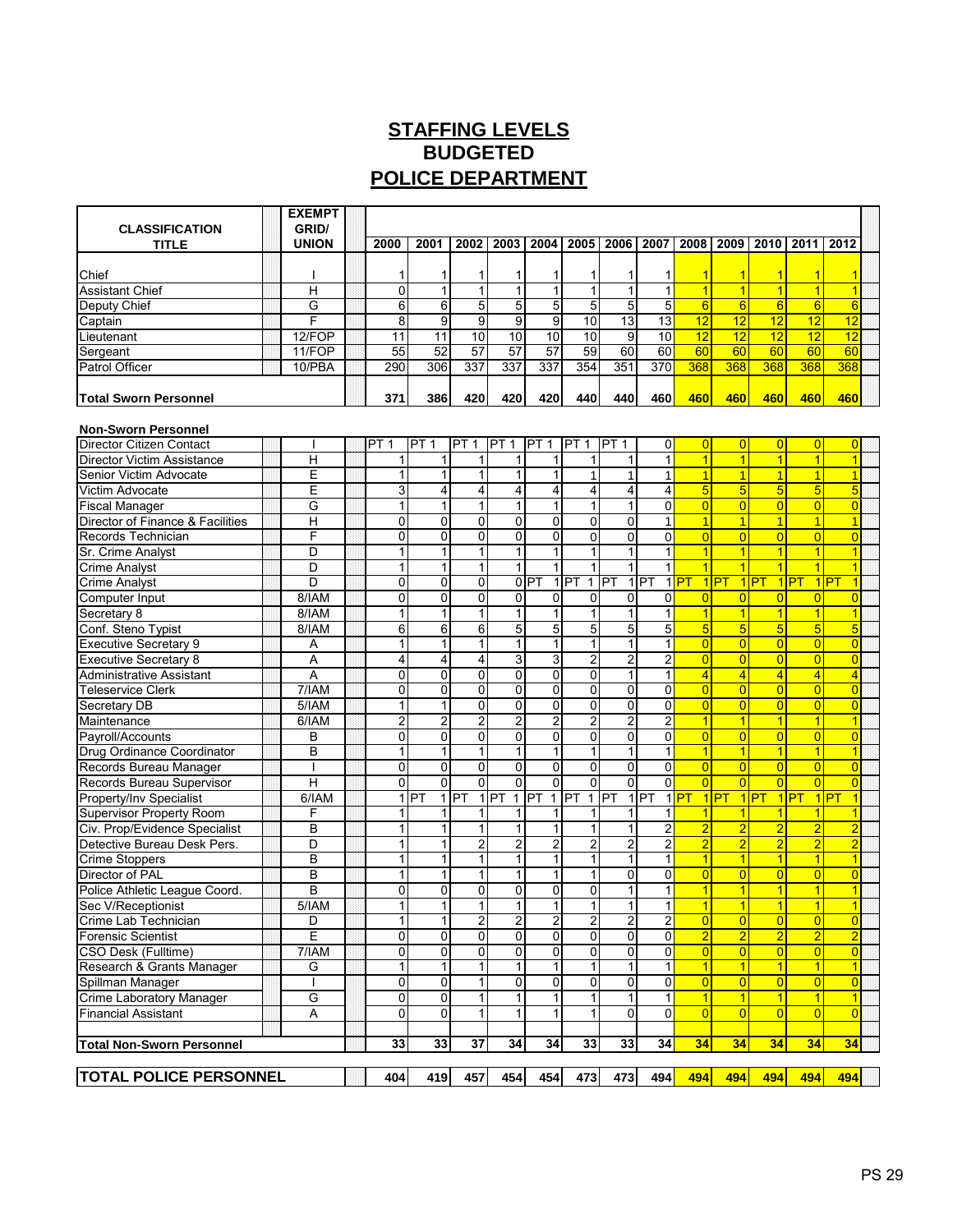### DEPARTMENT OF WEIGHTS AND MEASURES

The Department of Weights & Measures mission is that of ensuring equity in the marketplace for both merchants and consumers. The department is responsible for the testing and inspection of all commercial weighing and measuring devices, enforcing the City Ordinance regarding taxicab operations, enforcing the City Weights and Measures Ordinance, and enforcing State Codes governing Weights and Measures.

The principal duty of our Department is to test, certify, and seal correct devices, or order correction of and/or condemn or confiscate faulty devices or commodities offered for sale by weight or count. Our department is also involved in the licensing of taxi drivers, and assuring compliance with vehicle regulations for taxicab permits.

Our department has experienced increased productivity in the number of inspections performed. In the 2005- 2006 reporting year, we conducted 9,614 inspections. In the 2006-2007 reporting year, 20,469 inspections were performed. Specialized equipment, the addition of a third full- time employee in 2007, and efficient use of resources have all contributed in the accomplishment of our mission. Package auditing contributed to more than 60% of the inspections for the 2006-2007 reporting year (up from 20% in 2005-2006.) The numbers for this type of inspection activity have increased dramatically and are directly attributable to the addition of our third employee.

#### 2008 Goals

l

l

1. The primary goal for Weights & Measures is to continue our efforts of ensuring equity in the marketplace. The importance of ensuring the accuracy of weighing and measuring devices can best be illustrated by example:

• A Deli scale that weighs 1 oz. over or under weight (with an assumed average of 100 purchases per day @ \$2.00 per pound) will result in a \$4,500+ annual loss for the business or their customers. A single gasoline pump that delivers 5 cubic inches (about 5 tablespoons) per gallon over or under volume (with assumed average sales) can result in a \$5,000+ annual loss for the business or their customers.

2. With the addition of new testing equipment (to be acquired in 2007), it is our goal to test all high flow diesel fuel meters and fuel oil delivery truck meters on an annual basis. In previous years, these inspections were "hit and miss" at best, as we were held to one week of potential testing via scheduled access to State apparatus.

3. There are eighteen different training modules approved by the National Institute of Standards and Technology regarding enforcement rules and for conducting various weights and measures device inspections. Correct, consistent, and fair enforcement of weights and measures laws require both initial and continuing education of inspectors, and it is our goal to complete one new module per year for each inspector.

### Services Provided

- Inspect all commercial weighing and measuring devices within the City, such as vehicle and computing scales, gasoline pumps, taximeters, standard containers, commercial and prescription weights, and liquid and linear measures.
- Inspect packaged goods sold within the City by weight, measure, or count, or marked for weight, measure, or count.
- Act as an agent for the Board of Public Safety, processing and issuing taxi driver licenses and vehicle permits.
- Inspect taxicabs for compliance with Taxi Ordinance and Board of Safety Rules and Regulations.
- Enforce state codes and city ordinances that apply to Weights and Measures.
- Order correction of, or condemn, or confiscate faulty devices or commodities that are sold by weight and count.
- Prepare monthly and annual reports for the Fire Chief, Board of Public Safety, and the State Weights and Measures Division.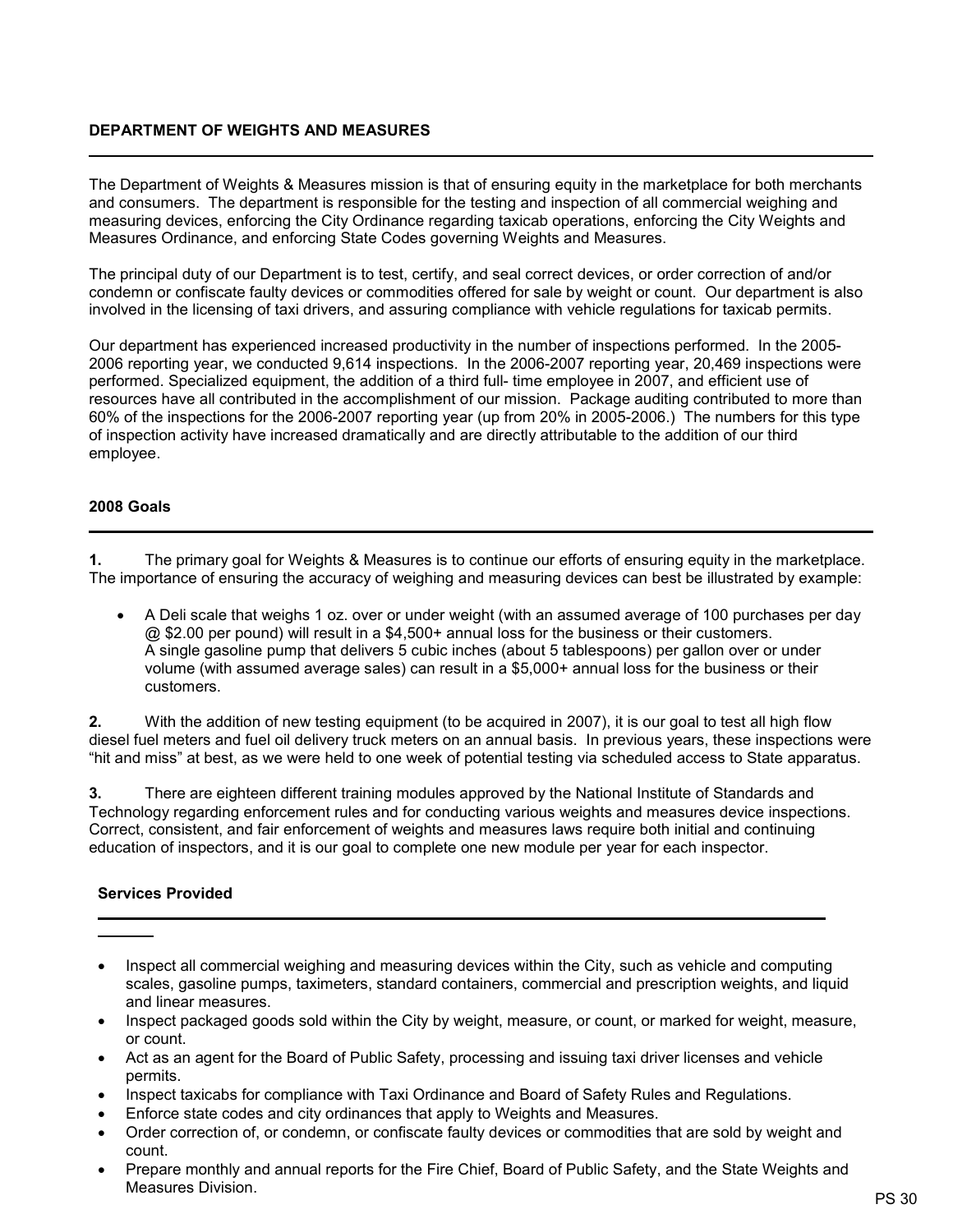## City of Fort Wayne 2006-2007 State Reporting Statistics

| <b>INSPECTION ACTIVITIES</b>  | <b>CORRECT</b>  | <b>REJECTED</b> | <b>CONFISCATED</b> | <b>TOTAL</b>    |
|-------------------------------|-----------------|-----------------|--------------------|-----------------|
| <b>SCALES:</b>                |                 |                 |                    |                 |
| Vehicle- County               | 51              | 0               | 0                  | 51              |
| $Vehicle - State$             | $\mathbf 0$     | 0               | $\mathbf 0$        | $\overline{0}$  |
| Livestock                     | $\mathbf 0$     | 0               | $\mathbf 0$        | $\mathbf 0$     |
| Portable & Dormant            | 313             | 4               | 0                  | 317             |
| Hopper                        | $\mathbf 0$     | 0               | $\mathbf 0$        | $\mathbf 0$     |
| Computing                     | 802             | 33              | $\mathbf 0$        | 835             |
| Suspension                    | $\mathbf 0$     | 0               | $\mathbf{0}$       | $\Omega$        |
| Prescription                  | $\overline{71}$ | 1               | $\mathbf 0$        | $\overline{72}$ |
| <b>Gram Scales</b>            | $\overline{2}$  | 0               | $\mathbf 0$        | $\overline{2}$  |
| Miscellaneous                 | 1               | 0               | $\mathbf 0$        | 1               |
| <b>MEASURING DEVICES:</b>     |                 |                 |                    |                 |
| <b>High Flow Diesel Meter</b> | 13              | $\overline{2}$  | $\mathbf 0$        | 15              |
| <b>Mass Flow Meters</b>       | $\overline{0}$  | $\overline{0}$  | $\overline{0}$     | $\overline{0}$  |
| <b>Vehicle Truck Meters</b>   | $\mathbf 0$     | 0               | $\mathbf 0$        | $\mathbf 0$     |
| Gasoline, Kerosene Diesel     | 4391            | 55              | $\mathbf 0$        | 4,446           |
| Meter                         |                 |                 |                    |                 |
| <b>Timing Devices</b>         | 393             | 0               | $\mathbf 0$        | 393             |
| <b>Taxi Meters</b>            | 55              | 1               | $\mathbf 0$        | 56              |
| LP Gas Meters                 | $\mathbf 0$     | 0               | $\mathbf{0}$       | 0               |
| <b>CALIBRATIONS AND TEST:</b> |                 |                 |                    |                 |
| <b>Test Weights</b>           | 17              | 0               | 0                  | 17              |
| <b>Commercial Weights</b>     | 8               | 0               | 0                  | $\overline{8}$  |
| <b>Prescription Weights</b>   | 542             | 1               | $\mathbf 0$        | 543             |
| Liquid Measures               | $\mathbf 0$     | 0               | 0                  | $\mathbf 0$     |
| <b>Linear Measures</b>        | 19              | $\mathbf 0$     | $\mathbf 0$        | 19              |
| <b>Standard Containers</b>    | $\overline{0}$  | 0               | $\mathbf{0}$       | $\mathbf 0$     |
| Miscellaneous                 | $\mathbf 0$     | 0               | $\mathbf{0}$       | $\mathbf 0$     |
| <b>OTHER ACTIVITIES:</b>      |                 |                 |                    |                 |
| Packages Checked              | 12,523          | 904             | $\mathbf 0$        | 13,427          |
| Octane samples                | 0               | 0               | $\mathbf 0$        | $\mathbf 0$     |
| Misc. Determinations          | 260             | $\overline{7}$  | $\mathbf{0}$       | 267             |
| <b>GRAND TOTAL:</b>           | 19,461          | 1,008           | $\mathbf 0$        | 20,469          |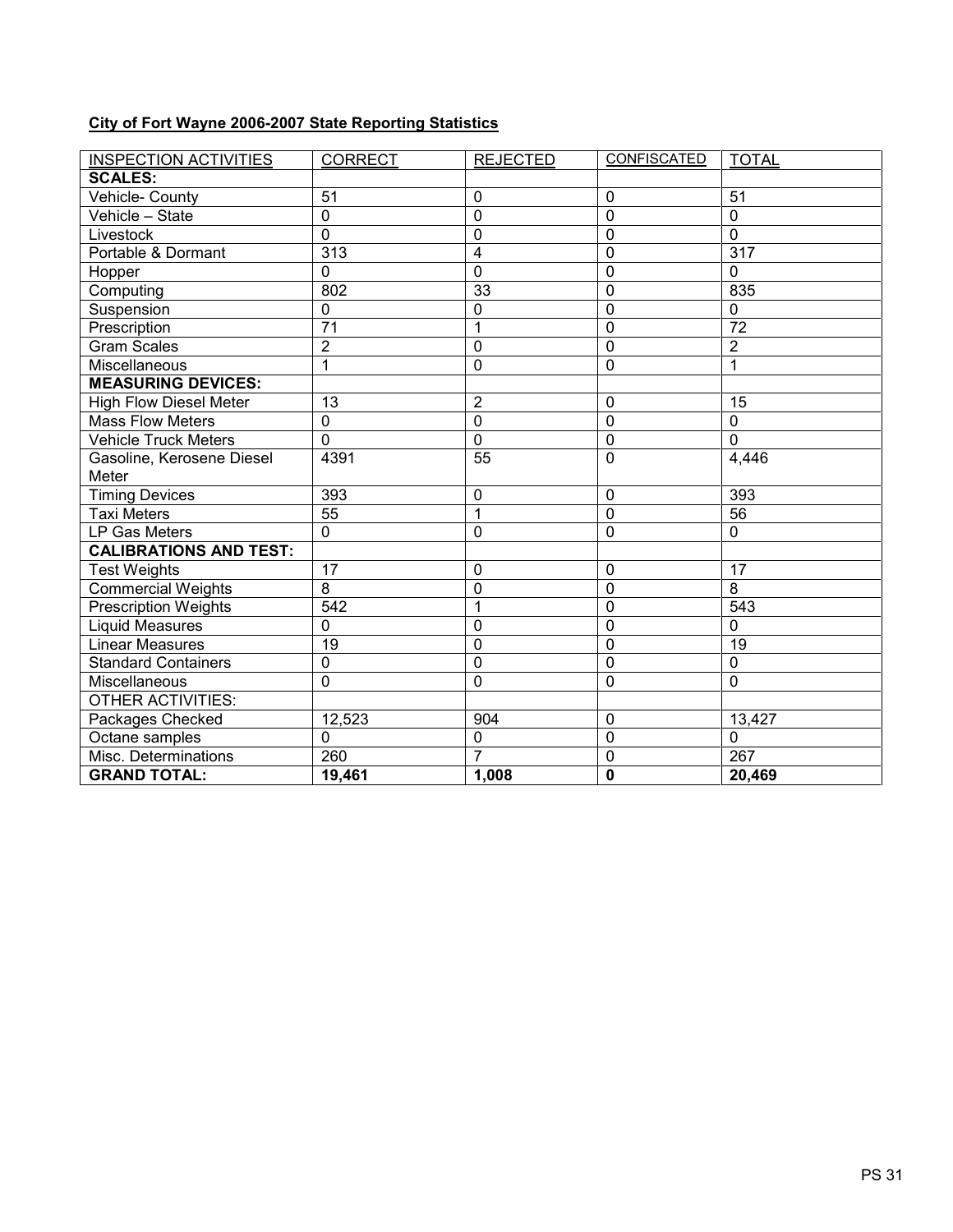# WEIGHTS & MEASURES Dept # 010-007-OFFC

| <b>2008 BUDGET COMPARISON</b>              |                       |            |          |                                 |          |                  |          | <b>\$ INCREASE</b>       |                |
|--------------------------------------------|-----------------------|------------|----------|---------------------------------|----------|------------------|----------|--------------------------|----------------|
|                                            |                       |            |          | 2007                            |          |                  |          | (DECREASE)               | % CHANGE       |
|                                            | 2006<br><b>ACTUAL</b> |            |          | <b>APPROVED</b>                 |          | 2008             |          | FROM 2007 APPR           | FROM 2007 APPR |
|                                            |                       |            |          | <b>THRU 06/30/07</b>            |          | <b>SUBMITTED</b> |          | TO 2008                  | TO 2008        |
| 4111 WAGES-REG                             | \$                    | 79,097     | \$       | 115,060                         | \$       | 119,822 \$       |          | 4,762                    |                |
| 4115 PARTTIME                              |                       | 5,439      |          |                                 |          |                  |          | $\overline{a}$           |                |
| <b>TOTAL WAGES</b>                         | \$                    | 84,536     | \$       | 115,060                         | \$       | 119,822          | \$       | 4,762                    | 4.14%          |
| 4131 PERF                                  |                       | 4,354      |          | 7,191                           |          | 8,388            |          | 1,196                    |                |
| 4132 FICA                                  |                       | 6,255      |          | 8,802                           |          | 9,166            |          | 364                      |                |
| 4134 GROUP HEALTH INSUR                    |                       | 15,697     |          | 25,500                          |          | 27,000           |          | 1,500                    |                |
| 4136 UNEMPLOYMENT                          |                       | 36         |          | 115                             |          | 120              |          | 5                        |                |
| 4137 WORKERS COMP                          |                       | 1,488      |          | 1,728                           |          | 2,059            |          | 331                      |                |
| 413A PERF/FRINGE                           |                       | 2,375      |          | 3,452                           |          | 3,595            |          | 143                      |                |
| 413R RETIREE HEALTH INSR                   |                       | 7,848      |          | 8,500                           |          | 9,000            |          | 500                      |                |
| <b>TOTAL 4100</b>                          | \$                    | 122,589    | \$       | 170,348                         | \$       | 179,149          | \$       | 8,801                    | 5.17%          |
|                                            | \$                    |            |          |                                 |          |                  |          |                          |                |
| 4212 STATIONARY/FORMS<br>4214 SAFETY ITEMS |                       | 495        | \$       | $\overline{\phantom{a}}$<br>400 | \$       | 100              | \$       | 100                      |                |
| 4219 OTHR OFFC SUPPL                       |                       | 153<br>764 |          | 500                             |          | 325<br>400       |          | (75)                     |                |
|                                            |                       |            |          |                                 |          |                  |          | (100)                    |                |
| 4231 GASOLINE                              |                       | 2,213      |          | 3,336                           |          | 2,500            |          | (836)                    |                |
| 4299 OTHER MTLS<br>429C UNIFORMS           |                       | 262<br>289 |          | 600<br>600                      |          | 700<br>400       |          | 100                      |                |
| <b>TOTAL 4200</b>                          | \$                    | 4,176      | \$       | 5,436                           | \$       | 4,425            | \$       | (200)<br>(1,011)         | $-18.60%$      |
|                                            |                       |            |          |                                 |          |                  |          |                          |                |
| 431K SEMINAR FEES                          | \$                    | 670        | \$       | 240                             | \$       | 300              | \$       | 60                       |                |
| 4322 POSTAGE                               |                       | 153        |          | 156                             |          | 240              |          | 84                       |                |
| 4323 TELEPHONE                             |                       | 276        |          | 276                             |          | 276              |          |                          |                |
| 4324 TRAVEL                                |                       | 1,222      |          | 950                             |          | 2,800            |          | 1,850                    |                |
| 432C CELL PHONE                            |                       | 884        |          | 1,260                           |          | 1,260            |          | $\overline{\phantom{a}}$ |                |
| 432L LONG DISTANCE                         |                       | 26         |          | 60                              |          | 60               |          | $\overline{\phantom{a}}$ |                |
| 4331 PRINTING                              |                       | 659        |          | 1,000                           |          | 400              |          | (600)                    |                |
| 4342 LIABILITY INSUR                       |                       | 72         |          | 114                             |          | 167              |          | 53                       |                |
| 4343 OFCL/CRIME BOND                       |                       | 10         |          | 15                              |          | 15               |          |                          |                |
| 4345 AUTO INSUR                            |                       | 262        |          | 277                             |          | 269              |          | (8)                      |                |
| 4363 CONT OTH REP                          |                       | 47         |          | 480                             |          | 420              |          | (60)                     |                |
| 4371 BLDG RENT                             |                       | 444        |          | 444                             |          | 444              |          |                          |                |
| 4377 CC BLD PKG                            |                       | 16         |          | 40                              |          | 20               |          | (20)                     |                |
| 4391 SUBS & DUES                           |                       | 350        |          | 390                             |          | 390              |          |                          |                |
| 4399 OTHR SRVCS                            |                       | 181        |          | 240                             |          | 480              |          | 240                      |                |
| 439B MASTER LEASE                          |                       | 4.700      |          | 7.524                           |          | 7.803            |          | 279                      |                |
| <b>TOTAL 4300</b>                          | \$                    | 9.972      | \$       | 13.466                          | \$       | 15.344           | \$       | 1,878                    | 13.95%         |
|                                            |                       |            |          |                                 |          |                  |          |                          |                |
| 4444 PUR OTHR EQPT<br><b>TOTAL 4400</b>    | \$<br>\$              | ۰          | \$<br>\$ | 33,400<br>33,400                | \$<br>\$ |                  | \$<br>\$ | (33, 400)<br>(33, 400)   | -100.00%       |
|                                            |                       |            |          |                                 |          |                  |          |                          |                |
| <b>TOTAL EXPENSES</b>                      | \$                    | 136,737    | \$       | 222,650                         | \$       | 198,918          | \$       | (23, 732)                | $-10.66%$      |
|                                            |                       |            |          |                                 |          |                  |          |                          |                |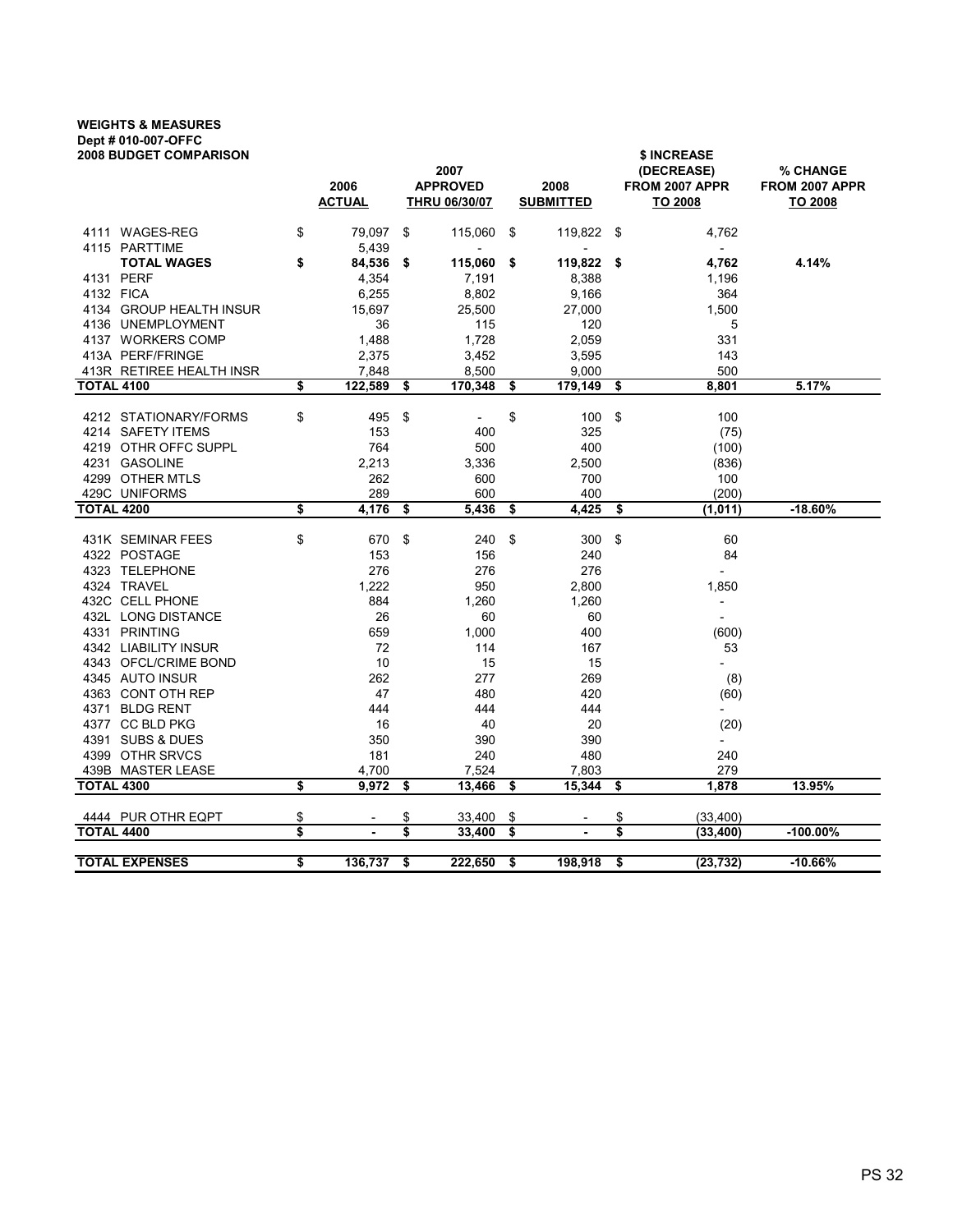|              | Weights & Measures 2008-2012 Capital Improvement Program |                                 |                           |        |                             |                |      |  |  |  |  |  |
|--------------|----------------------------------------------------------|---------------------------------|---------------------------|--------|-----------------------------|----------------|------|--|--|--|--|--|
|              | <b>FUNDING SOURCE CODE:</b>                              | <b>GRP-Grant Pending</b>        |                           |        | PT-Property Tax             |                |      |  |  |  |  |  |
|              | <b>CC-Cumulative Capital Fund</b>                        | LE-Lease                        |                           |        | <b>RB-Revenue Bond</b>      |                |      |  |  |  |  |  |
|              | <b>CDBG-Community Development Block Grant</b>            | InfraBd-Infrastructure Bond     |                           |        | ST-State Source             |                |      |  |  |  |  |  |
|              | CEDIT-Co. Economic Development Income Tax                | LRS-Local Roads & Streets       |                           |        | <b>SU-Sewer Utility</b>     |                |      |  |  |  |  |  |
|              | <b>CO-County Source</b>                                  | MISC-Miscellaneous              |                           |        | SWU-Stormwater Utility      |                |      |  |  |  |  |  |
|              | FED-Federal Source                                       |                                 | MVH-Motor Vehicle Highway |        | TIF-Tax Increment Financing |                |      |  |  |  |  |  |
|              | <b>GOB-General Obligation Bond</b>                       | PCBF-Park Cumulative Bldg. Fund |                           |        | UF-User Fee                 |                |      |  |  |  |  |  |
|              | <b>GRA-Grant Approved</b>                                | PS-Private Source               |                           |        | <b>WU-Water Utility</b>     |                |      |  |  |  |  |  |
| Item#        | <b>Project Title &amp; Description</b>                   | <b>Funding</b>                  |                           |        | <b>Expenditure</b>          |                |      |  |  |  |  |  |
|              |                                                          | <b>Source</b>                   | 2008                      | 2009   | 2010                        | 2011           | 2012 |  |  |  |  |  |
|              | <b>Replacement Vehicle</b>                               | LE                              | $\overline{\phantom{a}}$  |        | 24,000                      | $\blacksquare$ |      |  |  |  |  |  |
| <b>TOTAL</b> |                                                          | ٠                               |                           | 24.000 | $\blacksquare$              |                |      |  |  |  |  |  |

#1 Replace 1994 Jeep Cherokee #24200